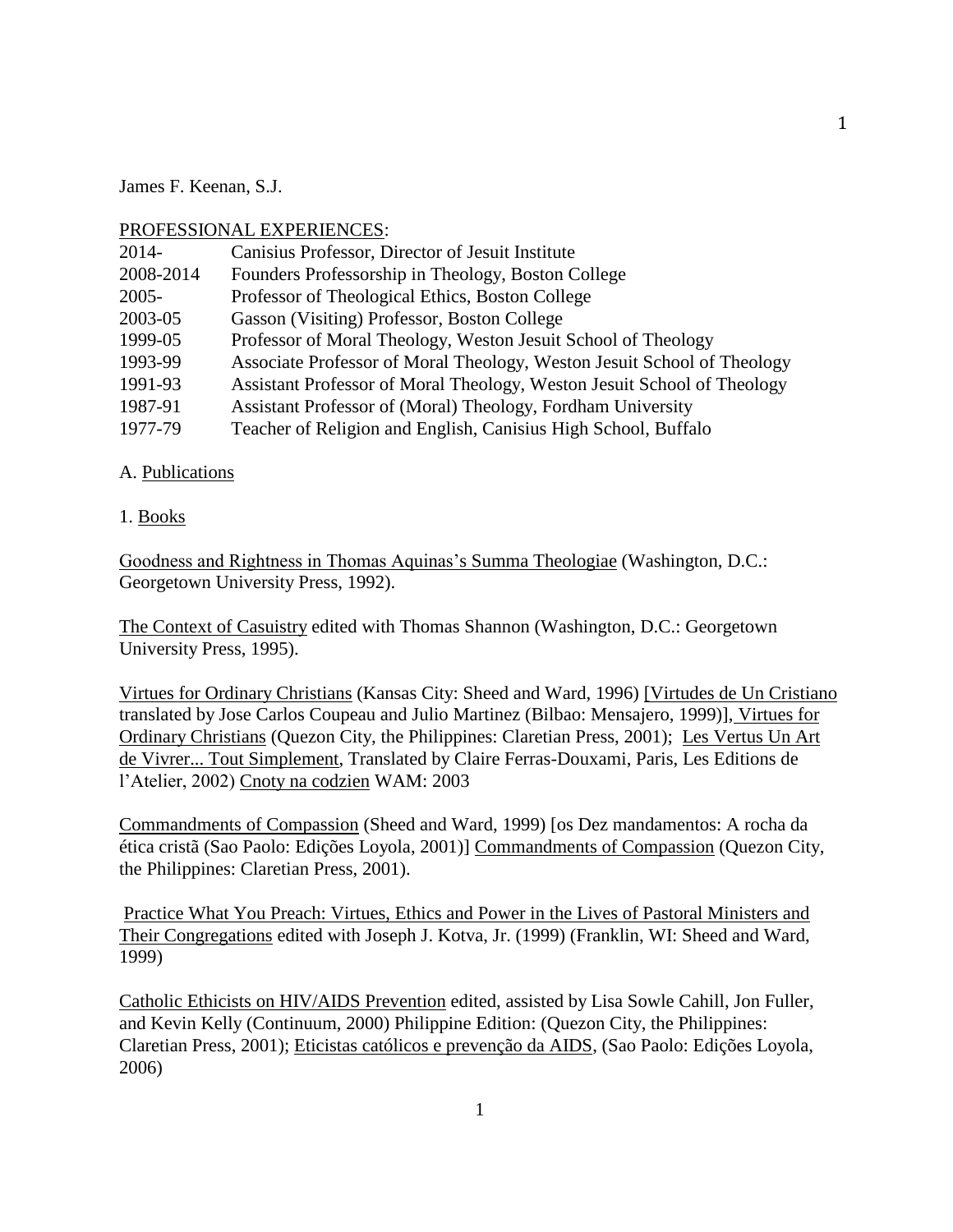Jesus and Virtue Ethics: Building Bridges Between New Testament Studies and Moral Theology with Daniel Harrington, (Lanham, Md.: Sheed and Ward, 2002); Jesus e a ética da virtude (Sao Paolo: Edições Loyola, 2013)

Moral Wisdom: Lessons and Texts from the Catholic Tradition (Lanham, Md.: Sheed and Ward, 2004); second edition, 2009. Le Opere di Misericordia: Cuore del Cristianesimo (Bologna: EDB, 2010); third edition, 2017.

The Works of Mercy: The Heart of Catholicism (Lanham, Md.: Sheed and Ward, 2005); second edition, 2007. *Dela usmiljenja,* Celjska Mohorjeva družba, Ljubljana, Slovenia, 2015; Third edition, 2017.

Church Ethics and its Organizational Context: Learning from the Sex Abuse Scandal in the Catholic Church, edited with Jean Bartunek and Mary Ann Hinsdale (Lanham, Md.: Sheed and Ward, 2005).

Catholic Theological Ethics in the World Church: The Plenary Papers from the First Crosscultural Conference on Catholic Theological Ethics (New York: Continuum, 2007); Catholic Theological Ethics in the World Church: The Plenary Papers from the First Cross-cultural Conference on Catholic Theological Ethics (Quezon City: Ateneo de Manila, UP, 2008); Los Desafíos Éticos Del mundo Actual: Una Mirada Intercultural Primera Conference Intercontinental e Intercultural sobre Ética Teológica Católica en la Iglesia Mundial (Buenos Aires: Editorial San Benito, 2008); Etica Teologica Cattolica nella Chiesa Universale: Atti del primo Congresspo interculturale di teologia morale (Bologna: Edizioni Dehoniane, 2009); Catholic Theological Ethics in the World Church: The Plenary Papers from the First Crosscultural Conference on Catholic Theological Ethics (Bangalore: Asian Trading Company, 2009); Ética Teológica Católica no Contexto Mundial (San Paolo: Editora Santuario, 2010).

Toward a Global Vision of Catholic Moral Theology: Reflections on the Twentieth Century (Bangalore: Dharmaram Vidya Kshetram Press, 2008).

A History of Catholic Moral Theology in the Twentieth Century: From Confessing Sins to Liberating Consciences (New York: Continuum, 2010). A History of Moral Theology in the Twentieth Century: From Confessing Sins to Liberating Consciences (Bangalore: Theological Publications in India, 2011). História da Teologia Moral Católica no século XX – da confissão dos pecados à libertação das consciências, (Sao Paolo: Edições Loyola, 2013)

The Ethics of the Word: Voices in the Catholic Church Today (New York: Rowman and Littlefield, 2010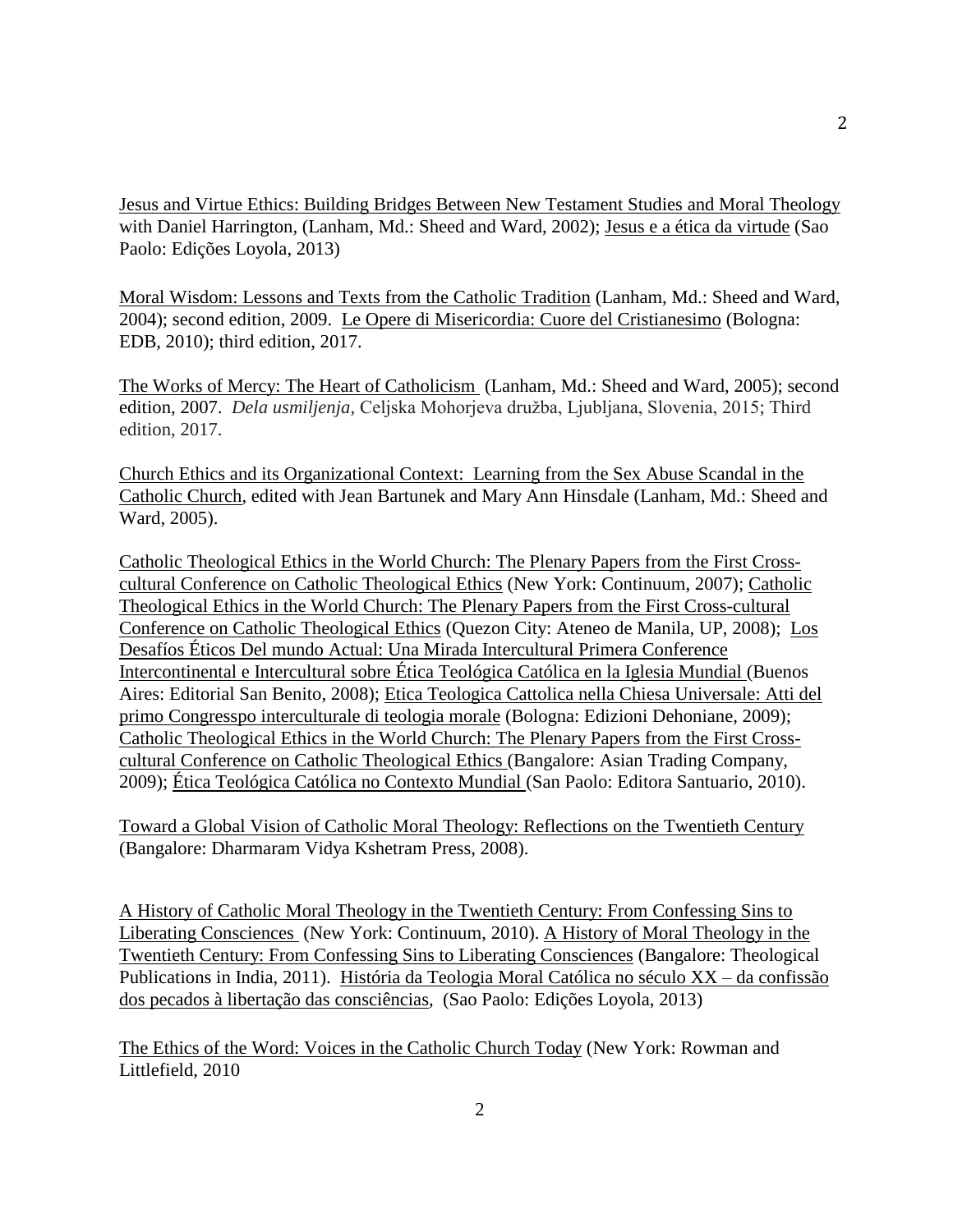Transformative Theological Ethics: East Asian Contexts edited with Agnes Brazal, Aloysius Cartagenas, and Eric Genilo (Quezon City: Ateneo de Manila University Press, 2010).

Paul and Virtue Ethics with Daniel Harrington (New York: Rowman and Littlefield, 2010).

Catholic Theological Ethics, Past, Present, and Future: The Trento Conference edited (Orbis, 2011); (Bangalore: Theological Publications in India, 2012). (Manila: Ateneo de Manila University Press, 2013). *Etica Teologica Catolica: Passado, Presente e Futuro: A Conferencia de Trento*, (Aperecida: Editoria Santuario, 2015).

University Ethics: How Colleges can Build and Benefit from a Culture of Ethics, Rowman and Littlefield, May 2015

*Doing Catholic Theological Ethics in a Cross Cultural and Interreligious Asian Contex*t edited with Yiu Sing Lúcás Chan and Shaji George Kochuthara, Bangalore: Dharmaram Press, 2016.

*The Bible and Catholic Theological Ethics* edited with Yiu Sing Lúcás Chan and Ronaldo Zacharias, (Maryknoll: Orbis Books, 2017).

*A Lúcás Chan Reader: Pioneering Essays on Biblical and Asian Theological Ethics*, edited with George Griener (Bangalore: Dharmarham, 2017)

Amoris Laetitia: *A New Momentum for Moral Formation and Pastoral Practice* edited with Grant Gallicho (Mahwah: Paulist Press, 2018)

*Contingent Faculty* edited with Matt Gaudet, *Journal of Moral Theology* 8.1 (Spring 2019)

*Building Bridges in Sarajevo: The Plenary Papers of Sarajevo 2018*, co-edited with Kristin Heyer and Andrea Vicini (Marynoll: Orbis books, July 2019)

*Street Homelessness and Catholic Theological Ethics,* coedited with Mark McGreevy, (Marynoll: Orbis books, July 2019)

Forthcoming:

*A Brief History of Catholic Ethics,* Paulist Press, 2020

Series Editor,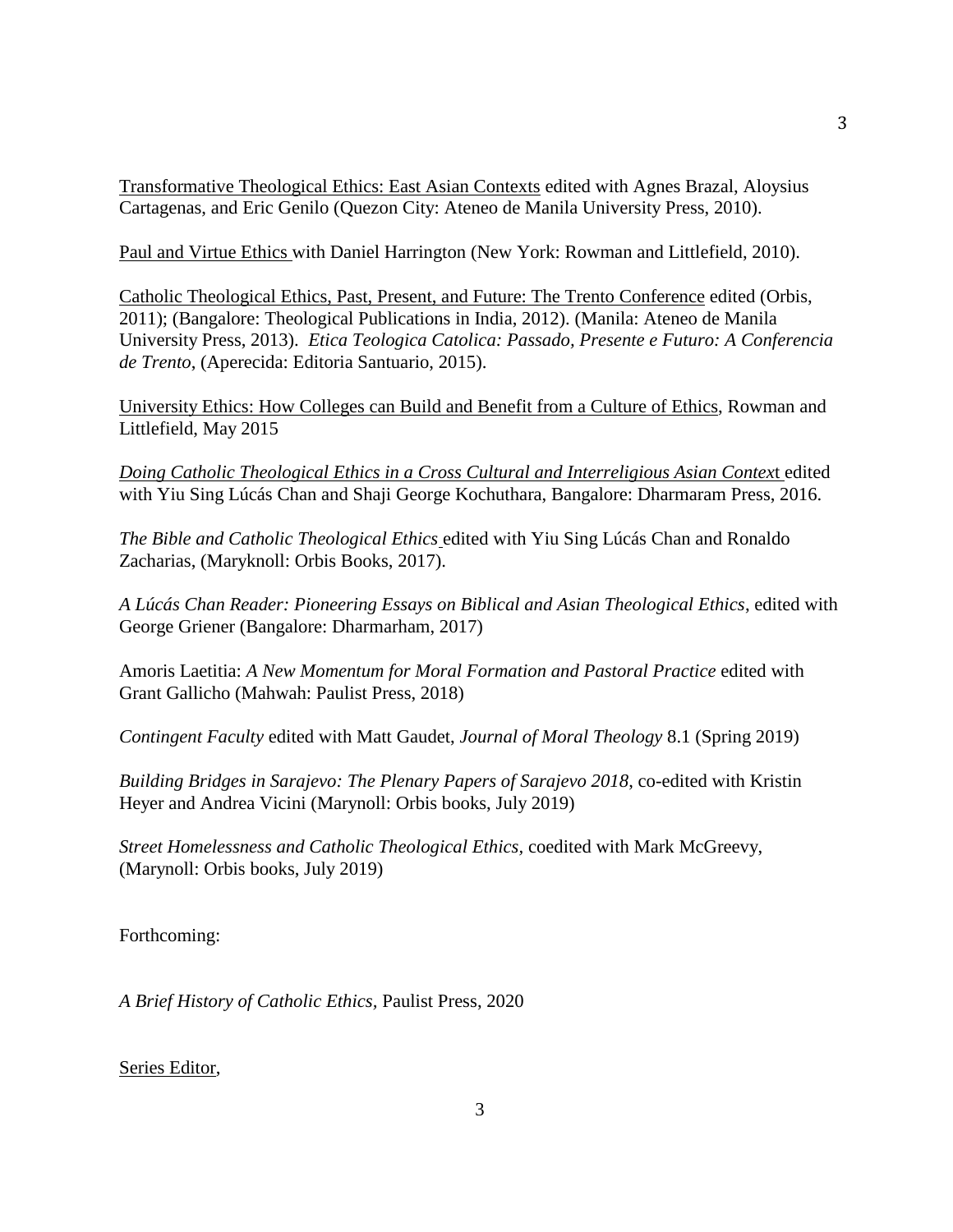#### Georgetown University Press Moral Traditions, 1993-2013

Stephen Pope, The Evolution of Altruism, 1994 Edward Collins Vacek, Love, Human and Divine: The Heart of Christian Ethics, 1995 James Keenan and Thomas Shannon, eds., The Context of Casuistry, 1995 G. Simon Harak, ed., Aquinas and Empowerment, 1996 Joseph Kotva, The Christian Case for Virtue Ethics 1996 Charles Curran, The Origins of Moral Theology in the United States 1997 Joseph Woodill, The Fellowship of Life: Virtue Ethics and Orthodox Christianity, 1998 David Blumenthal, The Banality of Good and Evil, 1999 Charles Curran, The Catholic Moral Tradition Today: A Synthesis, 1999 Christina Traina, Feminist Ethics and Natural Law 1999 Edmund Pellegrino and Alan Faden, Editors, Jewish and Catholic Bioethics 1999 Franklin Gamwell, Democracy on Purpose: Justice and the Reality of God 2000 Klaus Demmer, Shaping the Moral Life: An Introduction to Moral Theology 2000 John Kavanaugh, Who Counts as Persons? 2001 Diana Fritz Cates and Paul Lauritzen, Medicine and the Ethics of Care 2001 Maura Ryan, The Ethics and Economics of Assisted Reproduction 2001 Herminio Rico, John Paul II and the Legacy of *Dignitiatis Humanae* 2002 Stephen Pope, ed., The Ethics of Aquinas 2002 William Werpehowski American Protestant Ethics 2002 James J. Walter, Timothy O'Connell, and Thomas Shannon, ed., A Call to Fidelity: On the Moral Theology of Charles E. Curran 2002 Mark Graham, Josef Fuchs on Natural Law 2002 Charles Curran, Catholic Social Teaching, 1891- Present: A Historical, Theological, and Ethical Analysis, 2002 David Hollenbach, The Global Face of Public Faith: Politics, Human Rights, and Christian Ethics 2003 Aaron Mackler, Introduction to Jewish and Catholic Bioethics 2003 Andrew Michael Flescher, Heroes, Saints and Ordinary Morality 2003 Susanne M. DeCrane, Aquinas, Feminism, and the Common Good 2004 Charles Curran, The Moral Theology of Pope John Paul II 2005 Lisa Sowle Cahill, Theological Bioethics: Participation, Justice, Change 2005 Charles Curran, Loyal Dissent: Memoir of a Catholic Theologian 2006 Kristin Heyer, Prophetic and Public: The Social Witness of U.S. Catholicism 2006 Aaron Stalnacker, Overcoming our Evil: Human Nature and Spiritual Exercises in Xunzi and Augustine 2006 Julia Fleming, Defending Probabilism: The Moral Theology of Juan Caramuel 2006 Eric Genilo, John Cuthbert Ford: Moral Theologian at the End of the Manualist Era 2007 Charles Curran, Catholic Moral Theology in the United States: A History 2008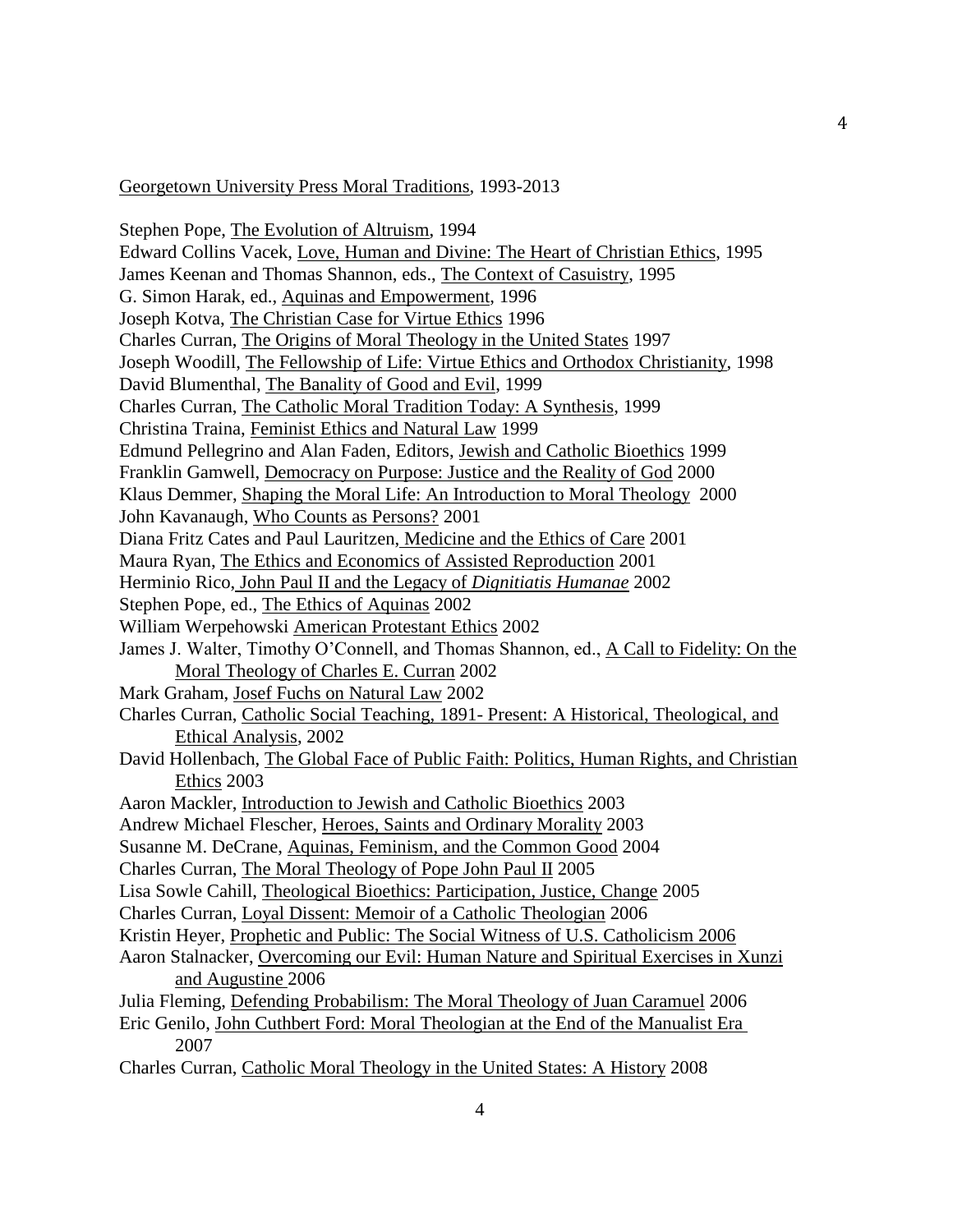- Todd A. Salzman and Michael G. Lawler, The Sexual Person: Toward a Renewed Catholic Anthropology 2008
- Diana Fritz Cates, Aquinas on the Emotions: A Religious Ethical Inquiry 2009
- Klaus Demmer, Living the Truth: A Theory of Action, 2010

Matthew Shadle, The Origins of War, 2011

Charles Curran,The Social Mission of the US Catholic Church 2011

Darlene Fozzard Weaver, The Acting Person and Christian Moral Life 2011

Cathleen Kaveny, Law's Virtues: Fostering Autonomy and Solidarity in American Society 2012

Kristin Heyer, Kinship Across Borders: A Christian Ethic of Immigration, 2012

Charles Curran, The Development of the Moral Tradition: Five Strands, 2013

Aline Kalbian, Sex, Justice and the Catholic Church, 2013

- Andrew Flescher, Moral Evil 2013
- Linda Hogan, Keeping Faith with Human Rights 2015

Boston College Church 21 Series 2005-2019 (with Dr. Patricia DeLeeuw)

Jean Bartunek, Mary Ann Hinsdale, and James F. Keenan, Church Ethics and its Organizational Context: Learning from the Sex Abuse Scandal in the Catholic Church, 2005).

Robert Imbelli, ed., Handing on the Faith, 2006.

Lisa Sowle Cahill, T. Frank Kennedy, S.J., John Garvey, ed., Sexuality and the U.S. Catholic Church: Crisis and Renewal, 2006.

Donald Dietrich and Michael J. Himes, ed., Priests for the Twenty-first Century, 2006. T. Frank Kennedy, ed., Inculturation, 2006.

William D'Antonio and Anthony Pogolerc, Voices of the Faithful: Loyal Catholics Striving for Change 2007.

Ben Birnbaum, ed., Take Heart: Catholic Writeres on Hope In our Time 2007.

Colleen Griffith, ed., Prophetic Witness: Catholic Women's Strategies for Reform 2009

Thomas O'Connor, Two Centuries of Faith: The Influence of Catholicism on Boston, 2009

# 2. Professional Academic Essays

"Toeten oder Sterbenlassen?," Stimmen der Zeit, 201 (1983) 825-837.

"Taking Aim at the Principle of Double Effect: Reply to Khatchadourian," International Philosophical Quarterly, 28 (1988) 201-205.

"Prophylactics, Toleration and Cooperation: Contemporary Problems and Traditional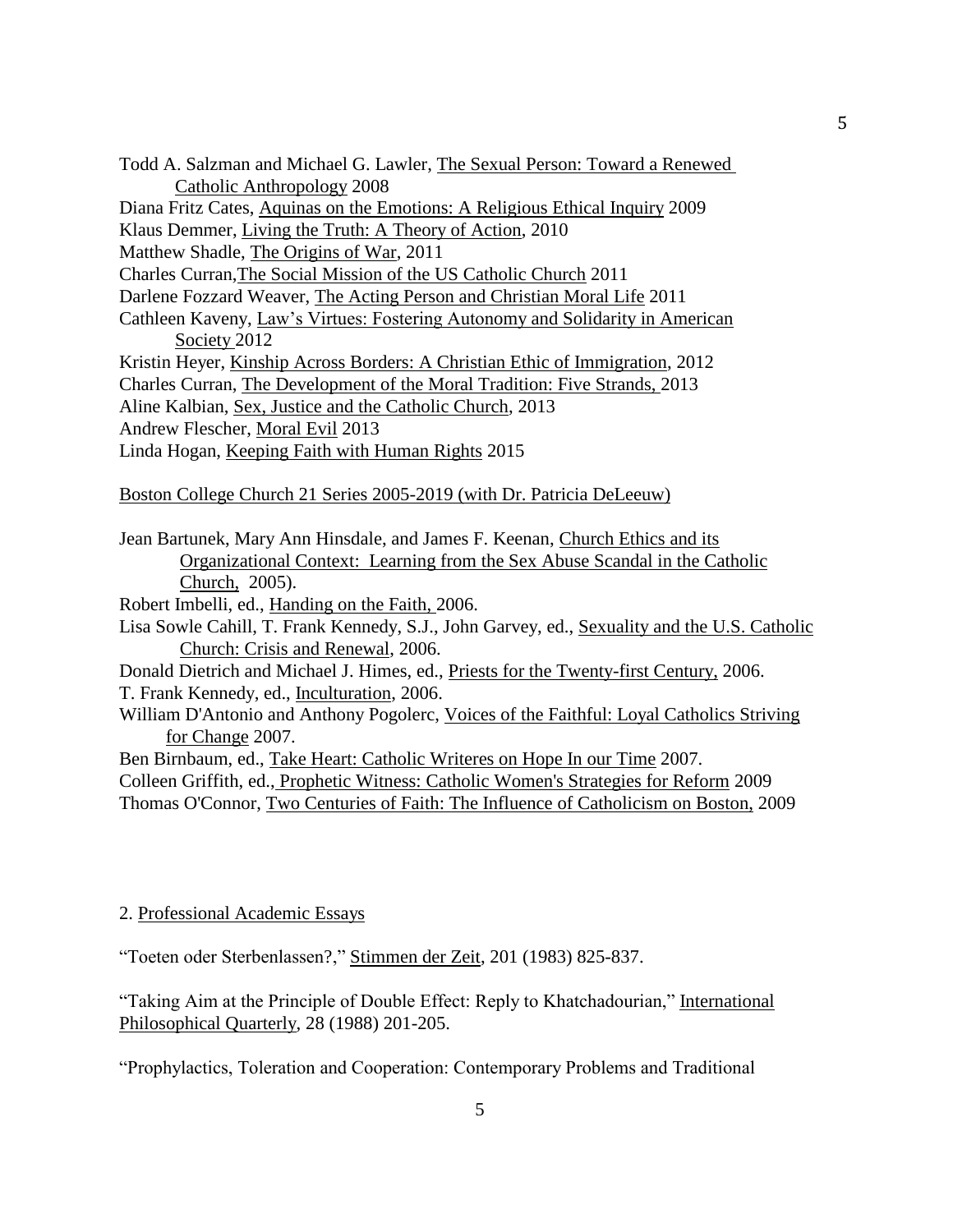Principles" International Philosophical Quarterly, 29 (1989) 205-220.

"What is Morally New in Genetic Manipulation?" Human Gene Therapy 1 (1990) 289-298.

"Should We Appoint Judges to Determine Whether the Moral Theology Taught at Catholic Universities is Actually Catholic?" Assembly 1989: Jesuit Ministry in Higher Education (Washington: Jesuit Conference, 1990) 41-45.

"Die erworbenen Tugenden als richtige (nicht gute) Lebensfuehrung: ein genauerer Ausdruck ethischer Beschreibung," Ethische Theorie praktisch edited by Franz Furger (Muenster: Aschendorff, 1991) 19-35.

"Compelling Assent: The Magisterium and the Conscience." Irish Theological Quarterly, 57 (1991) 209-227.

"Reply to Beckwith: Abortion, Whose Agenda Is It Anyway?" International Philosophical Quarterly 32.2 (1992) 239-245.

"Virtue Ethics: Setting an Agenda," Thought 67 (1992) 113-114.

"Virtue Ethics: Making a Case as It Comes of Age," Thought 67 (1992) 115-127.

"Theological Trends: Christian Ethics: The Last Ten Years," The Way 32 (1992) 215-224.

"Assisted Suicide and the Distinction Between Killing and Letting Die," Catholic Medical Quarterly 42 (1992) 5-9.

"Distinguishing Charity As Goodness and Prudence As Rightness: A Key to Thomas' Pars Secunda" The Thomist 56 (1992) 407-426.

"Confidentiality: Erosion and Restoration," Review for Religious 51 (1992) 882-894.

"Confidentiality, Disclosure, and Fiduciary Responsibility in the Professions," Theological Studies 54 (1993) 142-159.

"The Function of the Principle of Double Effect," Theological Studies 54 (1993) 294-315.

"Can a Wrong Action Be Good? The Development of Theological Opinion on Erroneous Conscience," Église et Théologie 24 (1993) 205-219.

"The Casuistry of John Major, Nominalist Professor of Paris (1506-1531)," Annual of Society of Christian Ethics, 1993, 205-222.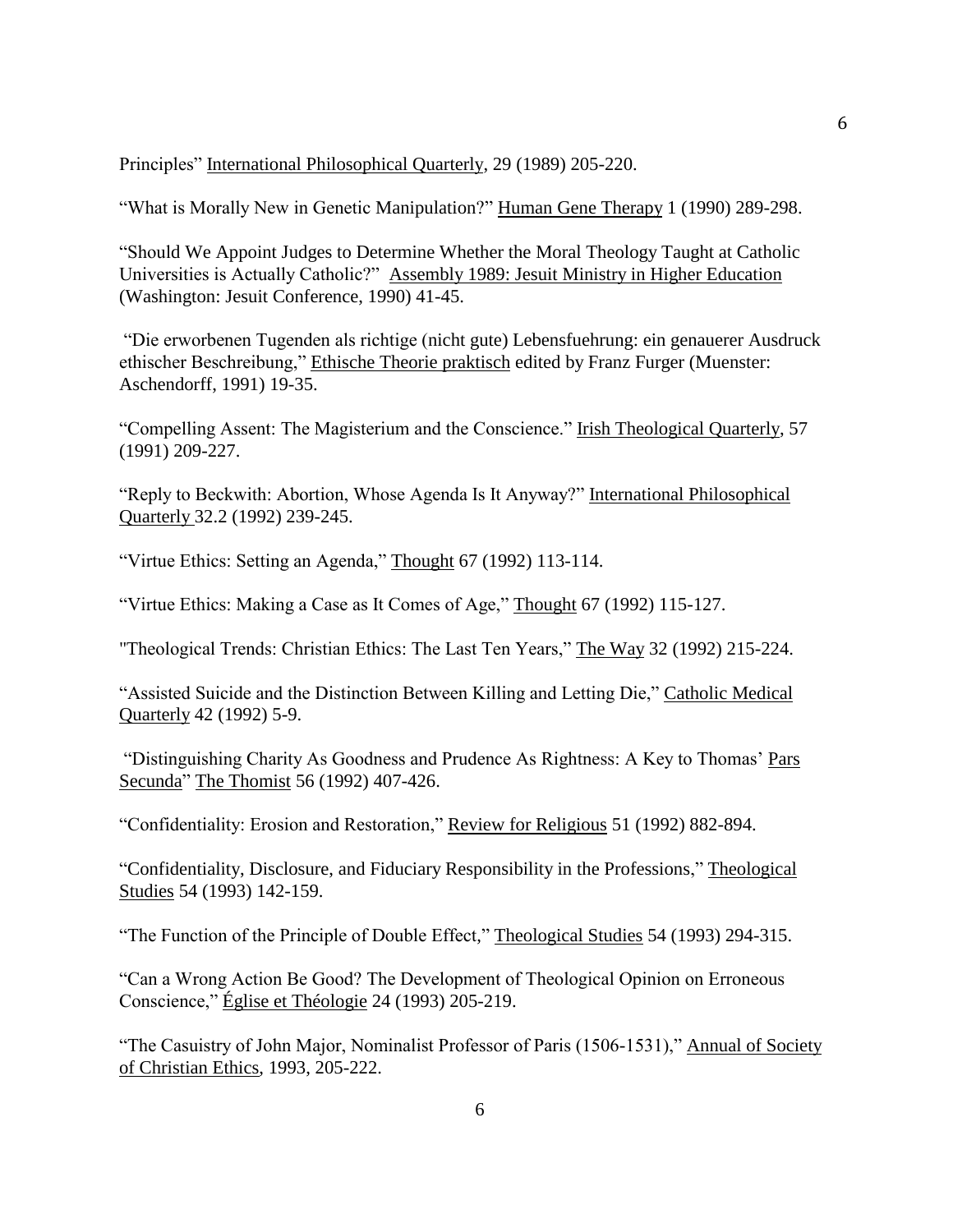"Josef Fuchs at Eighty, Irish Theological Quarterly 59 (1993) 204-210. Reprinted in Theology Digest 42 (1995): 137-140.

"The Principle of Cooperation," 232-235 "The Principle of Double Effect," 300-303 "The Principle of Toleration," 951-953 "The Right to Privacy" 783-785 The New Dictionary of Christian Social Thought edited by Judith Dwyer, Liturgical Press, May, 1994.

"Ten Reasons Why Thomas Aquinas is Important for Ethics Today," New Blackfriars 75 (1994) 354-363.

"Christian Perspectives on the Human Body," Theological Studies 55 (1994) 330-346.

"The Problem with Thomas Aquinas's Concept of Sin," Heythrop Journal, 35 (1994) 401-420.

"The Need for a Broader Vision of Moral Teaching: A Response to R.J. Barrett," Irish Theological Quarterly 60 (1994) 208-215.

"Genetic Research and the Elusive Body," in M. Farley and L. S. Cahill (eds.) Embodiment, Medicine and Morality (Dordrecht: Kluwer Academics, 1995) 59-73.

"Ethical Issues in Health Care Restructuring," with M. Cathleen Kaveny Theological Studies 56 (1995) 136-150.

"`Help Must First Come from the Divine:' A Response to Fr. George Eber's Claim of the socalled Incommensurability of Orthodox and Non-Orthodox Christian Ethics," Christian Bioethics 1 (1995) 153-160.

"The Concept of Sanctity of Life and its Use in Contemporary Bioethical Discussion," in Kurt Bayertz (ed.) Sanctity of Life and Human Dignity (Dordrecht: Kluwer Academics, 1996) 1-18.

"Casuistry," Hans Hillerbrand, ed., Oxford Encyclopedia of the Reformation (New York: Oxford University Press, 1996) I: 272-74.

"The Principle of Cooperation," with Thomas Kopfensteiner, Health Progress 76.3 (April 1995) 23-27.

"William Perkins (1558-1602) and the Birth of British Casuistry," The Context of Casuistry (Washington, D.C.: Georgetown University Press, 1995) 105-130.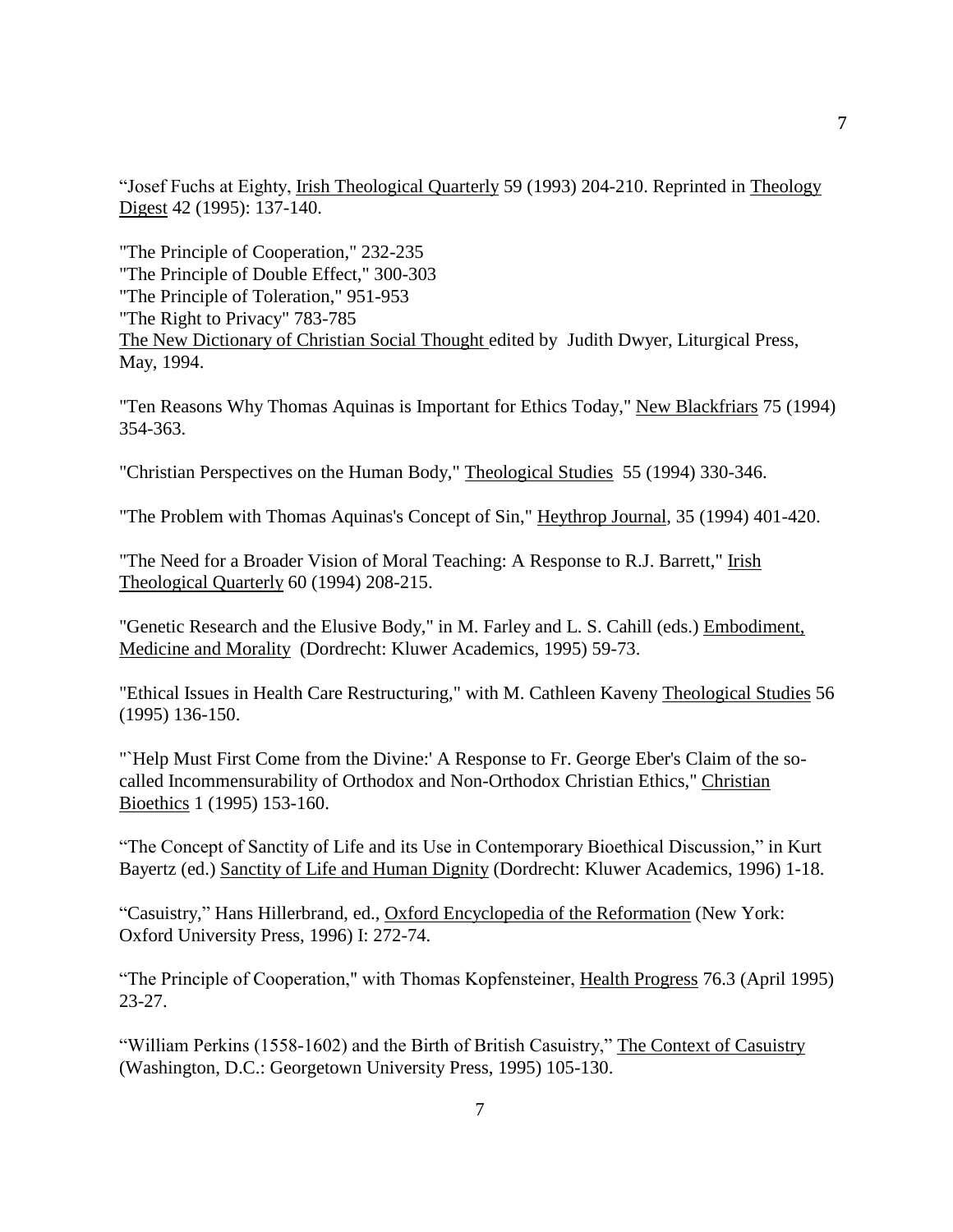"Contexts of Casuistry: Historical and Contemporary," with Thomas Shannon, The Context of Casuistry (Washington, D.C.: Georgetown University Press, 1995) 221-231.

"Proposing Cardinal Virtues," Theological Studies 56.4 (1995) 709-729. Reprinted in Readings in Moral Theology Number 11: The Historical Development of Fundamental Moral Theology in the United States: ed., Curran and McCormick, (Mahwah, NJ: Paulist Press, 1999) 281-306.

"The Return of Casuistry," Theological Studies 57 (1996) 123-139.

"Dualism in Medicine, Christian Theology, and the Aging," Journal of Religion and Health 35 (1996) 33-45.

"HIV Testing of Seminary and Religious-Order Candidates," Review for Religious 55 (1996) 297-314.

"There are no Private Lives," Josephinum 3 (1996) 76-84.

"Moral Horizons in Health Care: Reproductive Technologies and Catholic Identity," in K. Wildes, (ed.) Infertility: A Crossroad of Faith, Medicine and Technology, (Dordrecht: Kluwer Academics, 1997) 53-71.

"Catholic Moral Theology, Ignatian Spirituality, and Virtue Ethics: Strange Bedfellows," Supplement to the Way: Spirituality and Ethics 88 (1997) 36-45.

"Casuistry," For that I came: Virtues and Ideals of Jesuit Education ed. William O Brien (Washington: Georgetown UP, 1997) 93-114.

"Institutional Cooperation and the Ethical and Religious Directives," Linacre Quarterly 64 (1997) 53-77.

"Are Informationes Ethical?" Studies in the Spirituality of Jesuits 29 (September 1997)

"The Moral Argumentation of Evangelium vitae," Choosing Life: A Dialogue on Evangelium vitae ed. Kevin Wildes (Washington, DC: Georgetown UP, 1997) 46-62.

"History, Roots and Innovations: A Response to the Engaging Protestants," Ecumenical Ventures in Ethics: Protestants Engage Pope John Paul II s Moral Encyclicals Reinhard Hutter and Theodor Dieter, eds., (Grand Rapids, MI: Eerdmans, 1997) 262-288.

"Learning to Reason Well: Moral Theology Since Vatican II," Vatican II: The Continuing Agenda Anthony Cernera, ed. (Sacred Heart University Press, 1997) 199-222.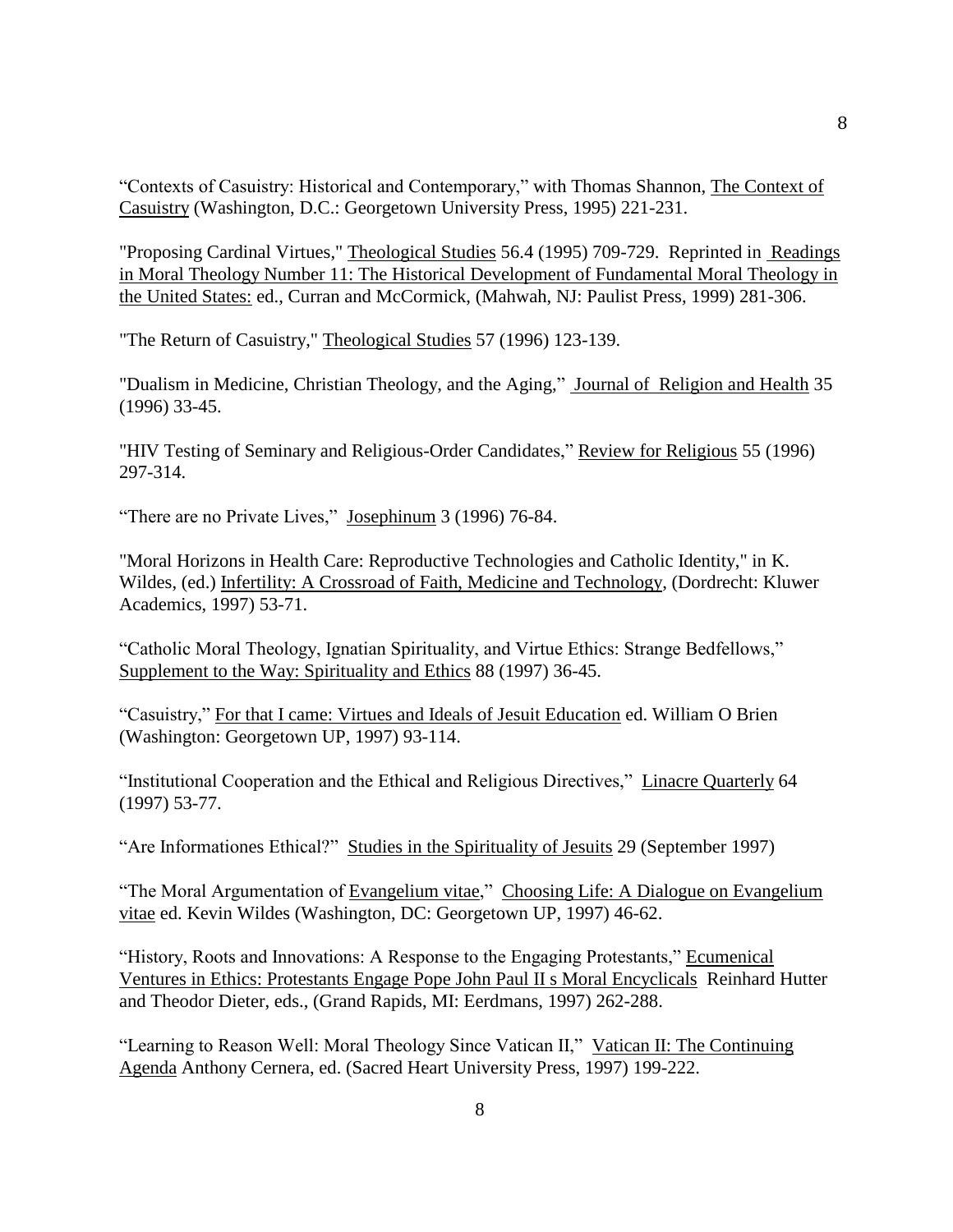"Virtue Ethics," Basic Christian Ethics: An Introduction Bernard Hoose, ed. (London: Chapman, 1997) 84-94

"What's New in the Ethical and Religious Directives?," Linacre Quarterly 65. 1 (1998) 33-40.

"Moral Theology out of Western Europe," (with Thomas Kopfensteiner) Theological Studies 59 (1998) 107-135.

"Josef Fuchs and the Question of Moral Objectivity in Roman Catholic Ethical Reasoning," Religious Studies Review 24.3 (1998) 253-258.

"Jesuit Hospitality?" Promise Renewed: Jesuit Higher Education for a New Millennium ed. Martin Tripole (Chicago: Loyola University Press, 1999) 230-244.

"Response to 'Recent Studies in Aquinas's Virtue Ethic: A Review Essay,' by Jean Porter," Journal of Religious Ethics 27 (1999) 184-187.

"Making a Case for Casuistry: AIDS and its Ethical Challenges," Jon Wetlesen (ed.) Hva er Kasuistikk?: Om moralsk laering og refleksjon i tilknytning til forbilder og eksempler (Oslo: Oslo University Press, 1998) 163-186.

"Fallstudien, Rhetorik und die amerikanische Debatte über die ärztliche Suizidbeihilfe," (Cases, Rhetoric, and the American Debate about Physician Assisted Suicide) Adrian Holderegger, ed., Das medizinisch assistierte Sterben: Zur Sterbenhilfe aus medizinischer, ethischer, juristischer und theologischer Sicht (Freiburg: Herder, 1999) 157-174

"Euthanasia: comparisons and contrasts in the ethical, political and legal developments in the USA and Australia," Bioethics Outlook 10.2 (June 1999) 1-10

"Spirituality and Morality: What's The Difference?," Method and Catholic Moral Theology: The On-going Reconstruction, ed. Todd Salzman (Omaha: Creighton University Press, 1999) 87-102.

"The Meaning of Suffering?" Jewish and Catholic Bioethics: An Ecumenical Dialogue Edmund Pellegrino and Alan Faden, eds. (Washington, D.C.: Georgetown UP, 1999) 83-96.

"Ethics and Spirituality: Historical Distinctions and Contemporary Challenges," Listening 34 (1999) 167-179

"Applying the Seventeenth Century Casuistry of Accommodation to HIV Prevention," Theological Studies 60 (1999) 492-512.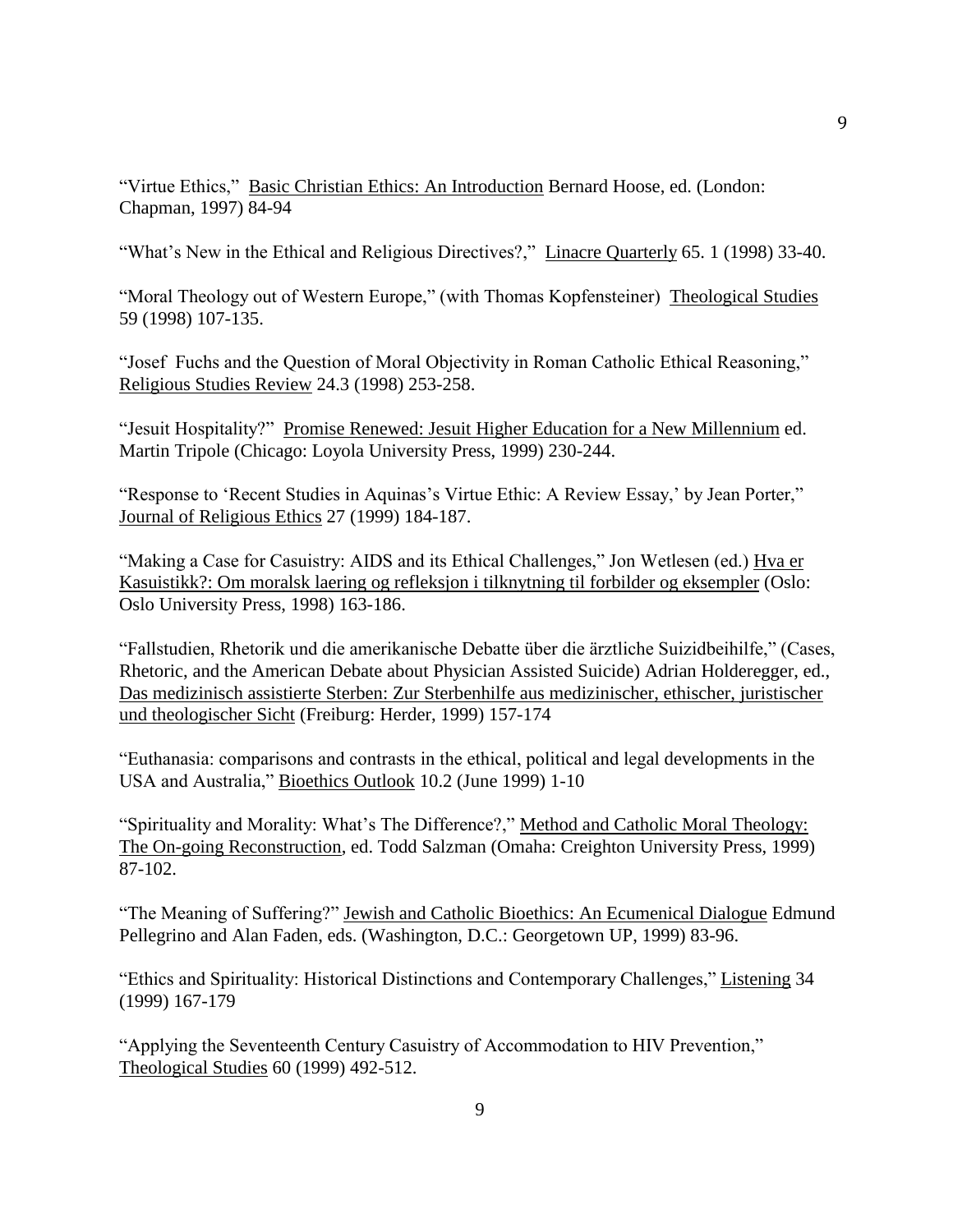"Toward an Inclusive Vision for Moral Theology, Part I: A Look into the Past," Pacifica 12 (1999) 249-263.

"How Casuistic Is Early British Puritan Casuistry? Or, What Are the Roots of Early British Puritan Practical Divinity?" The Jesuits: Cultures, Sciences, and the Arts, 1540-1773 ed. John O'Malley et al. (Toronto: Toronto University Press, 1999) 627-640.

"Whose Perfection Is It Anyway?: A Virtuous Consideration of Enhancement," Christian Bioethics 5 (1999) 104-120.

"Practice What You Preach: The Need For Ethics in Church Leadership," Annual Jesuit Lecture in Human Values, Center for Ethics Studies: Marquette University 2000

"Fundamental Moral Theology for the New Millennium," Ethical Dilemmas in the New Millennium Francis Eigo, ed., (Villanova, Villanova UP, 2000) 1-28

"Collaboration and Cooperation in Catholic Health Care" Australasian Catholic Record 77 (2000) 163-174

"Toward an Inclusive Vision of Moral Theology, Part II: An Agenda for the Future," Pacifica 13 (2000) 67-83).

"Virtue and Identity," Creating Identity: Biographical, Moral, Religious edited by Hermann Häring, Maureen Junker-Kenny, and Dietmar Mieth Concilium 2000/2 (London: SCM Press, 2000) 69-77.

"Casuistry, Virtues, and the Slippery Slope: Major Problems with Producing Human Embryonic Life for Research Purposes," Paul Lauritzen, ed., Cloning and the Future of Human Embryo Research (New York: Oxford UP, 2000) 67-81.

"Not an Excessive Claim, Nor a Divisive One, But a Traditional One: A Response To Lawrence Welch on Immediate Material Cooperation," Linacre Quarterly 67 (2000) 83-88

"Moral Theology and History," Theological Studies 62 (2001) 86-104.

"Unexpected Consequences: A Jesuit and Puritan Book, Robert Persons's Christian Directory, and Its Relevance for Jesuit Spirituality Today," Studies in the Spirituality of the Jesuits 33/2 March 2001, 1-26.

"The Evolving Self-understanding of the Moral Theologian: 1900-2000," with Peter Black, Studia Moralia 39 (2001) 291-327.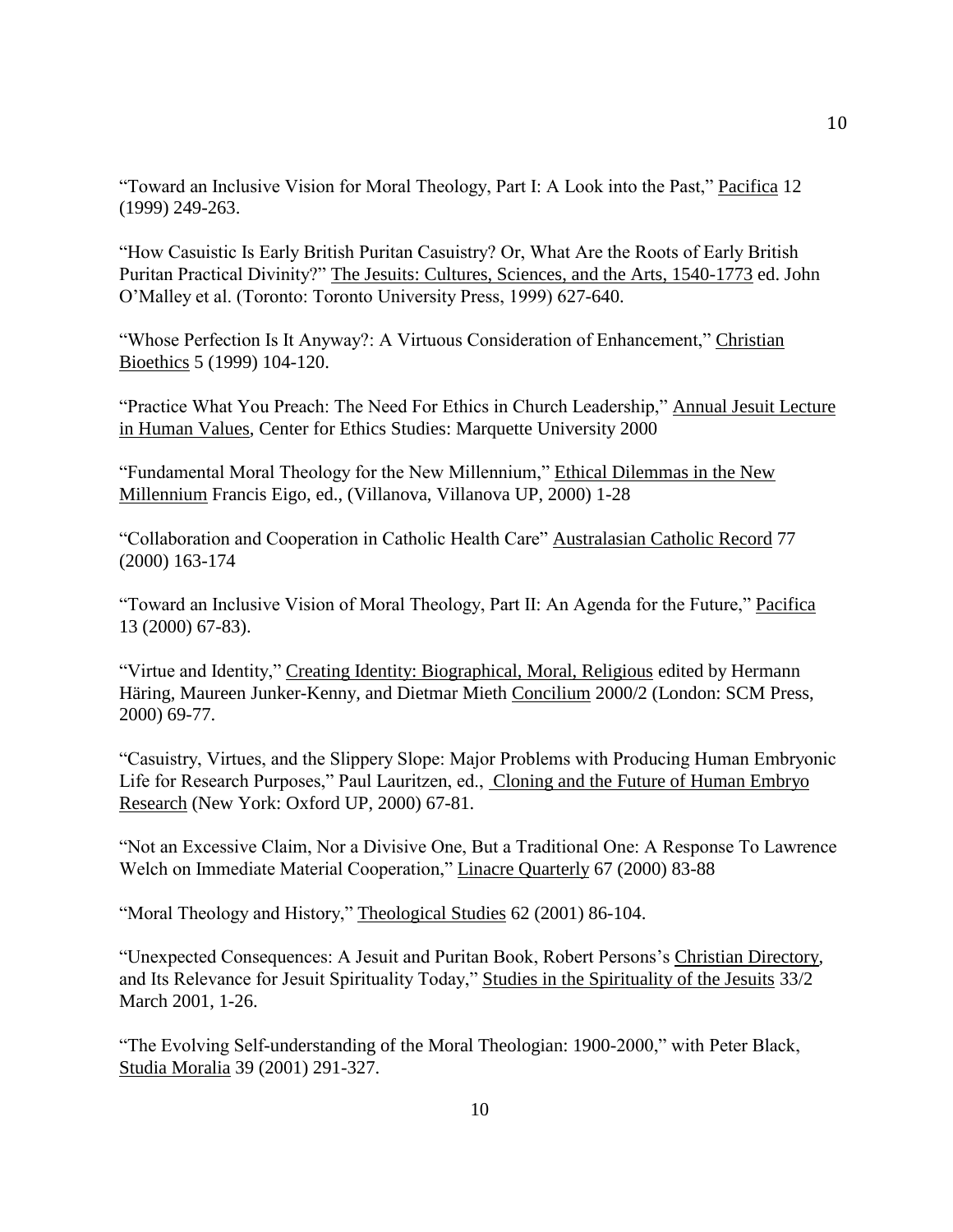with Jon Fuller, "Condoms, Catholics and HIV/AIDS Prevention," The Furrow 52 (2001) 459-467.

"Engaging Virtue Ethics in the Philippines," Landas, 15.1 (2001) 101-116

"The Virtue of Prudence (IIa IIae 47-56)," Stephen Pope, ed., The Ethics of Aquinas (Washington: Georgetown UP, 2002) 259-271

"The Moral Agent: Actions and Normative Decision Making," James J. Walter, Timothy O'Connell, and Thomas Shannon, ed., A Call to Fidelity: On the Moral Theology of Charles E. Curran (Washington: Georgetown UP, 2002) 37-54.

"Foreword," Mark Graham, Josef Fuchs on Natural Law (Washington: Georgetown UP, 2002) ix-xiii

"The Open Debate: Moral Theology and the Lives of Gay and Lesbian Persons," Theological Studies 64.1 (2003) 127-150.

"Suffering and the Christian Tradition," Yale Journal for Humanities in Medicine <http://info.med.yale.edu/intmed/hummed/yjhm/>

"Church Politics and HIV Prevention: Why is the Condom Question So Significant and So Neuralgic?" with Jon Fuller, Between Poetry and Politics, Essays in Honour of Enda McDonagh, Linda Hogan and Barbara FitzGerald, ed., Dublin, Columba Press, 2003, pp 158- 181. (Reprinted in Javier de la Torre, ed., *30 Años de VIH-SIDA* (Madrid: Universidad Comillas, 2013) 207-228.

"L'Etica delle Virtù: Per una sua Promozione fra I Teologi moralisti italiani," Rassegna di Teologia 44 (2003) 569-590

"The Heart of Virtuous Leadership," The Trusted Leader: A Conference on Those We Follow (Washington, DC: FADICA, 2003) 13-22.

"Was William Perkins' Whole Treatise of Cases of Consciences Casuistry?: Hermeneutics and British Practical Divinity" Contexts of Conscience in Early Modern Europe: 1500-1700, Harald E. Braun and Edward Vallance, ed. (New York: Palgrave, 2004) 17-31

"Fundamental Moral Theology at the Beginning of the New Millennium: Looking Back, Looking Forward" Theological Studies 65 (2004) 119-140.

"The Birth of Jesuit Casuistry: Summa casuum conscientiae, sive de instructione sacerdotum,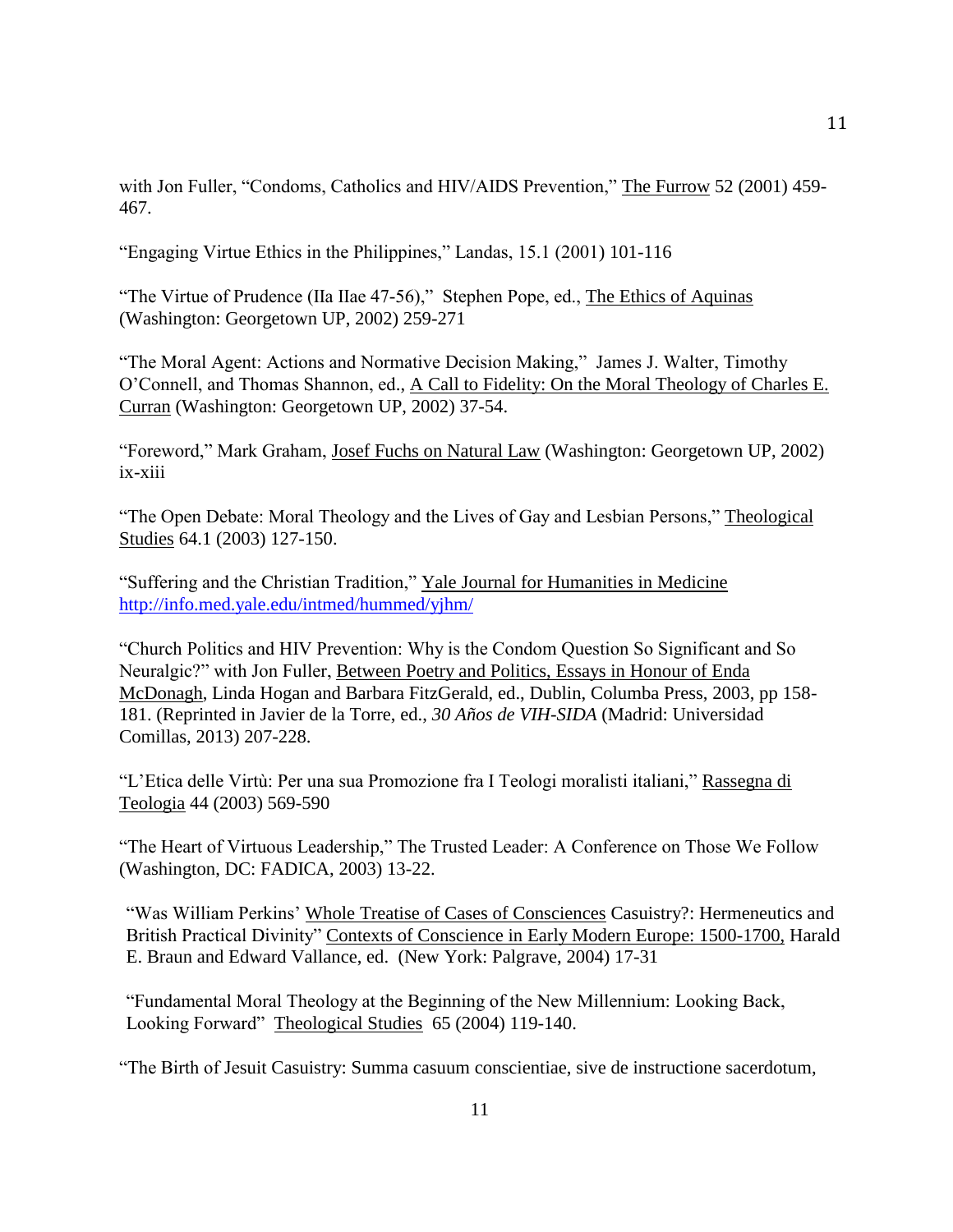libri septem by Francesco de Toledo (1532-1596)" The Mercurian Project: "Forming Jesuit Culture, 1573-1580, Thomas McCoog, ed., (Rome: Institutum Historicum Societatis Iesu, 2004) 461-482

"The Language of Human Rights and Social Justice in the Face of HIV/AIDS," (with Jon Fuller) Budhi: A Journal of Ideas and Culture 8.1-2 (2004) 211-233.

"Ethics and the Crisis in the Church," Theological Studies 66.1 (2005) 117-136.

"Framing the Ethical Rights of Priests," Review for Religious 64.2 (2005) 135-151

"What Does Virtue Ethics Bring to Genetics?" Lisa Sowle Cahill, ed., Genetics, Theology, Ethics: An Interdisciplinary Conversation (New York: Crossroads/ Herder, 2005) 97-113

"Suffering, the Body, and Christianity: The Early Christians Lived the Theological Basis of Catholic Health Care," Health Progress 86.3 (2005) 53-59. (Reprinted, in M. Therese Lysaught and Joseph Kotva, ed. *On Moral Medicine* THIRD edition, (Grand Rapids: Wm Eerdmans, 2012) 748-753

"John Mahoney's The Making of Moral Theology," Gilbert Meilaender and William Werpehowski, ed., Oxford Handbook of Theological Ethics (Oxford: Oxford University Press, 2005) 503-519.

with Jon Fuller, "Educating in a Time of HIV/AIDS: Learning from the Legacies of Human Rights, the Common Good, and the Works of Mercy," Opening Up: Speaking Out in the Church edited by Julian Filochowski and Peter Stanford, (London: Darton Longman & Todd, 2005) 95- 113.

"Developments in Bioethics from the Perspective of HIV/AIDS" "Cambridge Quarterly of HealthCare Ethics, 14.4, (2005) 416-423.

"Toward an Ecclesial Professional Ethics," Church Ethics and its Organizational Context Jean Bartunek, Mary Ann Hinsdale, and James Keenan, ed., (Lanham, Md.: Sheed and Ward, 2005) 83-96.

"Virtue Ethics and Sexual Ethics," Louvain Studies 30:3 (2005) 183-203.

"Catholicism, history," In Alan Soble, ed., Sex from Plato to Paglia: A Philosophical Encyclopedia, 2 vols. Westport, Conn.: Greenwood Press, 2006, 143-153.

"Fundamental Moral Theology at the Beginning of the Twentieth Century," Theological Studies 67.1 (2006) 99-119.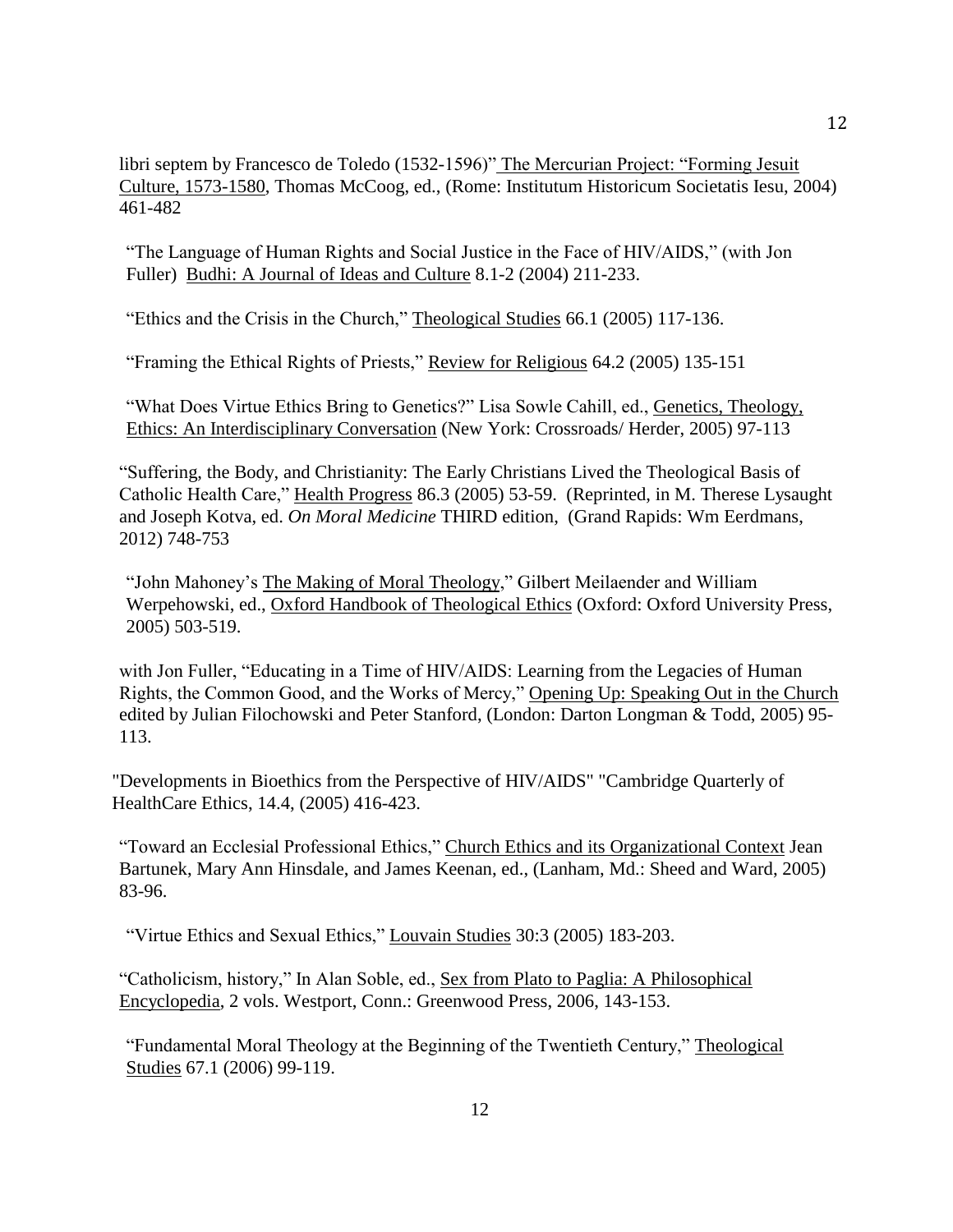## 100

With John Paris and Kenneth Himes, "Did John Paul's Allocution on Life-Sustaining Treatments Revise Tradition? A Response to Thomas A. Shannon and James J. Walter, Theological Studies 67.1 (2006) 163-168.

"Church Leadership, Ethics and the Future,' The Santa Clara Lecture, Santa Clara, Vol. 12 March 7, 2006

"Moral Theology," Raymond Bullman and Fred Parrella, ed., From Trent to Vatican II: Historical and Theological Investigations (New York: Oxford University Press, 2006)161-178.

"The Moral Rights of Priests," Donald Dietrich and Michael J. Himes, ed., Priests for the Twenty-first Century (Lanham, Md.: Sheed and Ward, 2006) 77-90.

With Courtney Campbell, Lauren Clark, David Loy, Kathleen Matthews, Terry Winograd, and Laurie Zoloth, "Bodily Incorporation of Mechanical Devices: Ethical and Religious Issues (Part I)" Cambridge Quarterly of Healthcare Ethics 16 (2007) 227-237.

With Courtney Campbell, Lauren Clark, David Loy, Kathleen Matthews, Terry Winograd, and Laurie Zoloth, "The Bodily Incorporation of Mechanical Devices: Ethical and Religious Issues (Part 2)" Cambridge Quarterly of Healthcare Ethics 16.3 (2007) 268-280.

"Casistica," Enciclopedia filosofica (Milan: Bompian1, 2006) Vol. 6; 1680-1681

"Can We Talk?: Theological Ethics and Sexuality" Theological Studies 68.1 (2007) 113-131.

"Guest Editorial: Catholic Theological Ethics in the World Church," Theological Studies 68.1 (2007) 1-2.

"Perfecting Ourselves: On Christian Tradition and Enhancement," Southern Medical Journal, 100.1 (January 2007 ) 96-97.

http://www.smajournalonline.com/pt/re/smj/abstract.00007611-200701000- 00035.htm;jsessionid=G6pLqm6XYv28Qjhn0cLnMnPM5Py3X7m1MTTl3NmRnGW1yTTm XgCD!-2030958118!181195628!8091!-1

"Four of the Tasks for Theological Ethics in a Time of HIV/AIDS," Regina Ammicht-Quinn and Hille Haker, ed., AIDS (Concilium 3/2007) (London: SCM Press, 2007) 64-74. (also in Italian, German, Spanish, and French)

"A Catholic College Can Exist," New England Journal of Higher Education 22.4 (Winter, 2008) 23-24.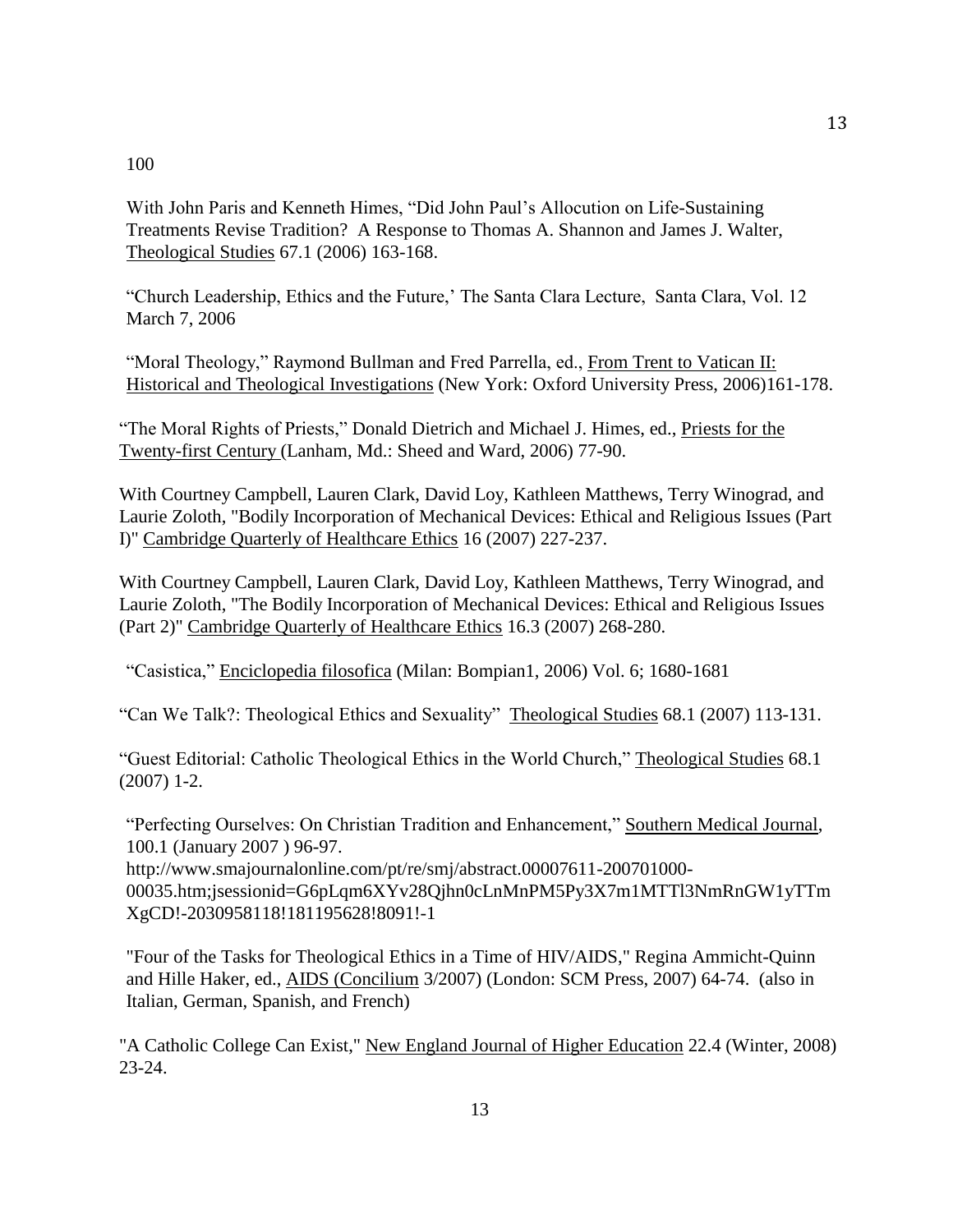Pursuing the Catholic Intellectual Traditions at Boston College, connections http://office.ajcunet.edu/connections/display.asp?issue=49&article=3

"Crises and Other Developments," Theological Studies 69.1 (2008) 125-143.

"Radicalizing the Comprehensiveness of Mercy: *Christian Identity in Theological Ethics*," Stephen Pope, ed., Hope and Solidarity: Jon Sobrino's Challenge to Christian Theology, Maryknoll: Orbis, 2008) 187-200.

"Church Leadership, Ethics, and the Moral Rights of Priests," Kevin Kelly Festschrift, Bernard Hoose, Julie Clague, Gerard Mannion, ed., Moral Theology for the Twenty-First Century (London: T and T Clark, 2008) 204-219.

"Riscoprire la via delle virtù: giustizia, fedeltà, cura di se stessi, prudenza, misericordia," Rediscovering the Way of the Virtues: Justice, Fidelity, Self-care, Prudence, and Mercy Teologia in America Del Nord Credere Oggi, 28.2 (2008) (Padova: Messaagero di S. Antonio, 2008) 119-134

"Roger Burggraeve's Ethics of Growth in Context," Johan DweTaverner et al., ed., Responsibility, God, and Society: Theological Ethics in Dialogue (Leuven: Peeters Press, 2008) 287-304.

With Lúcás Chan Yiu Sing, "Bridging Christian Ethics and Confucianism Through Virtue Ethics," Chinese Cross Currents 5.3 (2008) 74-85.

"*Et Véronique au tendre lin passe encore sur le chemin…*," Stephen Schloesser, ed., Mystic Masque: Semblance and Reality in Georges Rouault (Boston: McMullen Museum of Art, 2008) 437-448

with Courtney S. Campbell, David Loy, Kathleen Matthews, Terry Winograd, and Laurie Zoloth, "The Machine in the Body: Ethical and Religious Issues in the Bodily Incorporation of Mechanical Devices," B. Andrew Lustig, Baruch Brody, and Gerald McKinney, ed., Altering Nature, Volume Two: Religion, Biotechnology, and Public Policy (New York: Springer, 2008) 199-258.

"From Teaching Confessors to Guiding Lay People: The Development of Catholic Moral Theologians from 1900-1965," Journal of the Society of Christian Ethics 28.2 (2008) 141-157

"Virtues, Principles and a Consistent Ethics of Life," Thomas Nairn, ed., *The Consistent Ethic of Life: Assessing its Reception and Relevance* (Maryknoll: Orbis, 2008) 48-60.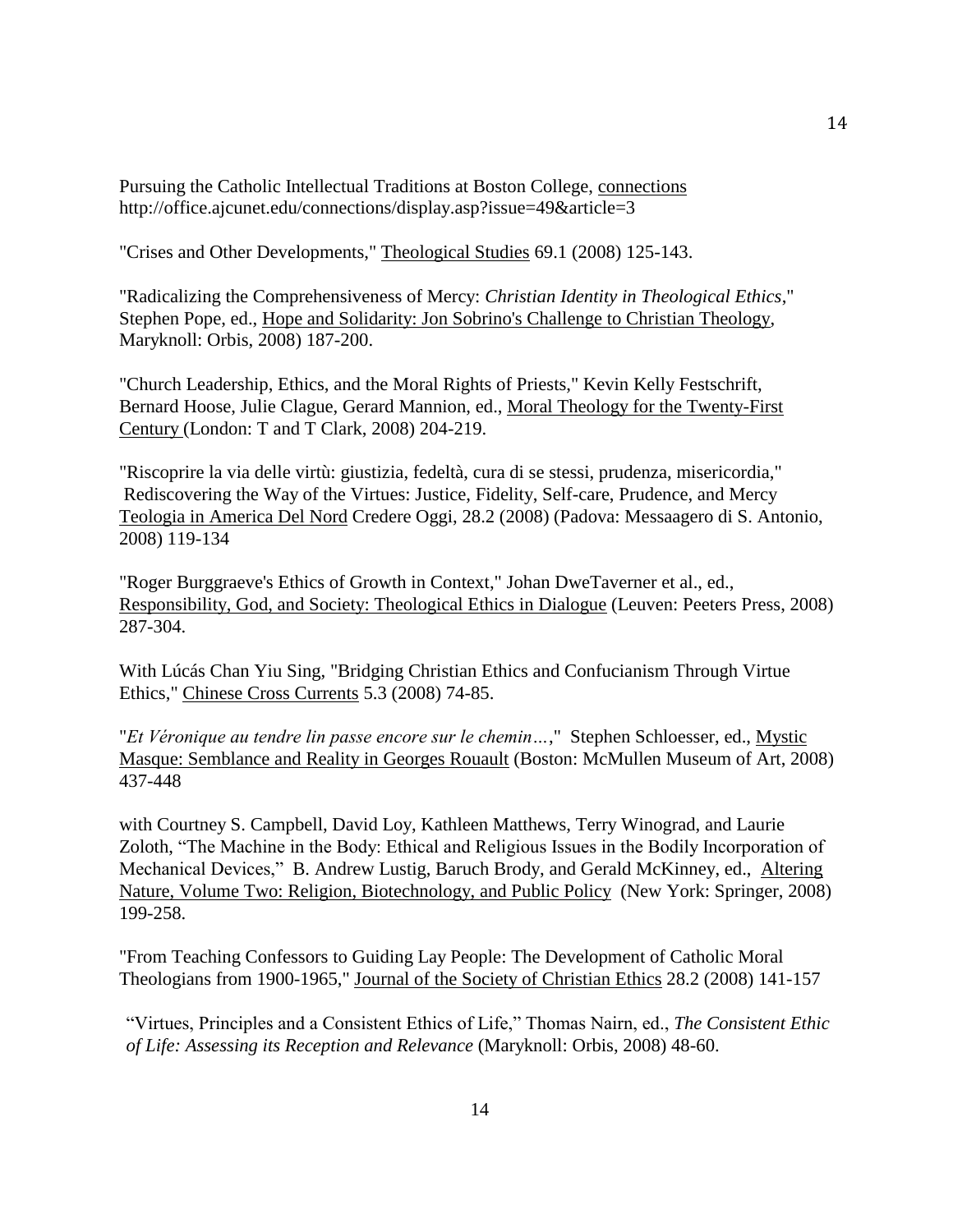Fundamental Moral Theology: Tradition, *Theological Studies* 70.1 (2009) 140-158

"A Reconciling Work in the AIDS Century," in Peter Knox *AIDS, Ancestors and Salvation* (Nairobi: Paulines edition, 2008) 15-21.

"Dialectically Dynamic Teleologies: Ethics and Liturgy in the Key of Virtue," Martin Stuflesser and Stephan Winter, ed., *Ahme nach, was du vollziehst": Positionsbestimmungen zum Verhältnis von Liturgie und Ethik* (Regensburg: Verlag Friedrich Pustet, 2009) 23-36

With Enda McDonagh, "Instability, Structural Violence and Vulnerability: A Christian Response to the HIV Pandemic," 1-10 *Progressio* (London: Progressio, 2009).

"HIV/AIDS: The Expanding Ethical Challenge," Eugene Duffy and Patrick Hannon, ed., *Beauty, Truth and Love: Essays in Honour of Enda McDonagh* (Dublin: Columba Press, 2009) 126-148. (Reprinted in Javier de la Torre, ed., *30 Años de VIH-SIDA* (Madrid: Universidad Comillas, 2013) 51-70.

"Impasse and Solidarity in Theological Ethics," *Catholic Theological Society of America Proceedings* 64 (2009) 47-60.

"Contemporary Contributions to Sexual Ethics," *Theological Studies* 71 (2010) 148-167.

Foreword, Klaus Demmer, Living the Truth: A Theory of Action, (Georgetown University Press, 2010, vii-x.

Preface, Vincent Leclerq, Blessed Are the Vulnerable: Reaching out to Those with AIDS (New London: Twenty-third Publications, 2010) vii-viii.

"From Padova to Manila: Promoting Cross-Cultural Theological Ethics" in Agnes Brazal, Aloysius Cartagenas, Eric Genilo, and James Keenan, ed., *Transformative Theological Ethics: East Asian Contexts* (Quezon City: Ateoneo de Manila University Press, 2010) vii-xiii.

"Theological Ethics Out of Latin America, Africa, and Asia," *Asian Horizons* 4.1 (2010) 13-30.

"Virtue, Grace and the Early Revisionists of the Twentieth Century" in *Studies in Christian Ethics* 23. 4 (2010) 365-380.

"Theological ethics out of the United States," Asian Horizons 4.2 (2010) 310-321

Preface, Jacquineau Azetsop, Structural Violence, Population Health and Health Equity: Preferential Option for the poor and Heath Equity Sub-Saharan Africa: (Saarsbrucken: VDM,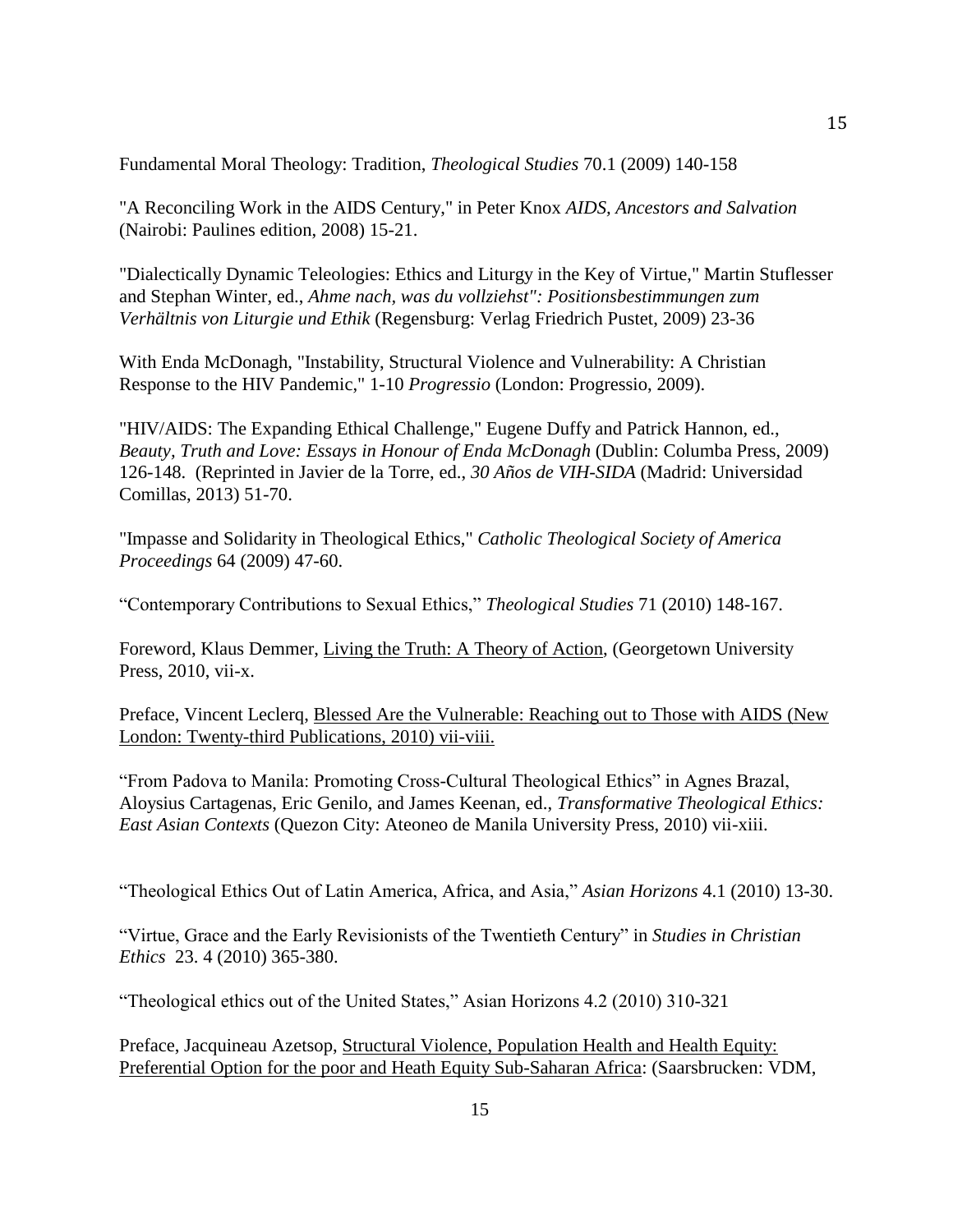2010) xi-xvii

"Historic Gathering of Theological Ethicists" Asian Horizons 4.2 (2010) 475-477.

"What Happened at Trento 2010?" *Theological Studies* 72.1 (2011) 131-149

with Andrea Vicini, "O futuro da Bioética" ("The Future of Bioethics") Bioethikos, 5.1 (2011) 10-20.

"(The Lack of ) Professional Ethics in the Academy," Louvain Studies *Louvain Studies 35 (2011)* 98-116.

"Conscience," *Dialogue: A Journal of Religion and Philosophy*" 36 April 2011 16-20.

"Catholic Ethics in Manifold Voices: An Interview with James Keenan," *Asian Christian Review* 5.1 (2011) 4-10.

"Conscience," 167-168; "Contrition," 175; "Double Effect, Principle of," 246-247; "Habit," 345-346; "Subsidiarity," 755, In *Dictionary of Scripture and Ethics* edited by Joel Green, (Grand Rapids: Baker Academic, 2011).

"Bernard Häring's Influence on American Catholic Moral Theology," *Journal of Moral Theology*, 1.1 (2012) 23-42

"Living the Truth: Fundamental Theological Ethics," Theological Studies 73.1 (2012) 151-168

"The History of Catholic Moral Theology," Uzochukwu Jude Njoku and Simon O. Anyanwu, ed., *In the Service of Charity and Truth: Essays in Honour of Bishop Lucius Ugorji* (New York: Peter Lang, 2012) 13-22.

"The Achievement of Moral Theology at Vatican II," *Asian Horizons*, 6.3 (2012) 481-498

"Catholic Conscience Awakening: The Evolution of Our Contemporary Dependence on Conscience," Stephan Goertz / Rudolf B. Hein / Katharina Klöcker (Eds.), *Fluchtpunkt Fundamentalismus. Gegenwartsdiagnosen katholischer Moral*, (Freiburg [i.Br.](http://i.br/): Herder, 2013) 305-325.

"Vatican II and Theological Ethics," *Theological Studies* 74 (2013) 162-190.

"Developing HIV/AIDS Discourse in Africa and Advancing the Argument for Universal Health Care" Paterne Mombe, Agbonkhianmeghe Orobator, Danielle Vela, ed. *AIDS: Thirty Years Down the Line: Faith Based Reflections about the Epidemic in Africa* (Nairobi: Paulines, 2013)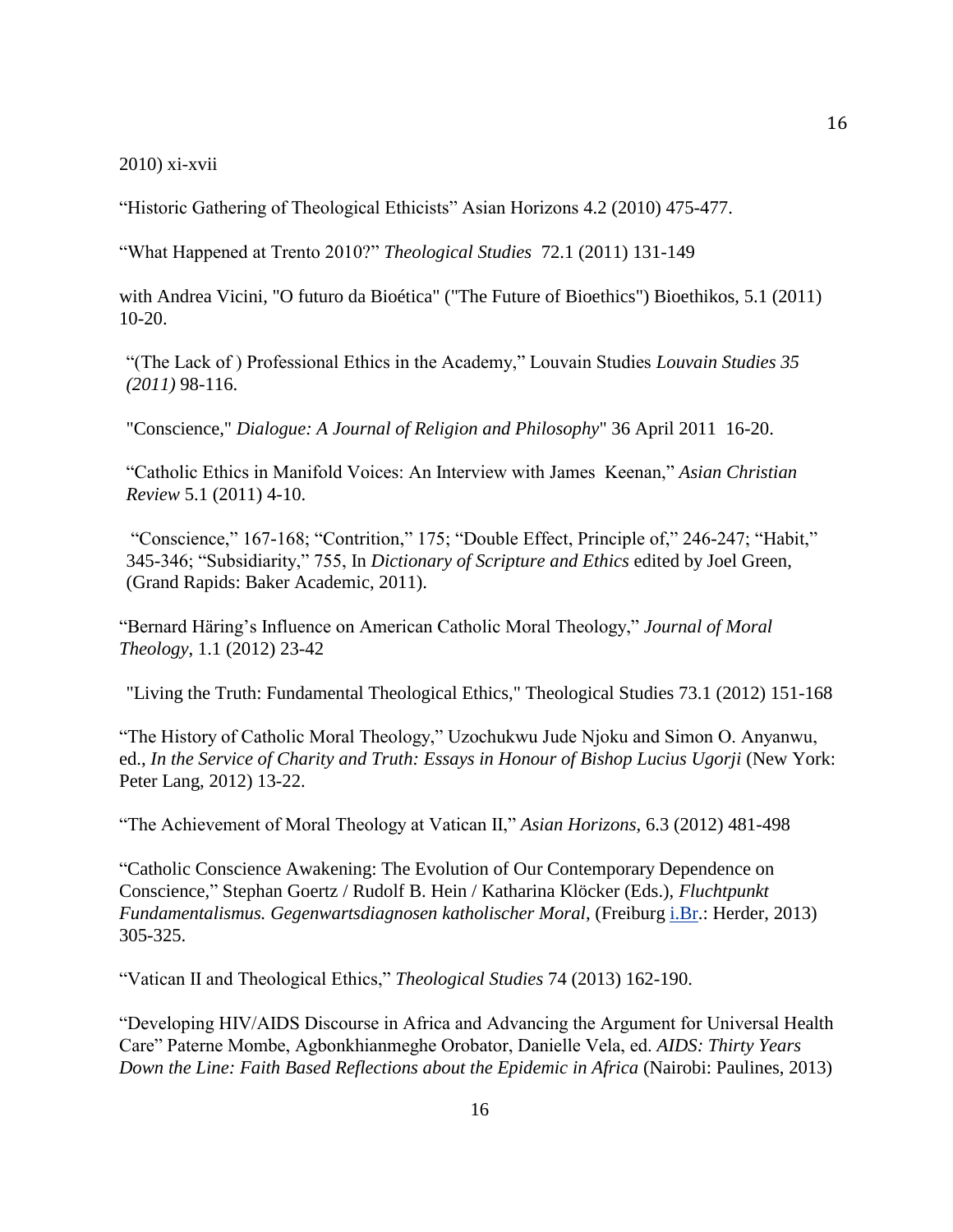## 63-82.

"Catholic Theological Ethics in the World Today," Shaji George Kochuthara, ed., *Moral Theology in India Today*. (Bangalore: Dharmaram, 2013) 122-146.

"A Summons to Promote Professional Ethics in the Academy," *Journal of the Society of Christian Ethics*, 33, 1 (2013): 169–184

"The Decalogue and the Moral Manual Tradition: From Trent to Vatican II," Dominik Markl, ed., *The Decalogue and its Cultural Influence* (Sheffield: Phoenix Press, 2013) 214-229.

"Enhancing Prosthetics for Soldiers Returning from Combat with Disabilities: Theological Ethical Considerations on the War Industry's Impact on Bioethics," ET Studies: 4.1 (2013) 69-88

"Pope Francis and the Local Church: A Hope-filled Future for Moral Theology," John Chathanatt, ed., *Unto the Margins: Pope Francis and His Challenges.* (Bangalore: Claretian Publishhers, 2013) 78-90.

"Coming Home: Ethics and the American University," *Theological Studies* 76 (March 2014) 155-169.

*"Ethics," The Oxford Guide to the Historical Reception of Augustine* pp. 461-466 *Edited by Willemien Otten and Karla Pollmann (*Oxford: Oxford UP, 2013)

"The Gallant Rule: A Feminist Proposal," Linda Hogan and Orobator, ed. *Feminist Catholic Theological Ethics: Conversations in the World Church* (Maryknoll, NY: Orbis Press 2014) 219-231

Embodiment and Relationality: Roman Catholic Concerns about Transhumanist Proposals, Calvin Mercer and Derek Maher, eds., *Transhumanism and the Body: The World Religions Speak* (New York: Palgrave/Macmillan, 2014) 155-172.

7 Reasons for Doing Virtue Ethics Today, Kathryn Getek Soltis and William Werpehowski, *Virtue and the Moral Life: Theological and Philosophical Perspectives* (Lanham: Lexington Books, 2014) 3-18.

"The Style of Virtue Ethics," End McDonagh, ed., *Performing the Word: Festschrift for Ronan Drury* (Dublin: Columba, 2014) 215-221.

"Spirituality and Ethics in the US: An Emerging History," Studien der Moraltheologie Gunter Prüller-Jagenteufel, Fall 2014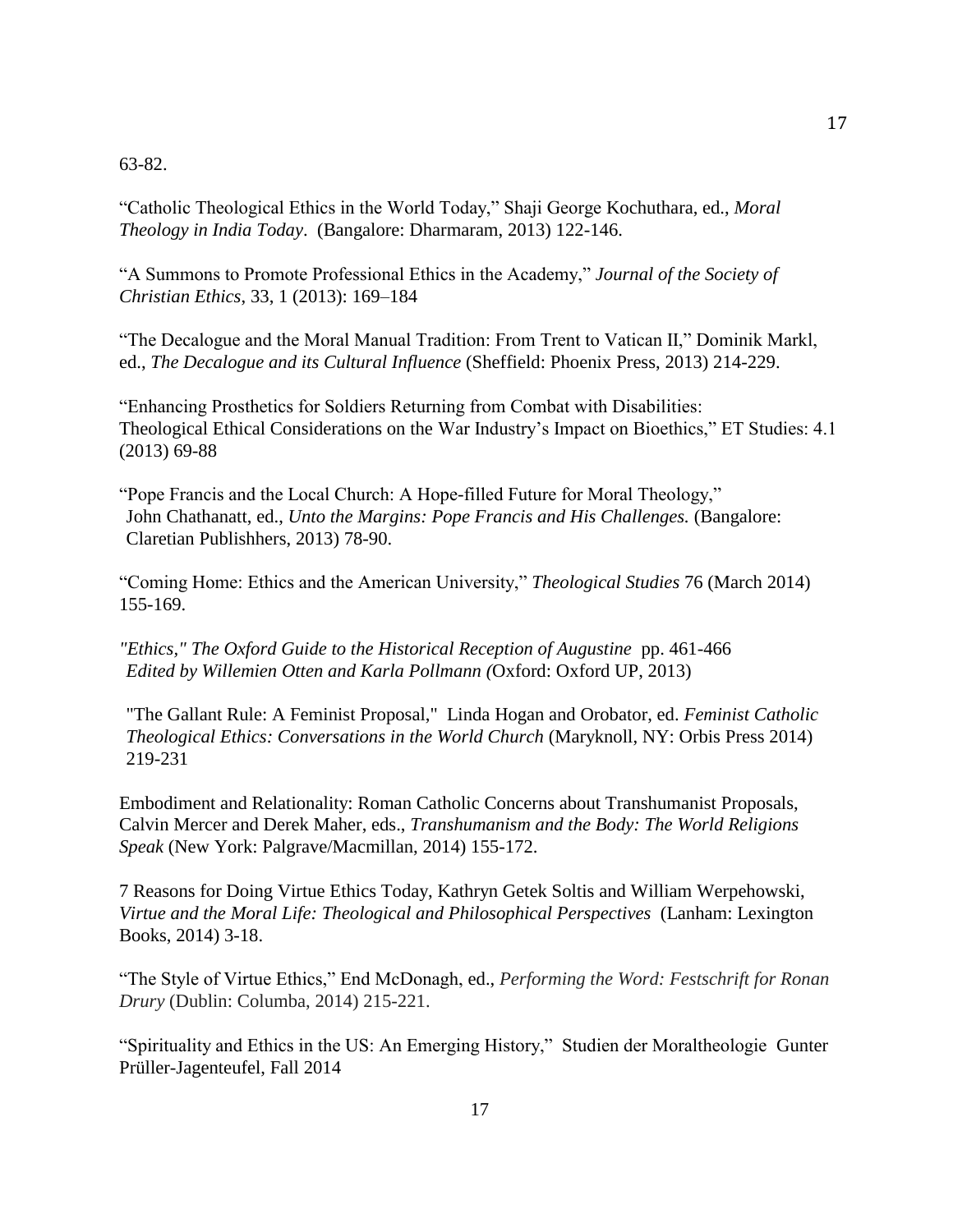"Religion and Virtues in the Lives of Police Officers: Thoughts on my Father and his Partner," William Cook, ed., *Religion and Criminal Justice* (New York, Cognella, 2015) 273-280.

"Redeeming Conscience," *Theological Studies* May 2015 76.1 129-147. (*Asian Horizons*: 9.1 2015, 25-56).

"Temas emergentes na ética teológica," (""Emerging Issues in Theological Ethics," Elio Gasda, ed., *Enciclopedia Theologica LatinoAmericana 2015 http://theologicalatinoamericana.com/?p=1280*

"John Mair's Moral Theology and its Reception in the 16th Century," in John T. Slotemaker and Jeffrey C. Witt (eds.), *A Companion to the Theology of John Mair* (Leiden: E.J. Brill, 2015) 194-220.

"To Follow and to Form Over Time: A Phenomenonology of Conscience," David DeCosse and Kristin Heyer, ed., Conscience and Catholicism: Rights, Responsibilities, and Institutional Policies, Orbis Books, 2015, 1-15.

"Raising Expectations on Sin," *Theological Studies* 77.1 (March 2016) 165-180.

"Ten Lessons for Helping Theological Ethicists, Other Theologians, Church Leaders, Religious and Laity to Respond to the Call to Sustainability," Markus Patenge, Roman Beck, Markus Luber, eds., Schöpfung Bewahren: Theologie und Kirche als Imusgeber für eine nachhaltige Entwicklung (Regensburg: Verlag Friedrich Pustet, 2016) 150-163

"Virtues," *Cambridge Companion to the Summa Theologiae,* Philip McCloskey and Denys Turner, (New York: Cambridge University Press, 2016) 194-205.

"Vicious Structures of Social Formation: Acquired Vices, Embodied Anthropology, Social Practices, and Human Freedom," Zorica Maros and Darko Tomašević, eds., *ZLO NASILJA U ETNIČKIM SUKOBIMA. PORAZ MORALNO-POVIJESNOG IMPERATIVA: NIKAD VIŠE (Crimes of Violence in Ethnic Conflicts: the Decline of the Imperative: Never Again!"*) (Sarajevo: Catholic University of Sarajevo, 2016) 17-28.

"Collective Conscience and Collective Guilt," Christoph Böttigheimer und René Dausner, ed., *VATICANUM 21 Erschließung und bleibende Aufgaben des Zweiten Vatikanischen Konzils für Theologie und Kirche im 21. Jahrhundert* (Freiburg: Herder, 2016) 78-86.

"The Scandal of Mercy," Zeitschrift für katholische Theologie 138.3-4 (2016) 277-88.

"Expanding the Discourse toward Virtue, Social Spirituality, and Universal Health," Azetsop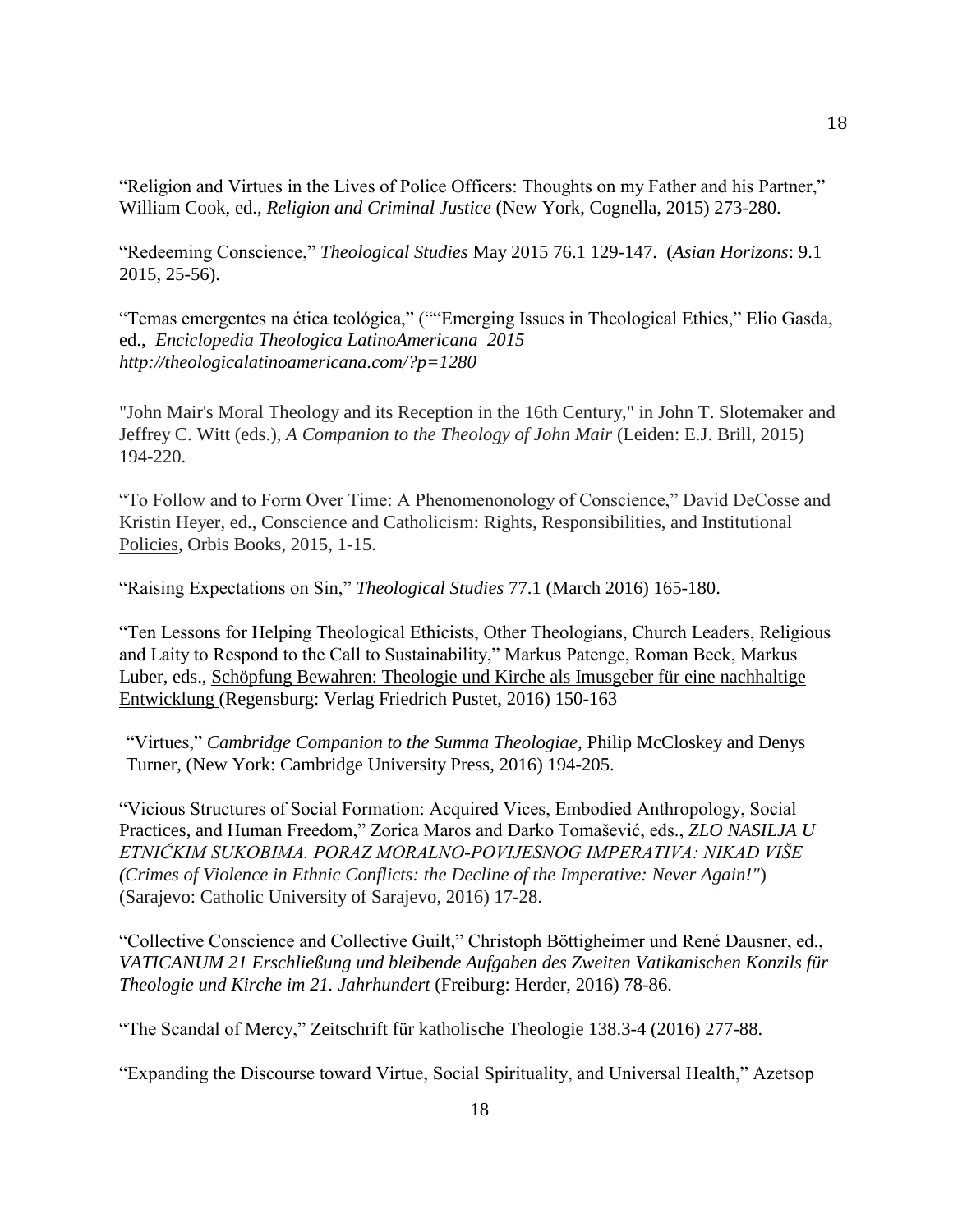Jacquineau, ed., *HIV and AIDS in Africa: Christian Reflection, Public Health, Social Transformation* (Maryknoll: Orbis Books, 2016) 398-406.

"Receiving Amoris Laetitia," Theological Studies, 2017, 193-212.

"How did we Get to Bogotá," Emilce Cuda, ed., *Hacia una Etica de Participacion y Esperanza: Congreso LatinoAmericano de Etica Teologica* (Bogotá: Javeriana University, 2017) 5-8.

"Natural Law Debates and the Forces of Nature," Robert C. Koerpel and Vimal Tirimanna, ed., *Contemplating the Future of Moral Theology* (Eugene, OR: Wipf and Stock, 2017) 71-87.

"Author's Response: Review Symposium on *University Ethics*" Horizons 44.1 (2017) 191-198.

"Casuistry," 144-145; "Josef Fuchs," 315-317; "Informationes" 394-395; "Mental Reservation," 513-514;and, "Probabilism" 650-652 Thomas Worcester, ed.,*The Cambridge Encyclopedia of the Jesuits* (New York: Cambridge University Press, 2017).

"The Evolution of the Works of Mercy," *Mercy Concilium* (2017/4) Lisa Sowle Cahill, ed., (London: SCM Press) 33-43.

"Keeping the ethical question of enhancement open, but with caution and suspicion," Jason Eberl, ed. *Contemporary Controversies in Catholic Bioethics* Springer, 2017 297-312.

"When the Public Remembrance of an Injustice is an Ethical Necessity," w. Connor Murphy, in Zorica Maros & Darko Tomašević eds*., Pravda u BH društvu. Izazov temeljne ljudskosti* (Zagreb: Glas Koncila, 2017) 41-54 Society

"Foreword," Pope Francis, *The Works of Mercy* (Maryknoll: Orbis Books, 2017) vii-xv.

"Being As Communion: Personhood and the Church", by John Zizioulas," Michael Daley and Dianne Bergant, ed., *Take and Read: Christian Writers Reflect on Life's Most Influential Books* (Berkeley: Apocrophyle Press, 2017) 43-47

"On Public Expressions of Guilt, of Conscience, and of Confession," Julia Enxing / Jutta Koslowski (eds.): Confessio. Schuld bekennen in Kirche und Öffentlichkeit. Beihefte zur Ökumenischen Rundschau Band 118. Leipzig.: Evangelische Verlagsanstalt: 2018) 165-177.

"Prophetic Pragmatism and Descending to Matters of Detail," *Theological Studies* 79.1 (2018) 128-145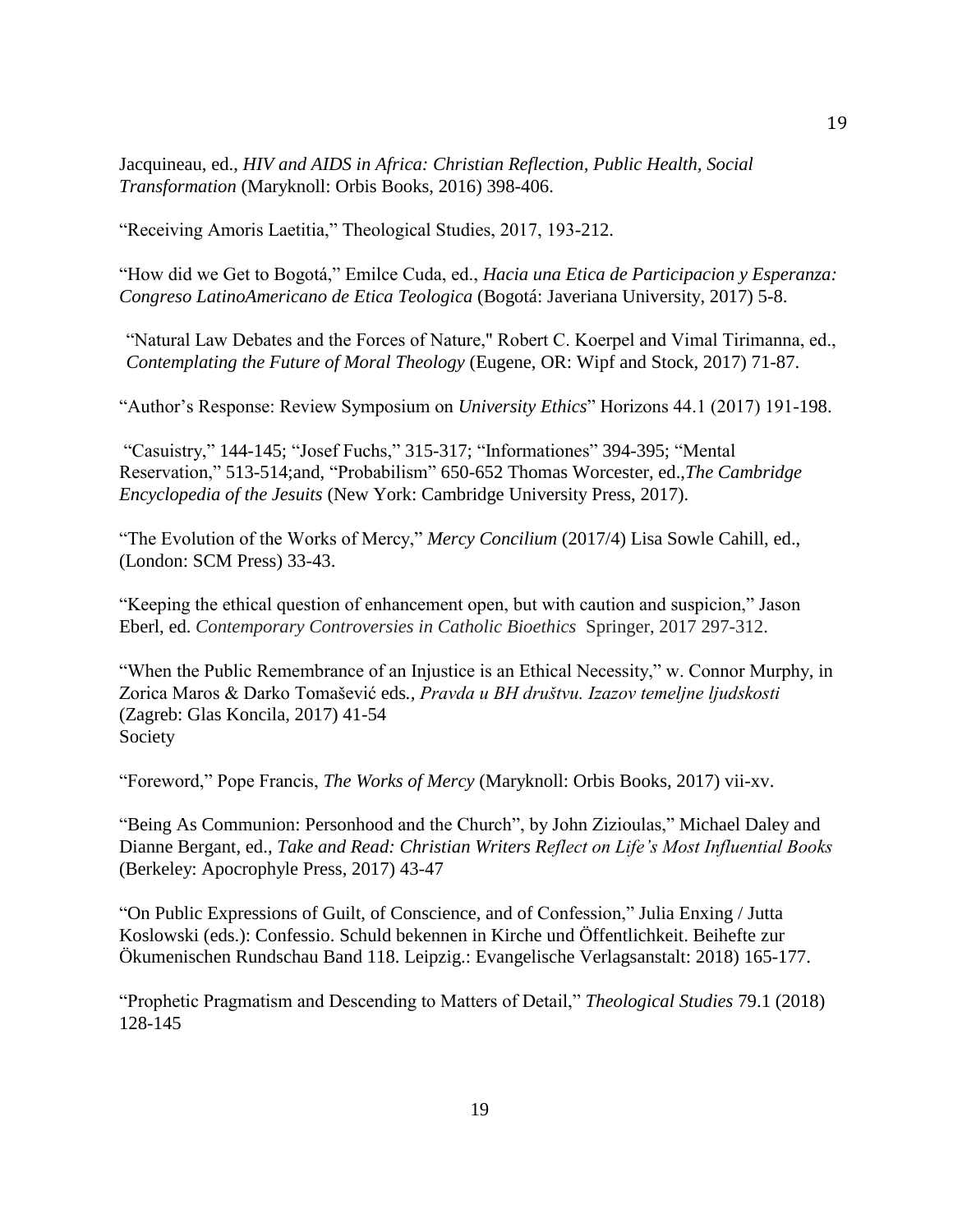"Hazing and University Ethics: The Need for Faculty Involvement and Guidance," Hank Nuwer, ed., *Hazing: Destroying Young Lives* (Bloomington: Indiana University Press, 2018) 247-254. Reprint from *University Ethics*

"Discernimento Morale nella Storia," Armando Matteo, ed., *Il discernimento. "Questo tempo non sapete valutarlo?" (Lc 12,57)* (Rome: Urbaniana University Press, 2018) 199-212.

"Character Formation and Virtue Ethics: A Moral Theologian's Point of View," *Vinayasādhana: Dharmaram Journal of Psycho-Spiritual Formation* IX.1, (January 2018) 7-24

"Conclusion," Amoris Laetitia: *A New Momentum for Moral Formation and Pastoral Practice* edited with Grant Gallicho (Mahwah: Paulist Press, 2018) 157-162

"Agency and the Moral Right to an Education for Women Religious," *Asian Horizons* (March 2018)7-21

"Moral Discernment in History," *Theological Studies* 79.3 (2018) 668-679

"Receiving *Amoris Laetitia* throughout the World," Thomas Rausch and Roberto Dell'Oro, ed., *Pope Francis on the Joy of Love: Theological and Pastoral Reflections on Amoris Laetitia*  (Mahwah: Paulist Press, 2018) 150-163.

"Costruire Ponti a Sarajevo: Un incontro internazionale di etica teologica," *Civiltà Cattolica*  (2018) 513-520.Am

"Making Sense of 80 Years of Theological Ethics at *Theological Studies*," *Theological Studies*  80.1 (2019) 148-168.

"Clement Campos Bridge-Builder Par Excellence," Assisi Saldanha, ed. *Combining Moral Truth with Pastoral Compassion: The papers and articles of Rev. Dr. Clement Campos, C.Ss.R.* 2019

"Introduction," with Matthew Gaudet *Contingent Faculty, Journal of Moral Theology*, 8.1 (2019) 1-7.

"University Ethics and Contingent Faculty," *Journal of Moral Theology*, 8.1 (2019) 8-25

*"Amoris Laetitia*: Trasformazione della Teologia pastorale e trasformazione della Chiesa," Antonio Autiero, ed., *Per una nuova Cultura Pastorale: Il Contributo di Amoris Laetitia* San Paolo 2019 41-59.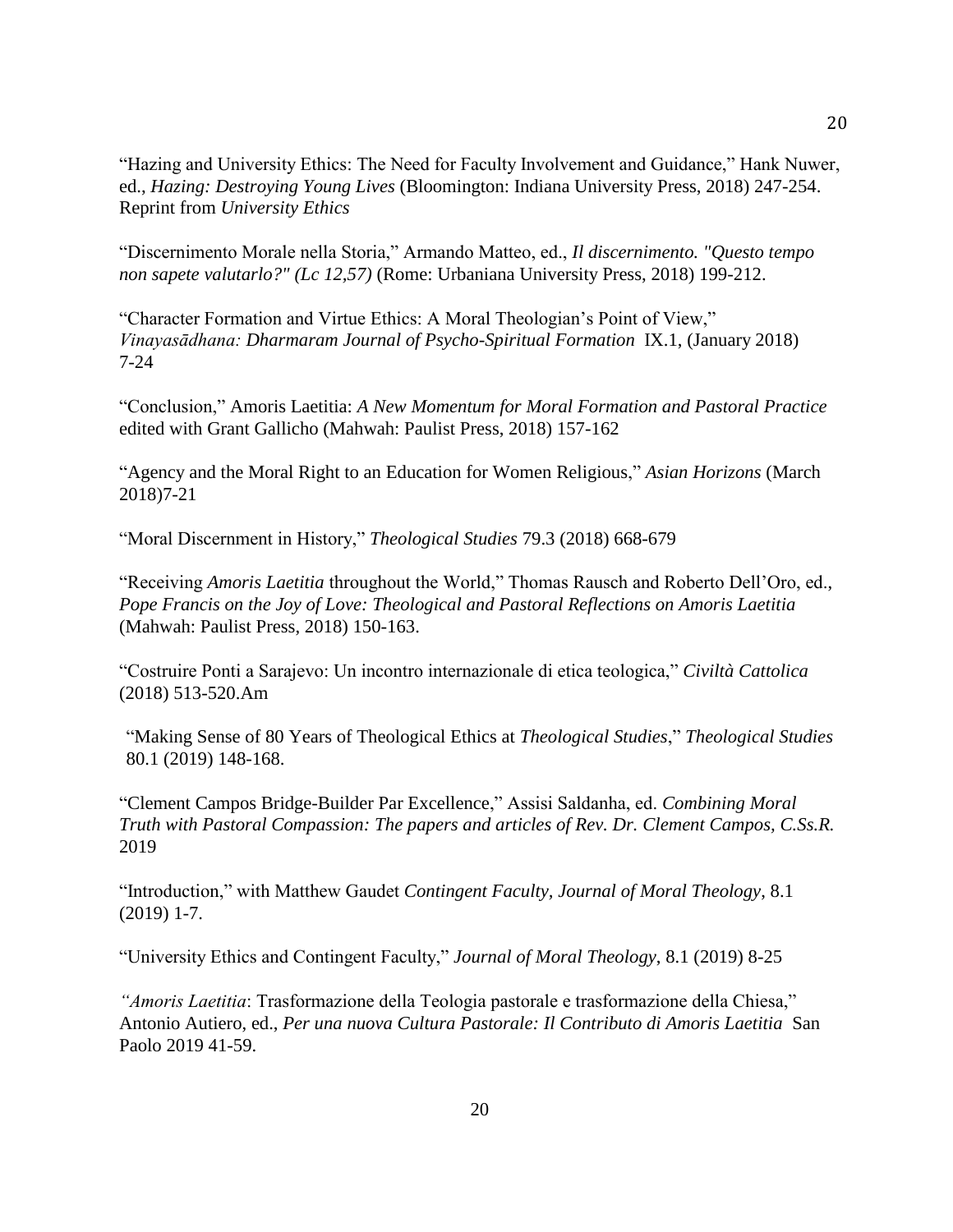"Vulnerability and Hierarchicalism," *Melita Teologica* 68.2 (2018)\* 129-142 \*this was published in Sept 2019 though the issue was predated, 2018.

"Le questioni teologiche morali più rilevanti per affrontare i problemi nel dibattito globale degli ultimi trenta anni," *Teologia* 44 (2019) 194-210.

"Integrare la vulnerabilità per combattere gli abusi," *Aggiornamenti Sociali* (August-September, 2019) 562-572.

"Hospitality: Interpreting Lúcás Chan's work through a Timely, Biblical Virtue from the Book of Ruth," Michael Cover, John Thiede, and Joshua Burns, ed. *Bridging Scripture and Moral Theology: Essays in Dialogue with Yiu Sing Lúcás Chan, S.J.* (Lanham Books, 2019) 3-22.

"Opening Sarajevo to New Leadership," *Building Bridges in Sarajevo* 3-8.

"Pursuing Ethics By Building Bridges Beyond the Northern Paradigm," *Religions* 10 (2019) *10*(8), 490; **<https://doi.org/10.3390/rel10080490>**

"Blessed are the Poor in Spirit: A Response to Homelessness by a Reading of Matthew's Beatitudes" *Street Homelessness and Catholic Theological Ethics* (Maryknoll: Orbis Books, 2019) 176-186.

"The World at Risk: Vulnerability, Precarity and Connectedness" *Theological Studies* 81.1 (2020) 132-149

# Forthcoming:

"Chavarul, Virtue Ethics, and *Amoris Laetitia*," Dharmaram Publications Amoris Laetitia: Transforming Pastoral Theology and Transforming the Church

"The Bible and Ethics," New Jerome Biblical Commentary, Eds, ohn Collins, Gina Hens-Piazza

"The Renewal of Moral Theology," Richard Gaillardetz, ed., *Cambridge Companion to Vatican II* (New York: Cambridge UP)

"Authority: its Recognition through Conscience or How Authority is connected to Truth, " CCP

"Linking Human Dignity, Vulnerability and Virtue Ethics," *Interdisciplinary Journal for Religion and Transformation in Contemporary Society*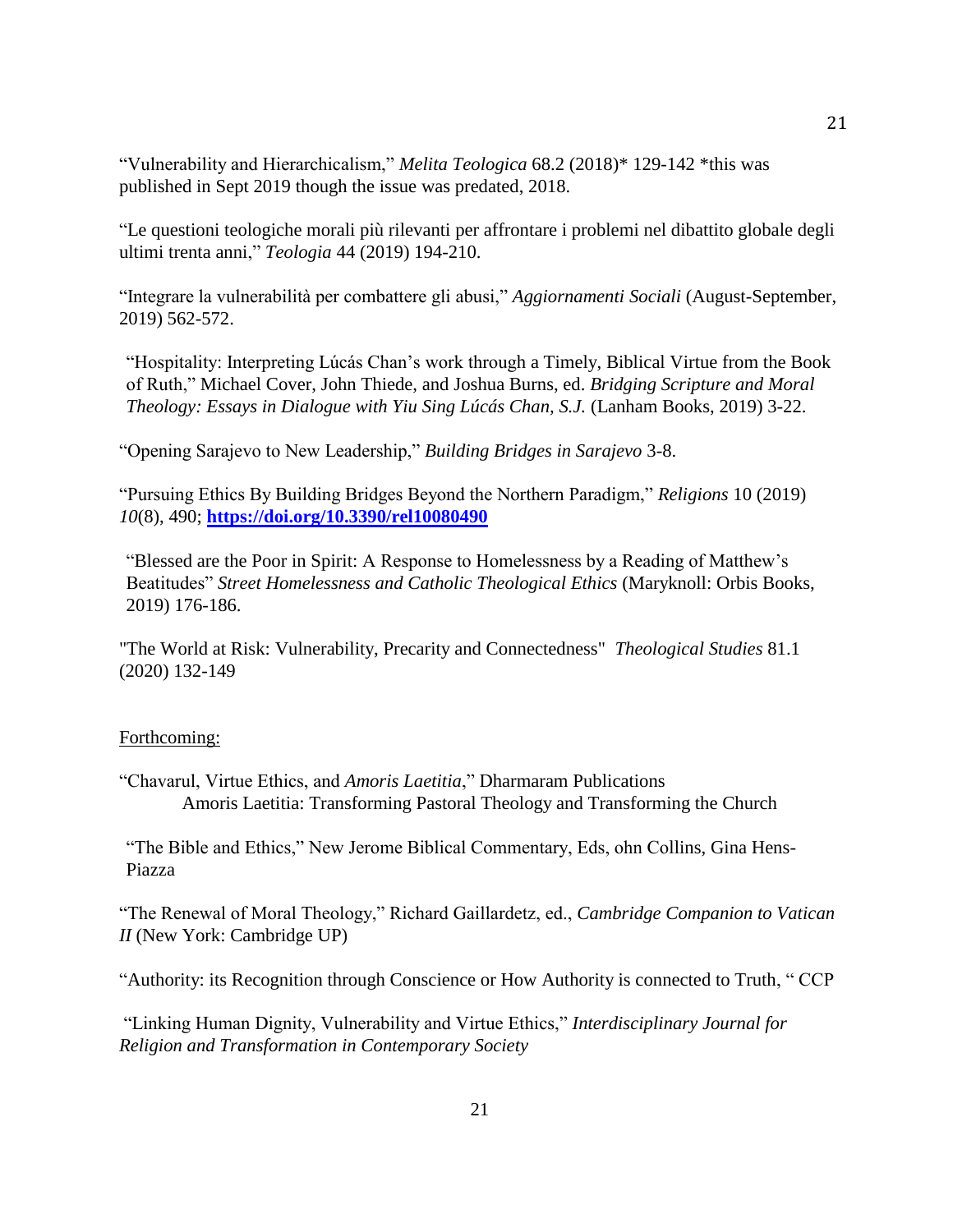"Receiving Amoris Laetitia: Seven Words and Seven Examples,"

"Vulnerable to Contingency," *Journal of the Society of Christian Ethics*

*"*The Community Colleges: Giving Them the Ethical Recognition They Deserve," *Journal Of Moral Theology* 9.1 (2020)

"Jesuit Casuistry: Yesterday and Today," Michael Sweeney, *Is there a Jesuit Ethics?*

"When Does A Child Become a Decision Maker?"

General Periodicals:

"Dead Trees, Dying Communities", America, 137 (1977) 265-68.

"What is Good and What is Right: New Distinction in Moral Theology," Church, 5 (1989) 22- 28.

"Human Gene Therapy: An Ethical Advance?" America 163 (1990) 262-263.

"The Value of Virtue in Moral Theology," Church 7.2 (1991) 51-53.

"Sexton's Last Tapes," Commonweal 118.19 (1991) 635-37.

"Moral Advising in a Time of Uncertainty and Complexity," Church 8.1 (1992) 38-40.

"A Dozen Questions About Conscience," Church 8.2 (1992) 42-44.

"The Ordinary Life," Church 8.3 (1992) 44-46.

"Life Supports: Sorting Bishops' Views," (with Myles Sheehan) Church 8.4 (1992) 10-17.

"Developing the Habits of Being," Church 8.4 (1992) 41-43.

"The Christian Call to Grow!" Church 9.1 (1993) 48-49.

"The Virtue of Fidelity," Church 9.2 (1993) 38-39.

"Learning the Virtue of Justice,' Church 9.3 (1993) 38-40.

"What's Your Worst Moral Argument?" America 164 (1993) 17-18, 28-30.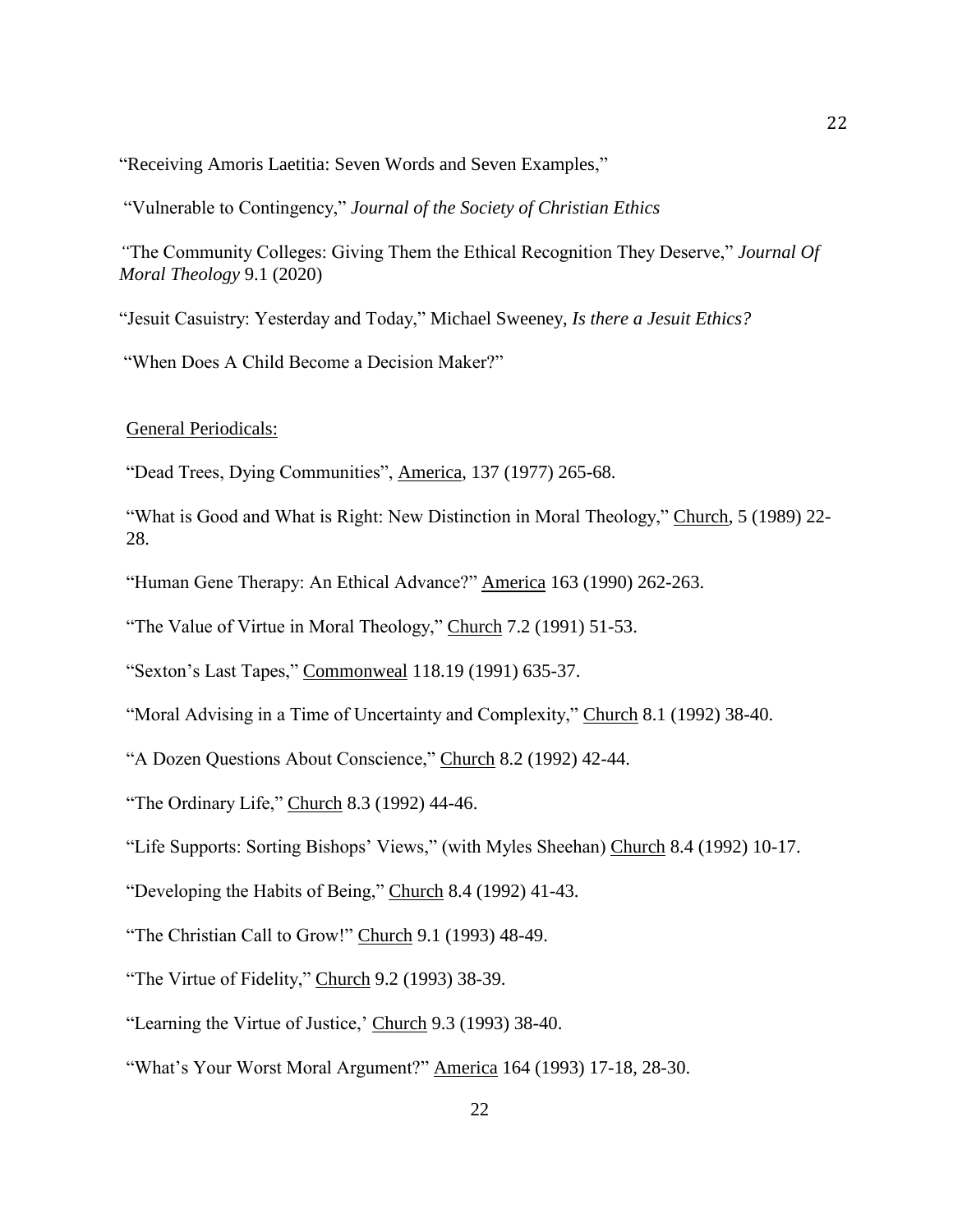"The Virtue of Self-esteem," Church 9.4 (1993) 37-39

"Parenting and the Virtue Of Prudence," Church 10.1 (1994) 40-42.

"The Virtue of Courage" Church 10.2 (1994) 41-43.

"Living Wills" The Tablet September 17, 1994 1157-1159.

"Moral Theology Today," Priests and People 8 (1994) 372-376.

"The Virtue of Temperance," Church 10.3 (1994) 38-40.

"Charity, the Mother of the Virtues," Church 10.4 (1994) 39-41.

"The Virtues and the Imagination," Church 11.1 (1995) 40-42.

"The Dangers of Phariseesm," Church 11.2 (1995) 39-41.

"What Do Right and Wrong Have to Do With Good and Bad?," Church 11.3 (1995) 43-45.

"The Sin of Not Bothering to Love," Church 11.4 (1995) 39-41.

"Doing and Not Doing: The Key to Goodness," Church 12.1 (1996) 33-35.

"Prayer and the Moral Life," Church 12.2 (1996) 38-40.

"Listening to the Voice of Suffering," Church 12.3 (1996) 41-43.

"On Giving Moral Advice," America (March 2, 1996) 12-16.

"Rooting Morality in Spirituality," Church 12.4 (1996) 38-40

"The First Commandment" Church 13.1 (1997) 34-35.

"The Second Commandment," Church 13.2 (1997) 36-38

"How Catholic are the Virtues?," 176.20 (1997) America 16-22

"Dix Indications à propos des vertus," Bulletin de Liaison du Centre Pedro Arrupe II.2 (1997) 17-22.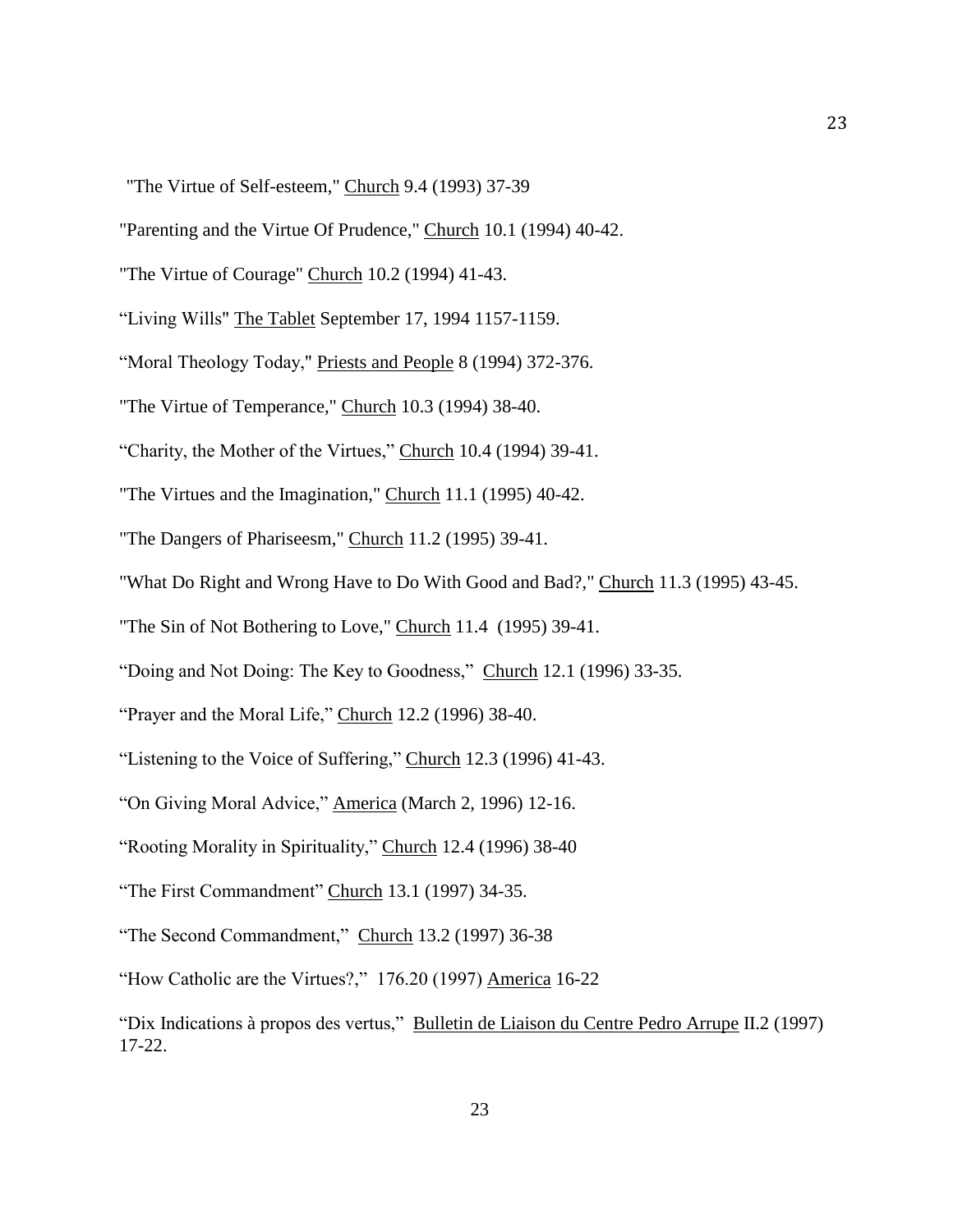"Third Commandment," Church 13.3 (1997) 36-38

"Fourth Commandment," Church 13.4 (1997) 37-38

"Fifth Commandment," Church 14.1 (1998) 45-46

"Sixth Commandment," Church 14.2 (1998) 46-48

"Seventh Commandment," Church 14.3 (1998) 39-40

"Are You Growing Up in the Virtues?" Priests and People 12.4 (April 1998) 139-143.

"Cooperation and 'Hard Cases'," Ethics and Medics 23.9 (1998) 3-4.

"The Case for Physician Assisted Suicide?" America 179 (1998) 14-19. (Reprinted, in M. Therese Lysaught and Joseph Kotva, ed. *On Moral Medicine* THIRD edition, (Grand Rapids: Wm Eerdmans, 2012) 1085-1088.

"Eighth Commandment," Church 14.4 (1998) 34-35

"Ninth Commandment," Church 15.1 (1999) 42-43

"Catholics Fighting the Spread of HIV: Exposing and Encountering the Same Problems in the Virgin Islands as Around the World," Catholic Islander 14 (1999), p. 13.

"The Tenth Commandment," Church 15.2 (1999) 46-47.

"Morality and Liturgy: The Entrance Rite" Church 15.3 (1999) 40-41

"What is Virtue Ethics?" Priests and People 13 (1999) 401-405.

"Morality and the Liturgy of the Word" Church 15.4 (1999) 41-42.

"Morality and the Liturgy of the Eucharist," Church 16.1 (2000) 38-39.

"Toward Union With God," Church 16.2 (2000) 42-44.

"Tolerant Signals: The Vatican's New Insights on Condoms for H.I.V. Prevention," with Jon Fuller, America 183 September 23, 2000 6-7.

"Mercy: What Makes Catholic Morality Distinctive," Church 16.3 (2000) 41-43.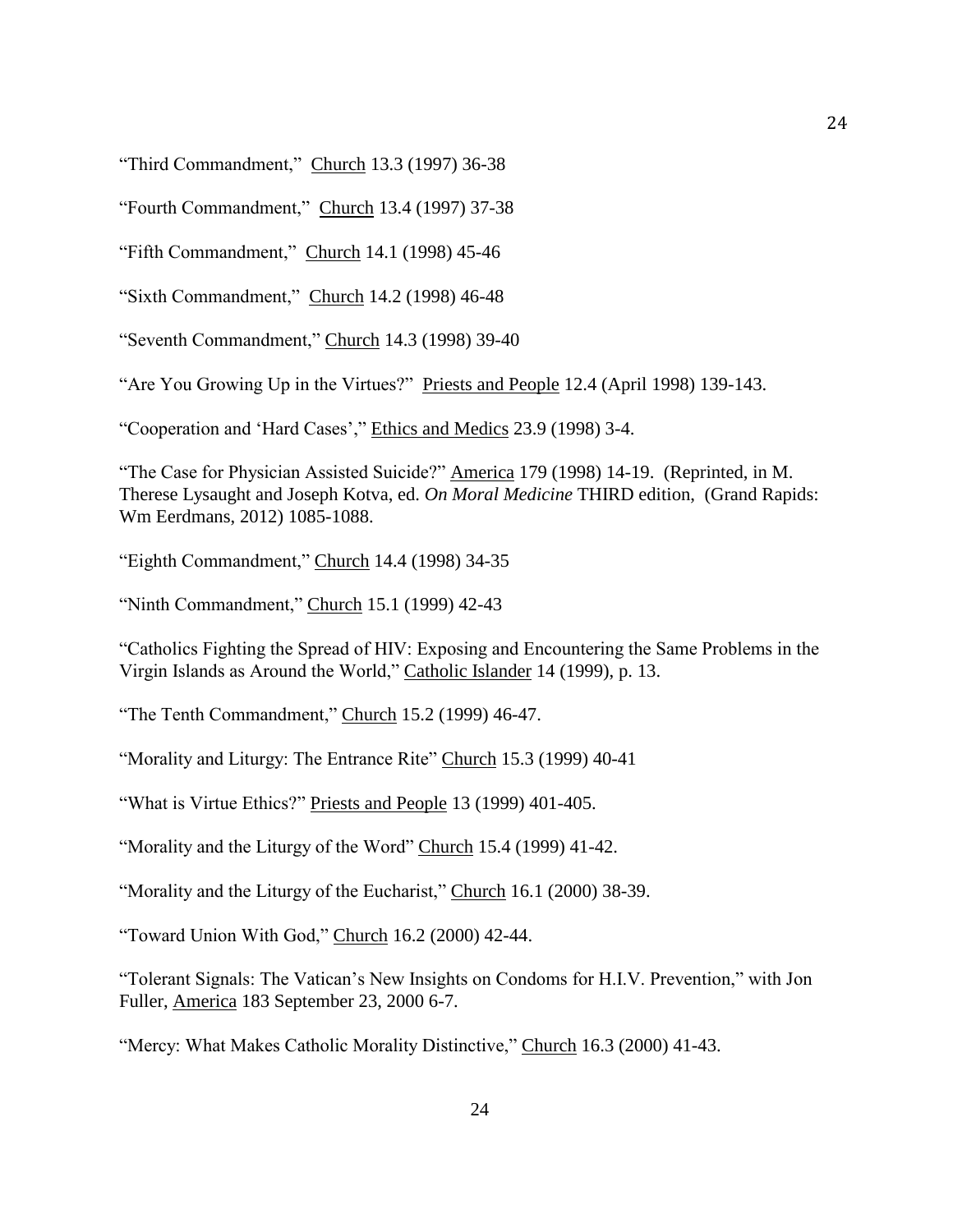"The Works of Mercy," Church 16.4 (2000) 39-41.

"Visiting the Prisoner" Church 17.1 (2001) 37-39

"The Return of the Virtues," Dialogue 15 November 2000 11-14

"To Shelter the Homeless," Church 17.2 (2001) 40-42

"A Model of Intimacy," Studies in the Spirituality of Jesuits 33.3 May 2001

with Jon Fuller, "Catholic Answers to Aids," The Tablet June 30, 2001 (942-943).

"Talking About Sex: The Surgeon General's Invitation to a Conversation," America (185.4) August 13-20, 2001, 17-18

"To Feed the Hungry," Church 17.3 (2001) 45-47.

"Virtue and the Sacrament of Reconciliation," Tinig Loyola 3 (2001) 4-8

"Giving Drink to the Thirsty," Church 17 (2001) 40-42.

With William Barry, "How Multicultural Are We?" Studies in the Spirituality of Jesuits November 2001 33/5

"Bury the Dead," Church 18.1 (2002) 43-45.

"The Purge of Boston," The Tablet (30 March 2002) 17-19

(With Jon Fuller) "Response to Msgr. Smith," Homiletic and Pastoral Review, 102 (June 2002) 62-64

"Sex Abuse, Power Abuse," The Tablet (11 May 2002) 9-10.

"Ten Steps to Reform," Light and Life, (Spring 2002) 5-6.

"Bury the Dead, Part II" Church 18.2 (2002) 39-41

"A Taste of Heaven," The Tablet (3 August 2002) 11.

"Visit the Sick: From Deacons to Hospitals," Church 18.3 (2002) 42-44.

"Clothe the Naked: It Started with Adam and Eve," Church 18.4 (2002) 44-46.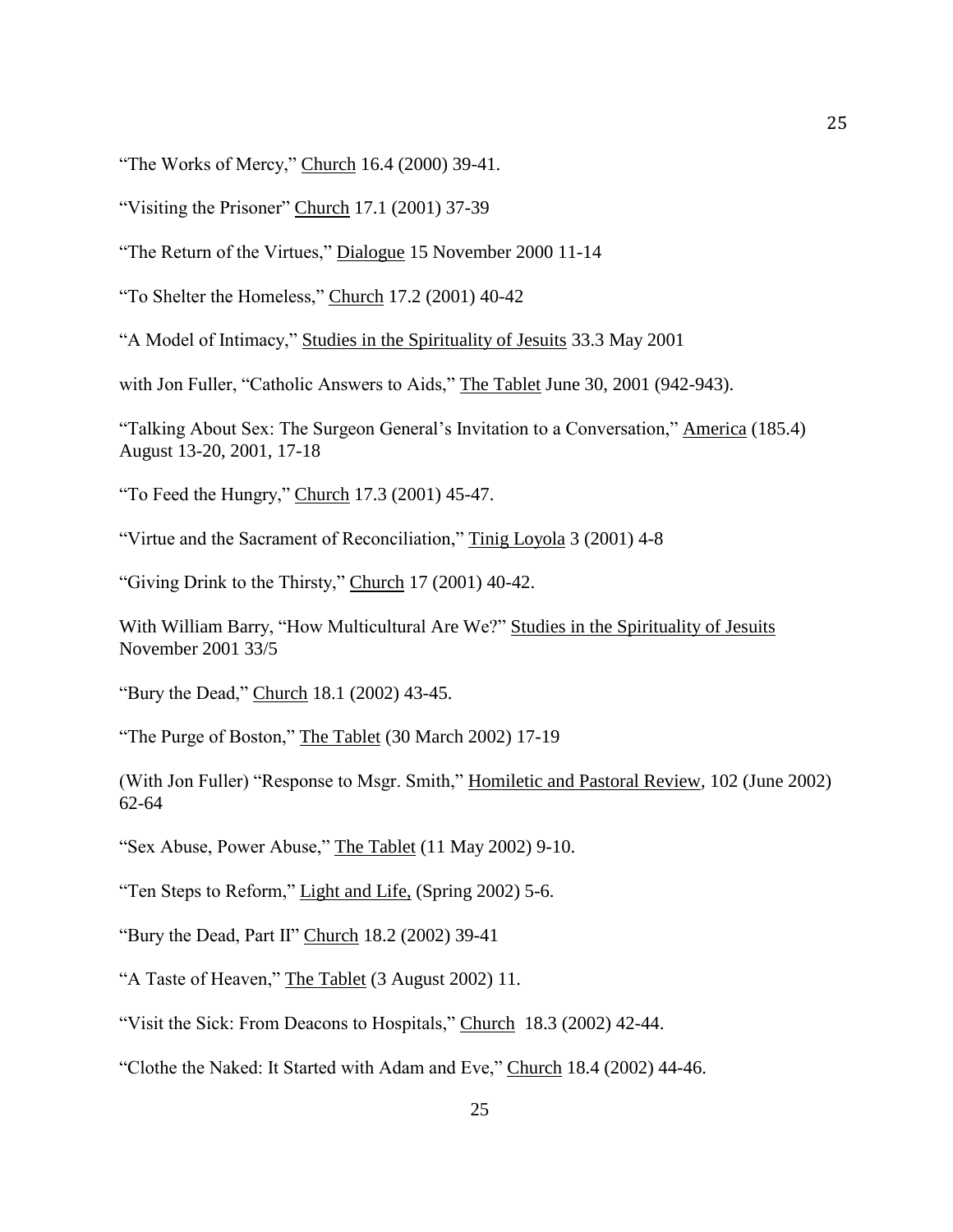"Rebuilding in Boston," The Tablet (4 January 2003) 7-8.

"Being a Minister of Mercy," Church 19.1 (2003) 42-44.

"The Spiritual Works of Mercy," Church 19.2 (2003) 43-45.

"Four Reasons in Favor of Standard Days Method," SDM, Standard Days Method: Natural and Moral? (Manila: Loyola School of Theology, 2003) 29-32.

"A Reconciling Spirit," Church 19.3 (2003) 49-51

"Being Vigilant Can Be An Act of Mercy," Church 19.4 (2003) 42-44.

With John Paris, "Ethical Analysis and the Facts," America (December 22-29, 2003) 15

"The Seventh Work of Mercy: Prayers of Supplication," Church 20.1 (2004) 42-44 "Ethics Inside the Church: Looking Back, Looking Forward," Church 20.2 (2004) 44-46.

"A Response to Cathleen Kaveny's "Complicity and Moral Memory," Chicago University writers' forum: http://www.uchicago.edu/forum/read.php?f=159&i=1&t=1

"Tapping Boston's Talent," Conversations (Fall 2004) 32.

With Jon Fuller, "The International AIDS Conference: Two Views," America (August 30, 2004) 13-16

"An Ethics of the Word," Church 20.3 (2004) 43-45.

"Outsiding," The Living Pulpit 13.4 (October-December 2004) 24-25.

"Learning the Ethics of the Word," Church (2004) 46-48

"The Ethical Rights of Priests," Touchstone, National Federation of Priests Councils 20 (Fall: 2004) 6, 19-20.

"A Critical Challenge: Recovering Christian Dialogue," Church 21.1 (2005) 46-49.

"A Restive and Divided Church," Boston Globe op-ed, April 13, 2005.

"Champion of Conscience," America (April 4, 2005) 6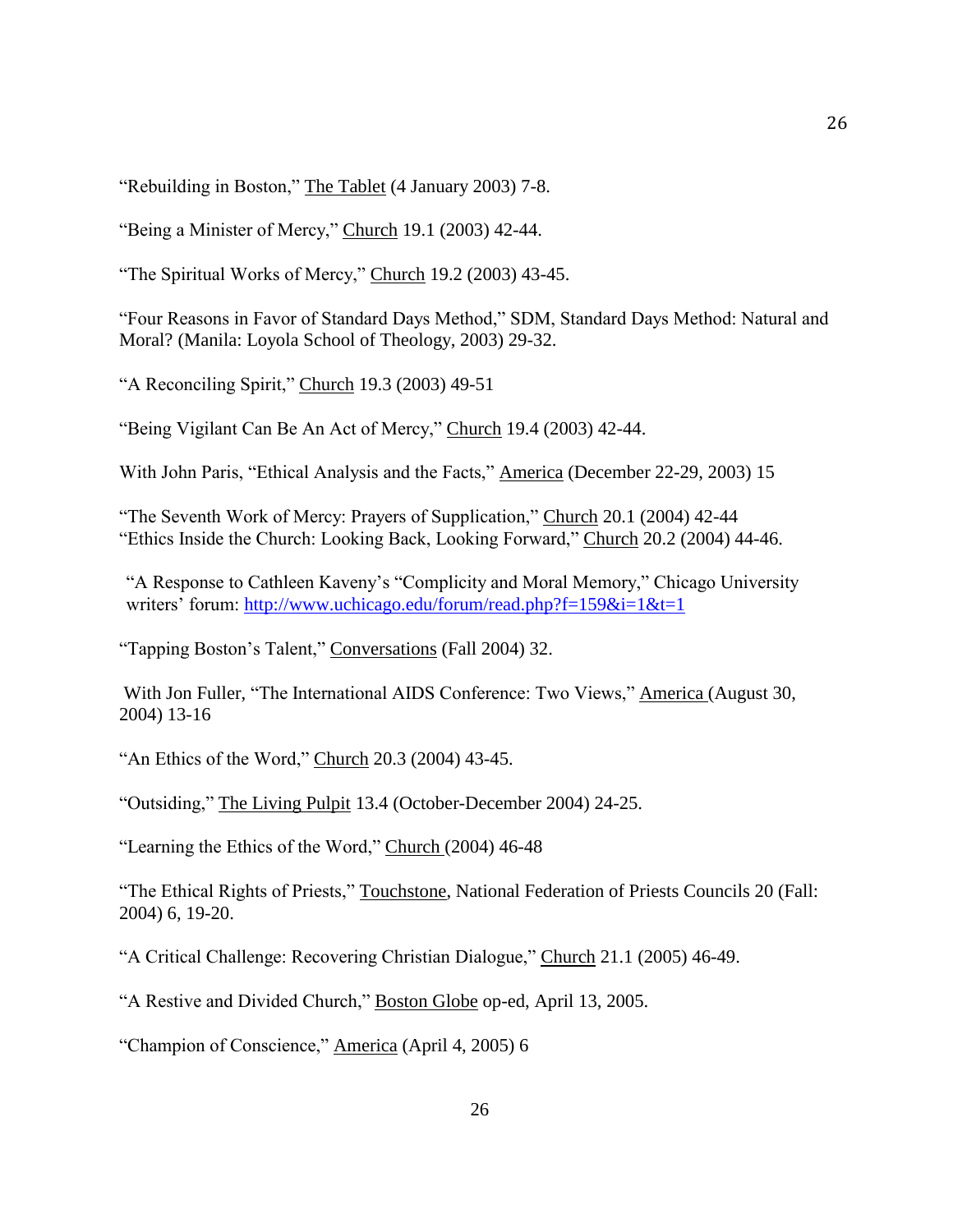"The Human Voice," Church 21.2 (2005)

"A Four Hundred Year Old Logic," Boston College Magazine 65.2 (2005) 41-42

"Conscience in an Ethics of the Word," Church 21.3 (2005)

"Silence in an Ethics of the Word," Church 21.4 (2005) 48-49

"Fostering Conversation" Church 22.1 (2006) 48-50.

"Keeping Vigil at Christmas," Church 22.2 (2006) 41-43.

With Linda Hogan, "Ethics for a Troubled World," The Tablet (July 22, 2006) 10-11

"The Powerful Role of Memory in Spirituality and Ethics," Church 22.3 (2006) 44-45, 47.

"The First International Crosscultural Conference for Catholic Theological Ethics Held in Italy," National Jesuit News October 2006, 9.

"Catholic Common Ground in Padova," Church 22.4 (2006) 47-49.

"Vocation," Church 23.1 (2007) 52-54

"The Language of Faith," Church 23.2 (2007) 51-53

"Higher Education in a Time of HIV/AIDS," National Jesuit News 36.6 (June 2007) 3.

"Telling the Truth to Hurt Another," Church 23.3 (2007) 44-46.

"The Language of Hope," Church 23.4 (2007) 44-46

"The Language of Charity," Church 24.1 (2008) 51-53.

"The Language of Civility" Church 24.2 (2008) 52-54.

"Lying and The Obligation to Get the Story Right," Church 24.3 (2008) 50-52.

"Challenging Words," Church 24.4 (2008) 47-49.

"The Language of Apology," Church 25.1 (2009) 58-60

"The Limits of Language," *Church* 25.2 (2009) 51-53.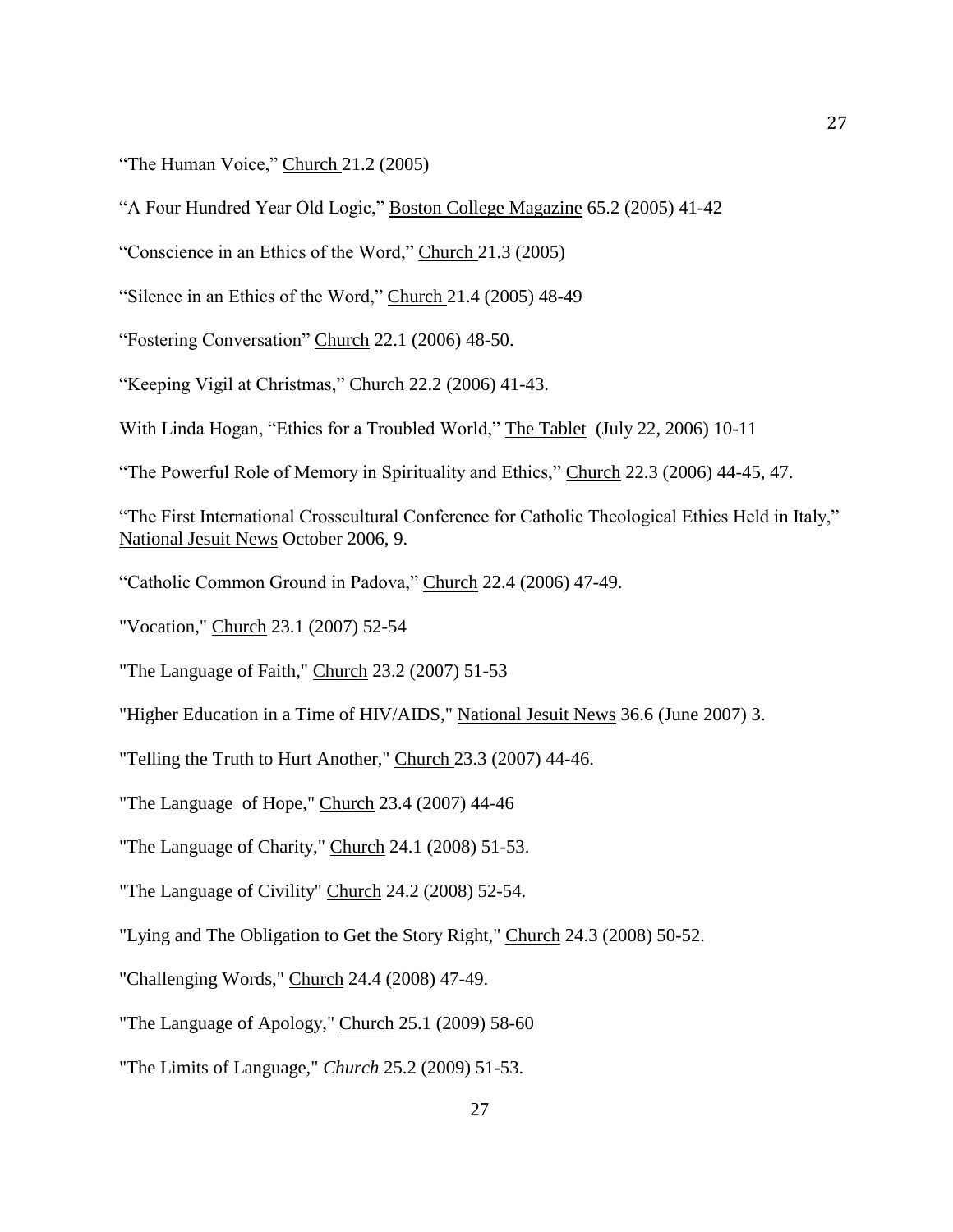"The Works of Mercy: Heart of Catholic Identity," Catholic update, *St. Anthony's Messenger,* April 2010

"When I was Hungry: The Meaning of Mercy," An interview with Fr. James Keenan, *St. Anthony's Messenger* (April 2010) 117.11 39-43

"The changing face(s) of moral theology," *National Catholic Reporter* September 7, 2010

"Theologians Meet to Reflect on India's Moral Issues," *National Catholic Reporter* September 1, 2012, p. 15

w. Linda Hogan, "Continent in search of the ethical path," *The Tablet* 15 September 2012 10- 11.

"Jesuit Hospitality," Peter Bailles, *Side by Side: Learning What Accompaniment is All About* (Rome: JRS, 2014) 98-102.

"Life Lessons: How I Teach *Humanae vitae*," *America 210-3 Feb 3, 2014 20-22*

"Obituary: Daniel J. Harrington, S.J." *The Tablet* 15 March 2014 38.

"Practice What You Teach: Our Universities are Failing to Follow Their Own Lessons when It Comes to Ethics," *USCatholic* February 2015, 17-20.

"American Universities are Failing at Ethics," *Time<http://time.com/3961980/university-ethics/>* July 17, 2015

"The Scandal of Mercy Excludes No One," THINKINGFAITH <http://www.thinkingfaith.org/articles/scandal-mercy-excludes-no-one>

Who are we to judge? How Scripture and tradition help to form our consciences "Examining Conscience: Ancient Wisdom on Judgment, Justice, and the Heart," *America* (April 4-11, 2016) 214.11 15-17. https://www.americamagazine.org/issue/examiningconscience

"What Conscience Got to Do with It," *America* podcast, April 6, 2016, http://americamagazine.org/media/podcasts/whats-conscience-got-do-it

"Take and Read: Being as Communion," *National Catholic Reporter,* April 18, 2016 <http://ncronline.org/blogs/ncr-today/take-and-read-being-communion>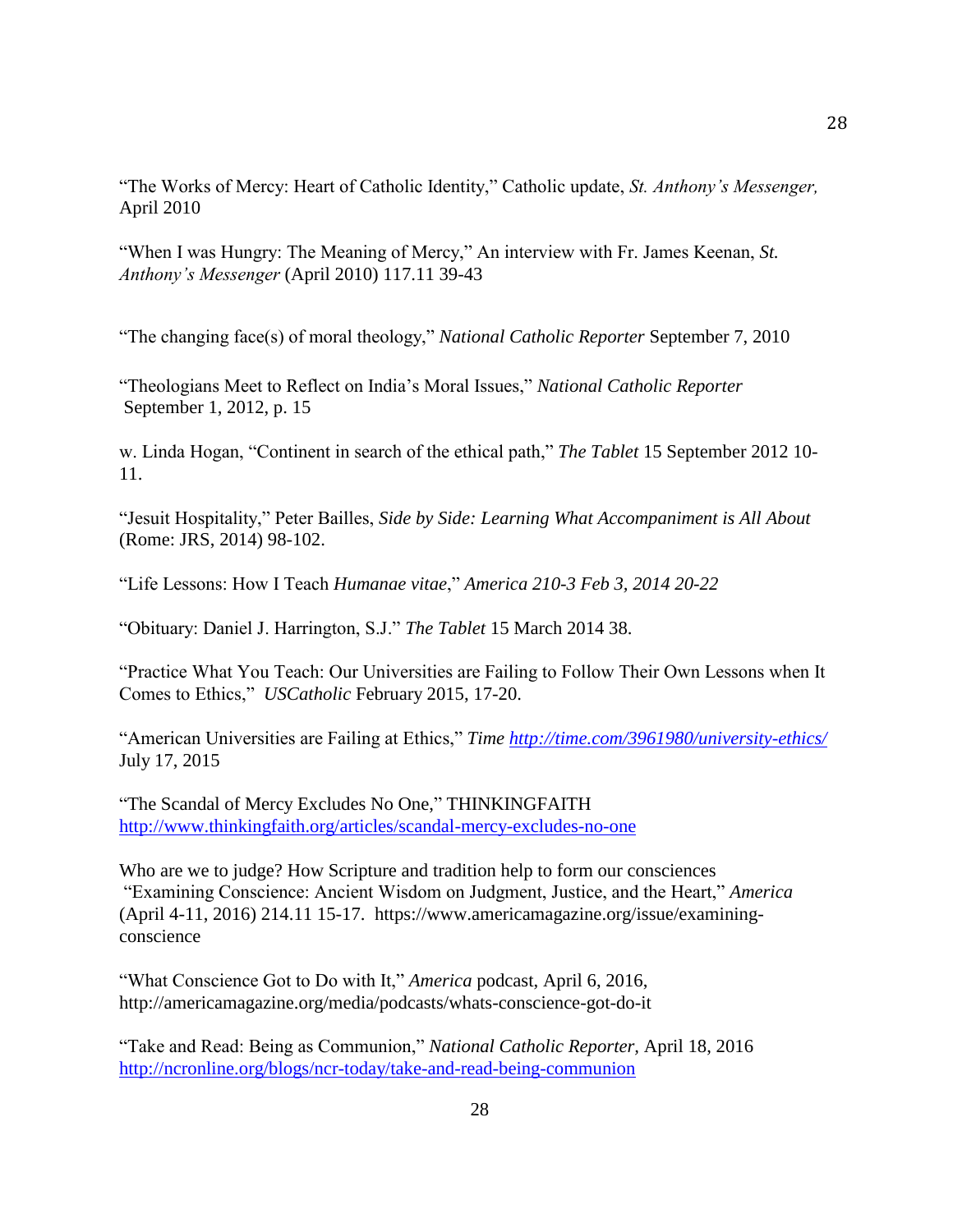"The Arrested Development of the American Conscience," *America,* January 2, 2017 [https://www.americamagazine.org/arts-culture/2016/12/22/arrested-development-american](https://www.americamagazine.org/arts-culture/2016/12/22/arrested-development-american-conscience)[conscience](https://www.americamagazine.org/arts-culture/2016/12/22/arrested-development-american-conscience)

"Reading Amoris Laetitia in the New Light of Easter," *Crux* April 21, 2017 https://cruxnow.com/vatican/2017/04/21/reading-amoris-laetitia-new-light-easter/

"The Moral Theology of Pope Francis: Questions for Jesuit Ethicist James Keenan," April 28, 2017 [http://www.americamagazine.org/faith/2017/04/28/moral-theology-pope-francis](http://www.americamagazine.org/faith/2017/04/28/moral-theology-pope-francis-questions-jesuit-ethicist-james-keenan)[questions-jesuit-ethicist-james-keenan](http://www.americamagazine.org/faith/2017/04/28/moral-theology-pope-francis-questions-jesuit-ethicist-james-keenan)

"As UVa's Leaders Equivocate, Professors Shine an Ethical Light," *Chronicle of Higher Education*, August 16, 2017 http://www.chronicle.com/article/As-UVa-s-Leaders-Equivocate/240944?cid=wsinglestory

"What I learned from organizing, participating in Boston's 'Amoris Laetitia' event," NCR, October 9, 2017 https://www.ncronline.org/news/opinion/what-i-learned-organizingparticipating-bostons-amoris-laetitia-event

"The Pope Francis Effect in Contemporary Health Care," *America* May 18, 2018 18- 23.https://www.americamagazine.org/politics-society/2018/05/18/what-pope-francis-effecthealth-care

"If we want to reform the church, let's make women cardinals," September 8, 2018 *NCR https://www.ncronline.org/news/accountability/if-we-want-reform-church-lets-make-womencardinals*

"Let US Catholics arise and stand ahead of bishop presidents' Rome summit," October 12, 2018 *NCR [https://www.ncronline.org/news/accountability/let-us-catholics-arise-and-stand-ahead](https://www.ncronline.org/news/accountability/let-us-catholics-arise-and-stand-ahead-bishop-presidents-rome-summit)[bishop-presidents-rome-summit](https://www.ncronline.org/news/accountability/let-us-catholics-arise-and-stand-ahead-bishop-presidents-rome-summit)*

Tom Robbins, "Hierarchy and the need for a 'culture of vulnerability'," (An Interview with James Keenan) *National Catholic Reporter* May 22, 2019 [https://www.ncronline.org/news/accountability/ncr-connections/hierarchy-and-need-culture](https://www.ncronline.org/news/accountability/ncr-connections/hierarchy-and-need-culture-vulnerability)[vulnerability](https://www.ncronline.org/news/accountability/ncr-connections/hierarchy-and-need-culture-vulnerability)

Mo Lotman, "Jim Keenan, Environmentalism, Justice and Faith," The Technoskeptic March 27, 2019 [https://thetechnoskeptic.com/podcast-29-jim](https://thetechnoskeptic.com/podcast-29-jim-keenan/?fbclid=IwAR3_NBGbbNh9gkwV6G3F1OperJhSDE44itwVJzKGw28dZ2ULjRlwBtxTWkc)[keenan/?fbclid=IwAR3\\_NBGbbNh9gkwV6G3F1OperJhSDE44itwVJzKGw28dZ2ULjRlwBtxT](https://thetechnoskeptic.com/podcast-29-jim-keenan/?fbclid=IwAR3_NBGbbNh9gkwV6G3F1OperJhSDE44itwVJzKGw28dZ2ULjRlwBtxTWkc) [Wkc](https://thetechnoskeptic.com/podcast-29-jim-keenan/?fbclid=IwAR3_NBGbbNh9gkwV6G3F1OperJhSDE44itwVJzKGw28dZ2ULjRlwBtxTWkc)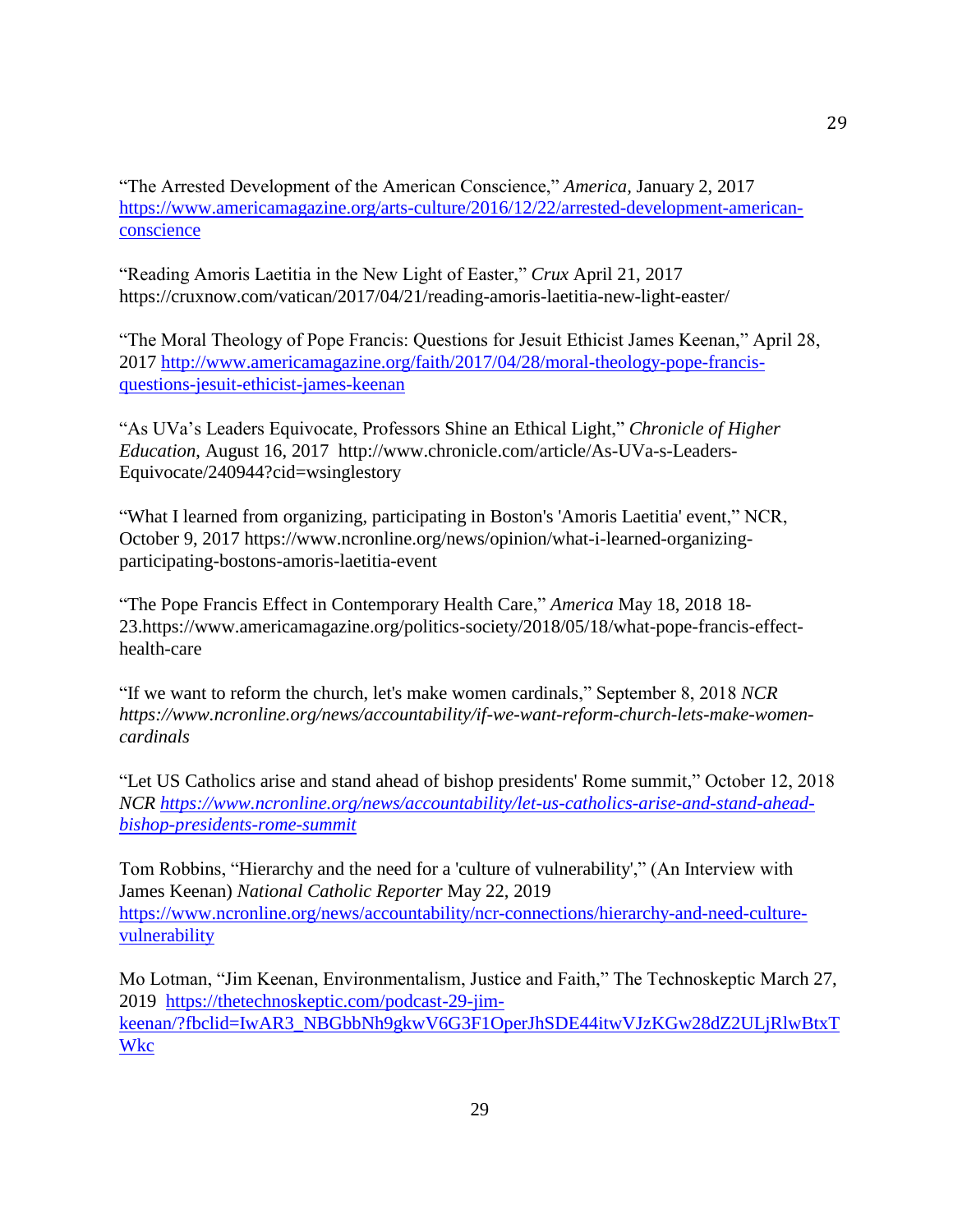Interview with Malcolm Gladwell, The Standard Case, Revisionist History, July 16, 2019 <http://revisionisthistory.com/episodes/35-the-standard-case>

"Thinking Through Moral Questions with Malcolm Gladwell: An Interview with James Keenan, S.J." *The Jesuit Post* August 22, 2019 [https://thejesuitpost.org/2019/08/thinking-through-moral-questions-with-malcolm-gladwell-an](https://thejesuitpost.org/2019/08/thinking-through-moral-questions-with-malcolm-gladwell-an-interview-with-james-keenan-s-j/)[interview-with-james-keenan-s-j/](https://thejesuitpost.org/2019/08/thinking-through-moral-questions-with-malcolm-gladwell-an-interview-with-james-keenan-s-j/)

"Vulnerability and the Father of the Prodigal Son," Alfonsiana Blog, September 27, 2019 <https://www.alfonsiana.org/blog/2019/09/27/vulnerability-and-the-father-of-the-prodigal-son/>

"The Neighbor, Vulnerability, and the Good Samaritan, Alfonsiana Blog, November 8, 2019 [https://www.alfonsiana.org/blog/2019/11/08/the-neighbor-vulnerability-and-the-good](https://www.alfonsiana.org/blog/2019/11/08/the-neighbor-vulnerability-and-the-good-samaritan/)[samaritan/](https://www.alfonsiana.org/blog/2019/11/08/the-neighbor-vulnerability-and-the-good-samaritan/)

What Dorothy Day Can Teach Us About Prudence and Discernment," *America* (November 8, 2019) [https://www.americamagazine.org/faith/2019/11/08/what-dorothy-day-can-teach-us](https://www.americamagazine.org/faith/2019/11/08/what-dorothy-day-can-teach-us-about-prudence-and-discernment)[about-prudence-and-discernment](https://www.americamagazine.org/faith/2019/11/08/what-dorothy-day-can-teach-us-about-prudence-and-discernment)

Letters, Virtues, and Relationality, *Syndicate* (9/16/19) <https://syndicate.network/symposia/theology/the-character-of-virtue/#james-keenan>

Chicago Catholic Column:

"Trust in Tradition," January 15, 2017. [https://www.chicagocatholic.com/...f.-keenan/-/.../trust](https://www.chicagocatholic.com/...f.-keenan/-/.../trust-in-tradition)[in-tradition](https://www.chicagocatholic.com/...f.-keenan/-/.../trust-in-tradition)

"Two Moral Pillars of the Bible," February 12, 2017 [http://chicagocatholic.com/column/james](http://chicagocatholic.com/column/james-keenan/2017/02/12/two-moral-pillars-of-the-bible)[keenan/2017/02/12/two-moral-pillars-of-the-bible](http://chicagocatholic.com/column/james-keenan/2017/02/12/two-moral-pillars-of-the-bible)

"The Beatitudes for Today," March 12, 2017 <http://www.chicagocatholic.com/column/james-keenan/2017/03/12/the-beatitudes-for-today>

"A Conversation with Pope Francis," April 16 [http://www.chicagocatholic.com/column/james](http://www.chicagocatholic.com/column/james-keenan/2017/04/16/a-conversation-with-pope-francis)[keenan/2017/04/16/a-conversation-with-pope-francis](http://www.chicagocatholic.com/column/james-keenan/2017/04/16/a-conversation-with-pope-francis)

"The Tenderness Revolution" May 14, 2017 [https://www.chicagocatholic.com/father-james-f.-keenan/-/article/2017/05/14/the-tenderness](https://www.chicagocatholic.com/father-james-f.-keenan/-/article/2017/05/14/the-tenderness-revolution)[revolution](https://www.chicagocatholic.com/father-james-f.-keenan/-/article/2017/05/14/the-tenderness-revolution)

"The Gift of Laudato Si'," June13, 2017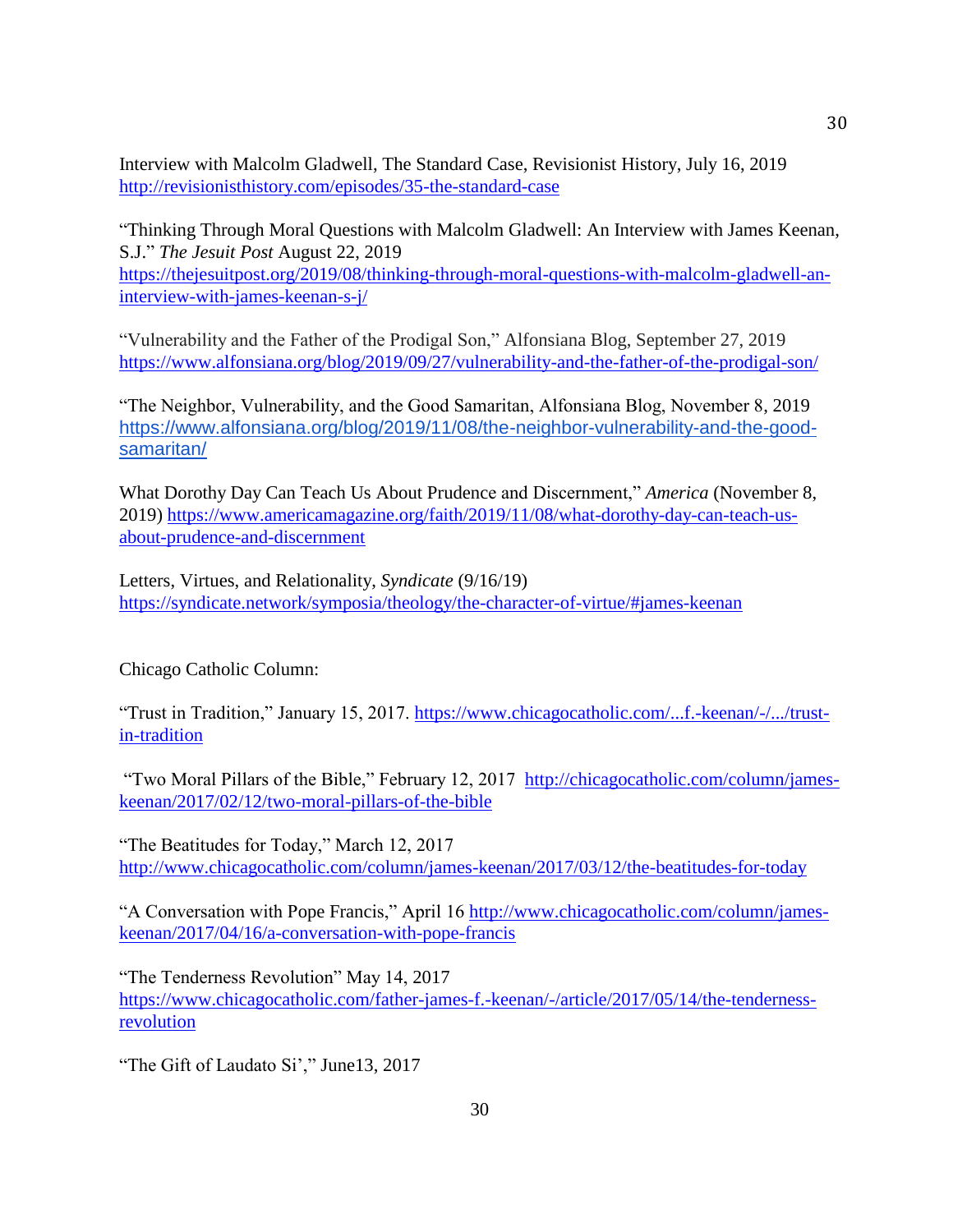[https://www.chicagocatholic.com/father-james-f.-keenan/-/article/2017/06/13/the-gift-of](https://www.chicagocatholic.com/father-james-f.-keenan/-/article/2017/06/13/the-gift-of-laudato-si-)[laudato-si-](https://www.chicagocatholic.com/father-james-f.-keenan/-/article/2017/06/13/the-gift-of-laudato-si-)

"Teaching theology in India," September 6, 2017 [https://www.chicagocatholic.com/...keenan/-](https://www.chicagocatholic.com/...keenan/-/.../teaching-theology-in-india) [/.../teaching-theology-in-india](https://www.chicagocatholic.com/...keenan/-/.../teaching-theology-in-india)

"One Nation, Full of Immigrants," October 11, 2017 [https://www.chicagocatholic.com/father-james-f.-keenan/-/article/2017/10/11/one-nation-full](https://www.chicagocatholic.com/father-james-f.-keenan/-/article/2017/10/11/one-nation-full-of-immigrants)[of-immigrants](https://www.chicagocatholic.com/father-james-f.-keenan/-/article/2017/10/11/one-nation-full-of-immigrants)

"Taking a knee," November 9, 2017. <https://www.chicagocatholic.com/father...keenan/-/.../taking-a-knee>

"University ethics," January 10, 2018 [https://www.chicagocatholic.com/...f.-keenan/-](https://www.chicagocatholic.com/...f.-keenan/-/.../university-ethics) [/.../university-ethics](https://www.chicagocatholic.com/...f.-keenan/-/.../university-ethics)

"Race and Diversity on College Campuses," February 7, 2018 [https://www.chicagocatholic.com/father-james-f.-keenan/-/article/2018/02/07/race-and](https://www.chicagocatholic.com/father-james-f.-keenan/-/article/2018/02/07/race-and-diversity-on-college-campuses)[diversity-on-college-campuses](https://www.chicagocatholic.com/father-james-f.-keenan/-/article/2018/02/07/race-and-diversity-on-college-campuses)

"The Scandal of Contingent Faculty," March 21, 2018. [https://www.chicagocatholic.com/father](https://www.chicagocatholic.com/father-james-f.-keenan/-/article/2018/03/21/the-scandal-of-contingent-faculty)[james-f.-keenan/-/article/2018/03/21/the-scandal-of-contingent-faculty](https://www.chicagocatholic.com/father-james-f.-keenan/-/article/2018/03/21/the-scandal-of-contingent-faculty)

"American college campuses have a drinking problem," April 25, 2018 [https://www.chicagocatholic.com/father-james-f.-keenan/-/article/2018/04/25/binge-drinking](https://www.chicagocatholic.com/father-james-f.-keenan/-/article/2018/04/25/binge-drinking-on-college-campuses)[on-college-campuses](https://www.chicagocatholic.com/father-james-f.-keenan/-/article/2018/04/25/binge-drinking-on-college-campuses)

"Community Colleges: Restoring the Promise" June 6, 2018 [https://www.chicagocatholic.com/father-james-f.-keenan/-/article/2018/06/06/community](https://www.chicagocatholic.com/father-james-f.-keenan/-/article/2018/06/06/community-colleges-restoring-the-promise)[colleges-restoring-the-promise](https://www.chicagocatholic.com/father-james-f.-keenan/-/article/2018/06/06/community-colleges-restoring-the-promise)

"Sarajevo, 2018" July 25, 2018 <https://www.chicagocatholic.com/father-james-f.-keenan/-/article/2018/07/25/sarajevo-2018>

"Learning the Value of Education," August 22, 2018 [https://www.chicagocatholic.com/father-james-f.-keenan/-/article/2018/08/22/learning-the](https://www.chicagocatholic.com/father-james-f.-keenan/-/article/2018/08/22/learning-the-value-of-education)[value-of-education](https://www.chicagocatholic.com/father-james-f.-keenan/-/article/2018/08/22/learning-the-value-of-education)

"So What?"

<https://www.chicagocatholic.com/father-james-f.-keenan/-/article/2018/09/19/so-what->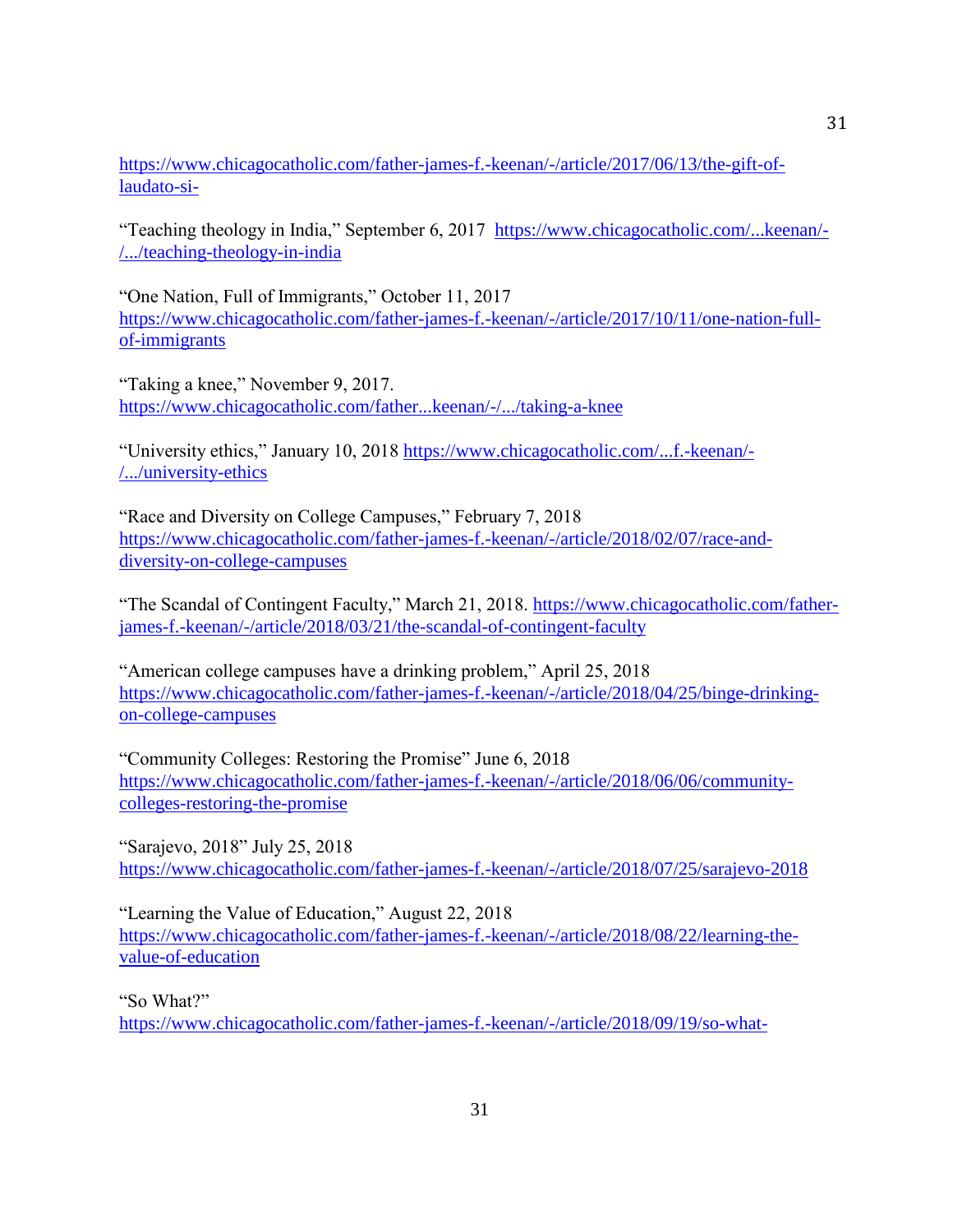# 5. Book Reviews and Short Notices

Bernard Hoose, Proportionalism: The American Debate and its European Roots (Washington D.C.: Georgetown University Press, 1987) America, 159 (1988) 352-354.

Albert Jonsen and Stephen Toulmin, The Abuse of Casuistry (Berkeley: University of California Press, 1988) Theological Studies, 50 (1989) 390-392.

Richard Swinburne, Responsibility and Atonement (Oxford University Press, 1989) Theological Studies, 51 (1990) 770-771.

John Kekes, The Examined Life, (Lewisburg: Bucknell University Press, 1988) International Philosophical Quarterly, 31 (1991) 376-377.

Ronald Hamel and Kenneth Himes, Introduction to Christian Ethics (New York: Paulist Press, 1989) Thought 66 (1991) 416-17.

Ciro Senofonte, Ragione Moderna e Teologia: L'Uomo di Arnaulde (Naples: Guida, 1989) Theological Studies 54 (1993) 182-184.

Owen Flanagan, Varieties of Moral Personality (Cambridge: Harvard University Press, 1991) Theological Studies 54 (1993) 182-184.

Darryl Macer, Attitudes to Genetic Engineering (Christchurch: Eubios, 1992) American Journal of Human Genetics 52 (1993) 1021- 22.

George Fletcher, Loyalty: An Essay on the Morality of Relationships (New York: Oxford University, 1993) Theological Studies 54 (1993) 766-67.

Marciano Vidal, La Morale di Sant' Alfonso (Rome: Alfonsianum, 1992). Theological Studies 54 (1993) 780-81

Daniel Mark Nelson, The Priority of Prudence (University Park, PA: Penn State Press, 1992) International Philosophical Quarterly 34 (1994) 387-389.

Pierre Payer, The Bridling of Desire: Views of Sex in the Later Middle Ages (Toronto: Toronto University Press, 1993) Heythrop Journal 35 (1994) 331-333.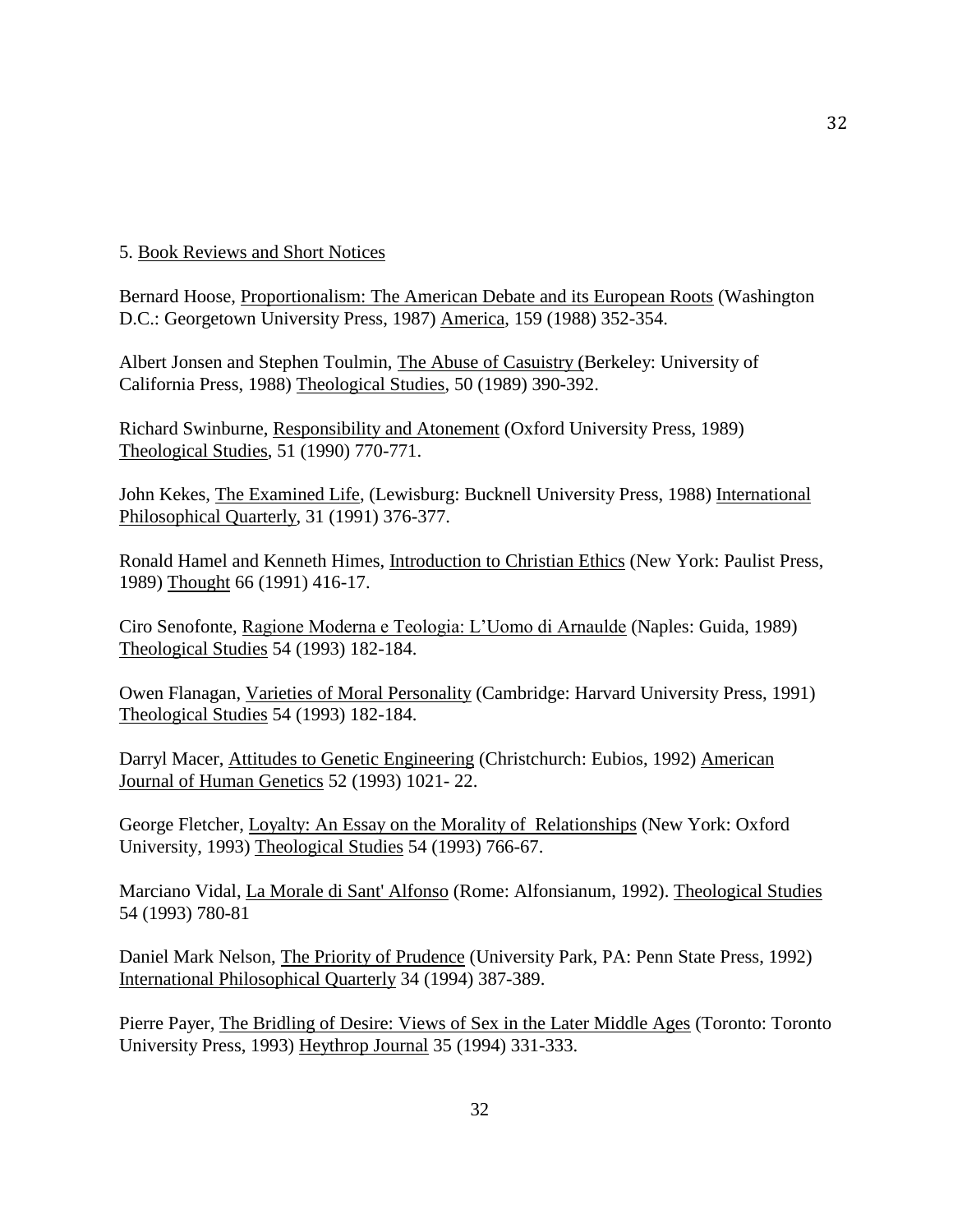Joseph De Finance, An Ethical Inquiry (Rome: Gregorian University Press, 1991) Heythrop Journal 35 (1994) 478.

J. Philip Wogaman, Christian Ethics (Louisville: Westminister, 1993) Theological Studies 56 (1995) 404-05.

Barbara Darling-Smith Can Virtue Be Taught (Notre Dame: UND Press, 1993) Heythrop Journal 36 (1995) 353-4.

Paul Valadier, Eloge de la conscience (Paris, Seuil, 1994) Theological Studies.56 (1995) 600- 602.

Richard Smith, AIDS, Gays, and the American Catholic Church. (Cleveland: The Pilgrim Press, 1994). Horizons 22 (1995) 322-23.

James Wilson, The Moral Sense (New York: Free Press, 1993) International Philosophical Quarterly 35.4 (1995) 502-505.

Daniel Westberg, Right Practical Reason (Oxford: Oxford University Press, 1995). Theological Studies 56 (1995) 802-804.

Elisabeth Moltmannn-Wendel, I Am My Body (New York: Continuum, 1995). Theological Studies 57 (1996) 191.

Eric Gaziaux, Morale de la Foi et Morale Autonome, (Leuven: Peeters, 1995) Theological Studies. 57 (1996) 385.

Todd Salzman, Deontology and Teleology: An Investigation of the Normative Debate in Roman Catholic Moral Theology (Leuven: Peeters, 1995) Theological Studies 57 (1996) 783-4.

Spirituality and Morality: Integrating Prayer and Action, eds. Dennis Billy, C. SS. R. and Donna Lynn Orsuto (New York: Paulist Press, 1996) Church 13.1 (1997) 52.

Oliver Leaman, Evil and Suffering in Jewish Philosophy (New York: Cambridge, 1995) Theological Studies 58 (1997) 183-4.

Anne Patrick, Liberating Conscience (New York: Continuum, 1996) Commonweal 124.7 (1997) 22-24

Antonio Poppi, Studi sull etica della prima scuola Francescana, (Padova: Centro Studi Antoniani, 1996) TS 58 (1997) 576-77.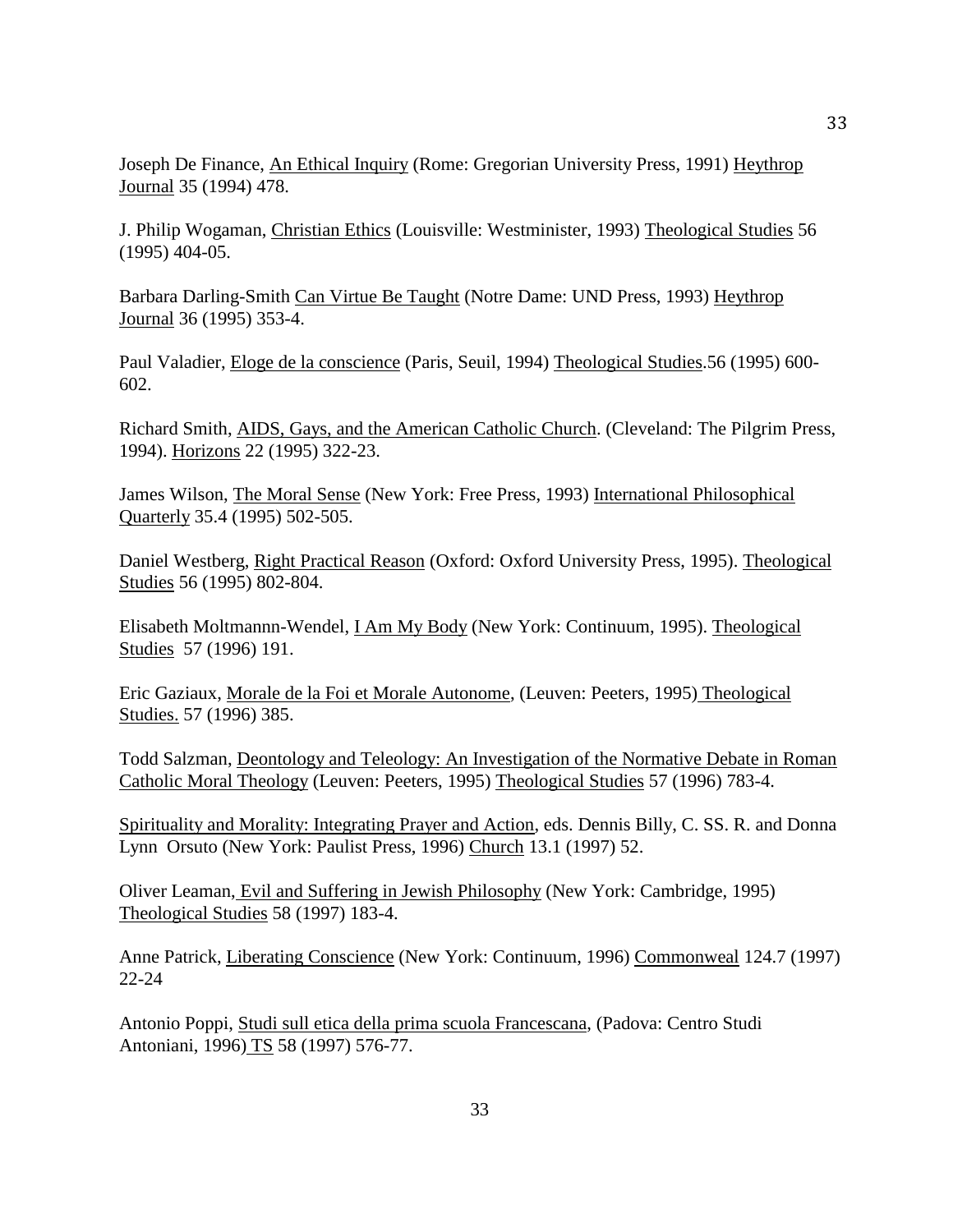Mark Jordan, The Invention of Sodomy in Christian Theology, (Chicago: University of Chicago Press, 1997) Theological Studies 59 (1998) 355-357.

Carson Strong, Ethics in Reproductive and Perinatal Medicine: A New Framework (New Haven: Yale, 1997). America (July 8, 1998) 22-23

Diana Fritz Cates, Choosing to Feel: Virtue, Friendship, and Compassion for Friends (Notre Dame: University of Notre Dame Press, 1997) Religious Studies Review 24 (1998) 277.

Kevin T. Kelly, New Directions in Sexual Ethics: Moral Theology and the Challenge of AIDS (London: Geoffrey Chapman, 1998) Tablet (July 4, 1998) 878-9.

Ernest W. Lefever, The Irony of Virtue: Ethics and American Power. (Boulder, Colorado: Westview Press, 1998.) Theological Studies 59 (1998) 562.

Louis of Granada. Pathways to Holiness. Translated and adapted by Jordan Aumann. New York: Alba House, 1998. American Catholic Issues, On-line. Www.adelphi.edu/~catissue

Brian Tierney, The Idea of Natural Rights: Studies on Natural Rights, Natural Law, and Church Law (Atlanta: Scholars, Press, 1997) Theological Studies 59 729-731

Edmund Pellegrino and David Thomasma, The Christian Virtues in Medical Practice (Georgetown University Press, 1998) Ethics (109) 1999, 487.

Johannes A. van der Ven, Formation of the Moral Self, Grand Rapids: William Eerdmans, 1998. Theological Studies 60 (1999) 196.

Kenneth L. Parker and Eric J. Carlson, 'Practical Divinity': The Work and Life of Richard Greenham, (Brookfield, VT: Ashgate, 1998). Theological Studies 60 (1999) 769-771.

William Schweiker, Power, Value and Conviction: Theological Ethics in the Postmodern Age (Cleveland: Pilgrim Press) 1998. Theological Studies 61 (2000) 384-86.

Éric Gaziaux, L'autonomie en morale: Au croisement de la philosophie et de la théologie, (Leuven: Leuven University Press, 1998). Theological Studies 61 (2000) 193 .

Jean Porter, Natural and Divine Law: Reclaiming the Tradition for Christian Ethics, (Grand Rapids: Wm. B. Eerdmans Publishing Company, 1999). Theological Studies 61 (2000) 777-779

Mark D. Jordan, The Silence of Sodom: Homosexuality in Modern Catholicism, (Chicago: University of Chicago Press, 2000) Theological Studies 62 (2001) 184-186.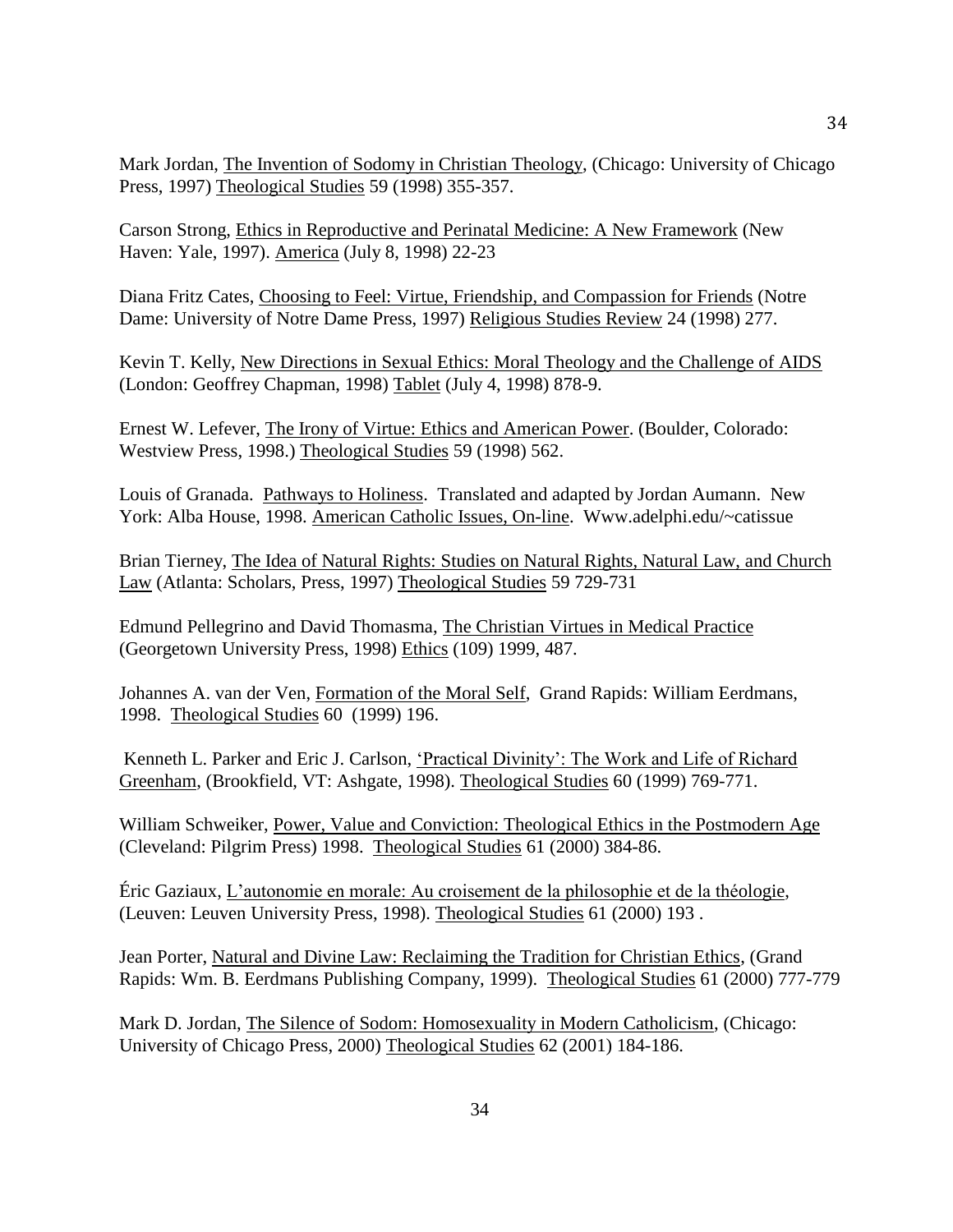Michael J. Hartwig, The Poetics of Intimacy and the Problem of Sexual Abstinence (New York: Peter Lang, 2000) Theological Studies 62 (2001) 637-63

Marciano Vidal, Nueva Moral Fundamental: El Hogar Teológico de la Ética (Biblioteca Manual Desclée. Bilbao: Desclée de Brouwer, 2000) Theological Studies 62 (2001) 656.

Linda Hogan, Confronting the Truth: Conscience in the Catholic Tradition (Darton, Longman, Todd, Ltd., and Paulist Press, 2001) The Tablet (April 21, 2001) 580.

Wolfe, Alan, Moral Freedom: The Search for Virtue in a World of Choice (Norton, 2001) America (185.4) August 13-20, 2001, 25-26.

Glover, Jonathan, Humanity: A Moral History of the Twentieth Century (New Haven: Yale UP, 2000) Theological Studies 63 (2002) 211

James Peterson, Genetic Turning Points: The Ethics of Human Genetic Intervention (Grand Rapids: Wm. B. Eerdmans Publishing Company, 2001) .Theological Studies 63 (2002) 432-433

Robin Gill, ed., The Cambridge Companion to Christian Ethics (New York: Cambridge University Press, 2001) Theological Studies 63 (2002) 650.

Brian Davies, ed. The *De Malo* of Thomas Aquinas (New York: Oxford University Press, 2001) Theological Studies 63 (2002) 890.

Il Morire Umano: Un Invito alla Teologia Morale. By Cataldo Zuccaro. Giornale di Teologia. Brescia: Editrice Queriniana, 2002. Theological Studies 64 (2003) 200.

What Did Jesus Mean? Explaining the Sermon on the Mount and the Parables in Simple and Universal Human Concepts, Anna Wierzbicka Oxford University Press, New York 2001, Interpretation 57.2 (2003) 216.

Socially Responsible Investment: A Global Revolution, Russell Sparkes, Chichester, England: John Wiley and sons, ltd., 2002. TS 64.4 (2003) 893

Bioética: Un diálogo plural: Homenaje a Javier Gafo Fernández, S.J. Edited by Jorge José Ferrer and Julio Luis Martínez. Madrid: Publicacioines de la Universidad Pontificia Comillas, 2002. TS 64.4 (2003) 890-891

Paul Lakeland The Liberation of the Laity (New York: Continuum, 2002) The Tablet. 257, no. 8489, (2003): 19.

Chaufen, Faith and Liberty: The Economic Thought of the Late Scholastics (Lanham: Lexington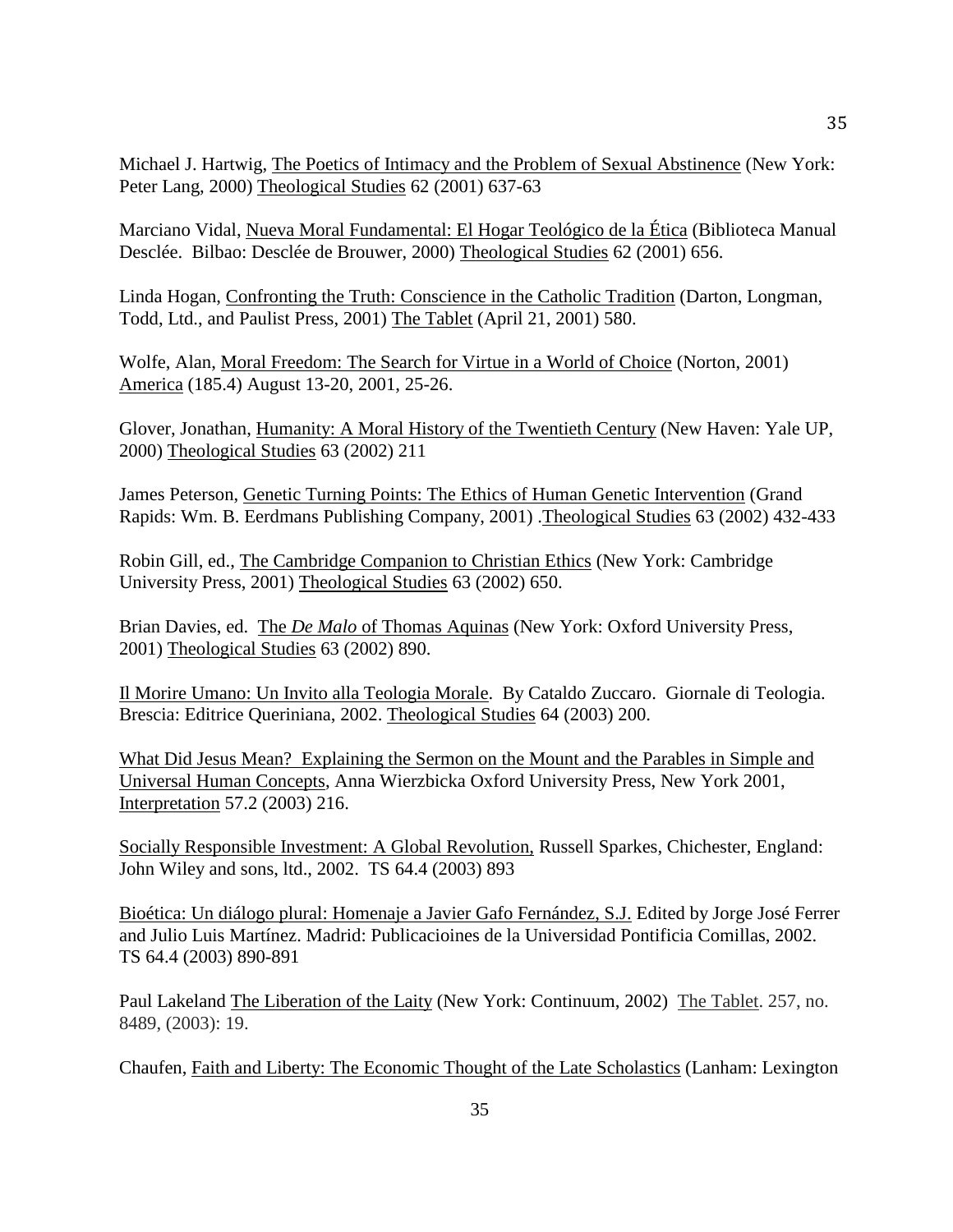Books, 2003) TS (2004) 682.

Allen Verhey, Reading the Bible in the Strange World of Medicine, (Grand Rapids, Michigan: William Eerdmans Publishing Co., 2003), Medicine, Health Care and Philosophy: A European Journal 7 (2004) 345-6

Cataldo Zuccaro, Bioetica e valori nel postmoderno: In dialogo con la cultura liberale. Giornale di Teologia. Brescia: Editrice Queriniana, 2003 TS (2005) 496

Paul R. Dokecki, The Clergy Sexual Abuse Crisis: Reform and Renewal in the Catholic Community. Theological Studies 66.3 (2005) 721.

Philippe Bordeyne, L'Homme et son angoisse: La Theologie Morale de 'Gaudium et Spes' (Paris : Cerf, 2004) Theological Studies 67.1 (2006) 203-205.

John Goyette, et al., ed., St. Thomas Aquinas and the Natural Law Tradition: Contemporary Perspectives (Washington: Catholic University Press, 2004) Theological Studies 67.1 (2006) 222.

Donald E. Messer, Breaking the Conspiracy of Silence: Christian Churches and the Global Crisis, Minneapolis: Fortress Press, 2004. Journal of the Society of Christian Ethics 26.1 (2006) 195-197.

Bioeticas para el siglo Xxi: 30 Anos de Bioetica (1970-2000), edited by Juan Velez, (Bilbao: Universidad de Deusto, 2003), Theological Studies 67.4 (2006) 929-930.

Rabbi Joseph Telushkin, A Code of Jewish Ethics. Volume 1: You Shall be Holy (New York: Bell Tower, 2006) Studies in Jewish-Christian Relations

Gianni Manzone, Il Lavoro tra Riconoscimento e mercato: Per una Logica del Dono (Brescia: Queriniana, 2006). Theological Studies 68.3 (2007) 727

Thomas M. Osborne, Jr., Love of Self and Love of God in Thirteenth-Century Ethics (Notre Dame: University of Notre Dame Press, 2005. Theological Studies 68.4 (2007) 965

Bartolomeo Sorge, introduzione alla Dottrina Sociale della Chiesa (Brescia: Queriniana, 2006) Theological Studies 68.4 (2007) 965-66.

John T. Noonan, Jr., A Church That Can and Cannot Change: The Development of Catholic Moral Teaching. Notre Dame, Indiana: University of Notre Dame Press, 2005. Journal of Religion The Journal of Religion, 87 (October 2007) 644–645

John Mahoney, The Challenge of Human Rights: Origin, Development, and Significance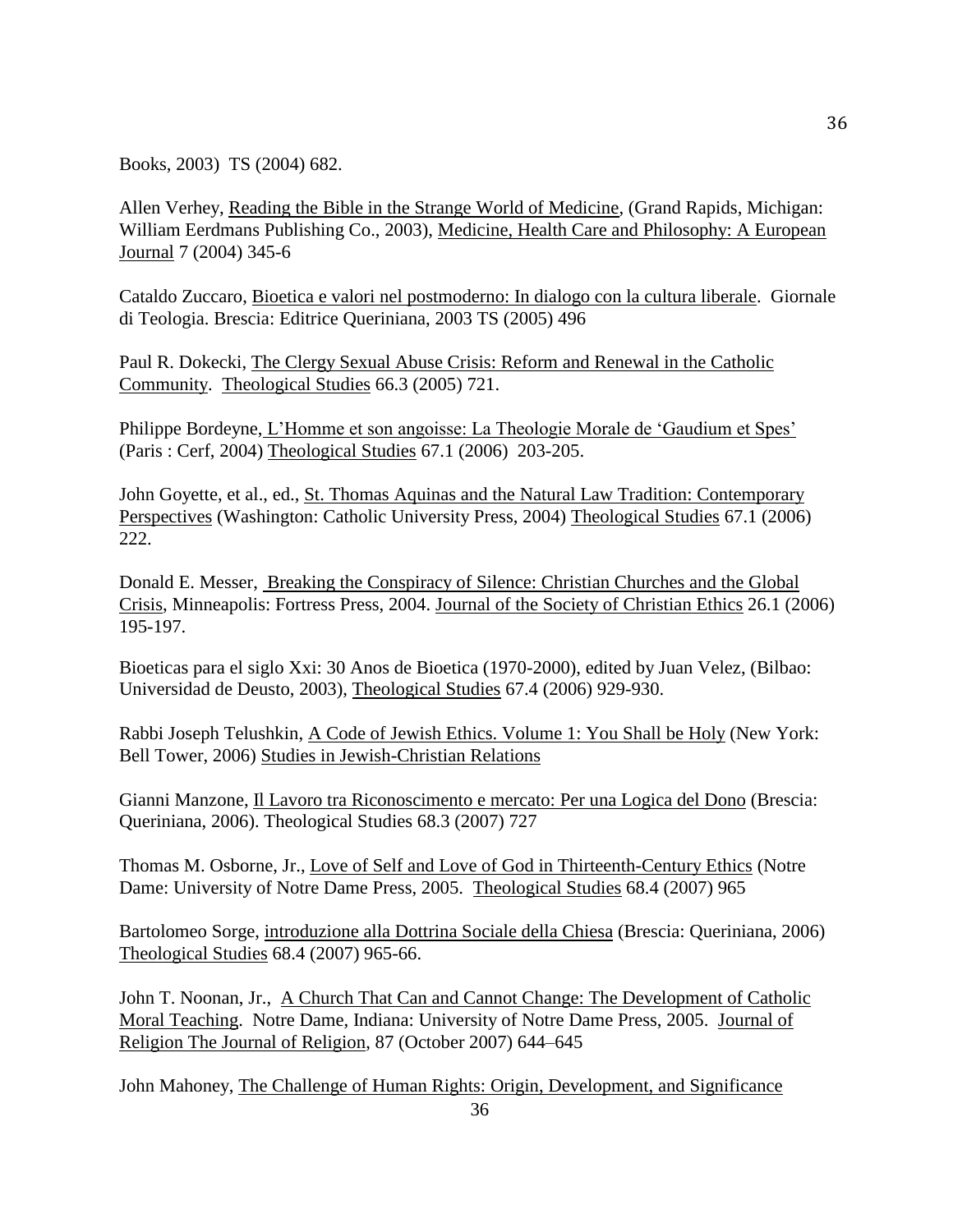(Malden, MA: Blackwell Publishing, 2007) America 196.21 (June 18-25, 2007) 33-34

Alexander Lucie-Smith, Narrative Theology and Moral Theology (Aldershot: Ashgate, 2007) 50 pounds; Samuel Wells, God's Companions: Reimagining Christian Ethics (Oxford: Blackwells, 2006) The Tablet August 16, 2008 p. 22

Preaching Justice: Dominican Contributions to Social Ethics in the Twentieth Century eds., Francesco Compagnoni, OP, and Helen Alford, OP (Dublin: Dominican Publications, 2007) The Tablet

Jorge José Ferrer and Juan Carlos Álvarez, Para Fundamentar la Bioética: Teorías y paradigmas teóricos en la bioética contemporánea (Madrid: Universidad Pontificia Comillas, 2005) Theological Studies 69.4 (December 2008) 966.

Gary Anderson, *Sin: A History* (Yale, 2009) TS 72.4 (2011) 921-923.

Marilyn Martone, *Over the Waterfall* (CreateSpace, 2011) *America* Feb. 13, 2012

Konrad Hilpert, ed., Christliche Ethik im Porträt: Leben und Werke Bedeutender Moraltheologen Frieburg: Herder, 2012) *Theological Studies* 74.1 (2013) 248-249.

Antonio Autiero e Marinella Perroni, *Anatemi di Ieri, Sfide di Oggi; Contrappunti di Genere nella rilettura del Concilio di Trento* (Bologna: EDB, 2011) *Theological Studies* 74.3 (2013) 769-770

Vidal, Marciano. *La Moral en la Edad Moderna (Ss. XV-XVI).* Vol. 1*, Humanismo y Reforma.*  Vol. 2*, América: "Problema Moral."* Madrid: Perpetuo Socorro, 2012. *Theological Studies*  74.3 (2013) 770-771

Peter Holmes, ed., Caroline Casuistry: the Cases of Conscience of Fr. Thomas Southwell, S.J. *Renaissance and Reformation* 36.2 (Spring 2013) 190-192.

Brian Brock and Michael Mawson, eds., *The Freedom of a Christian Ethicist: The Future of a Reformation Legacy* (London: Bloomsbury T and T Clark, 2016) *Studies in Christian Ethics*, July 2018 311-314.

*La bioetica in Italia: da una storia di battaglie etico-politiche a spiragli di dialogo tra pensiero cattolico e pensiero laico*. By Sebastiano Serafini. Cultura studium 154. Rome: Studium edizioni, 2019. *Theological Studies* March 2020

*Still Unhealed: Treating the Pathology in the Clergy Sexual Abuse Crisis*  By Nuala Kenny, Twenty-Third Publications, *America*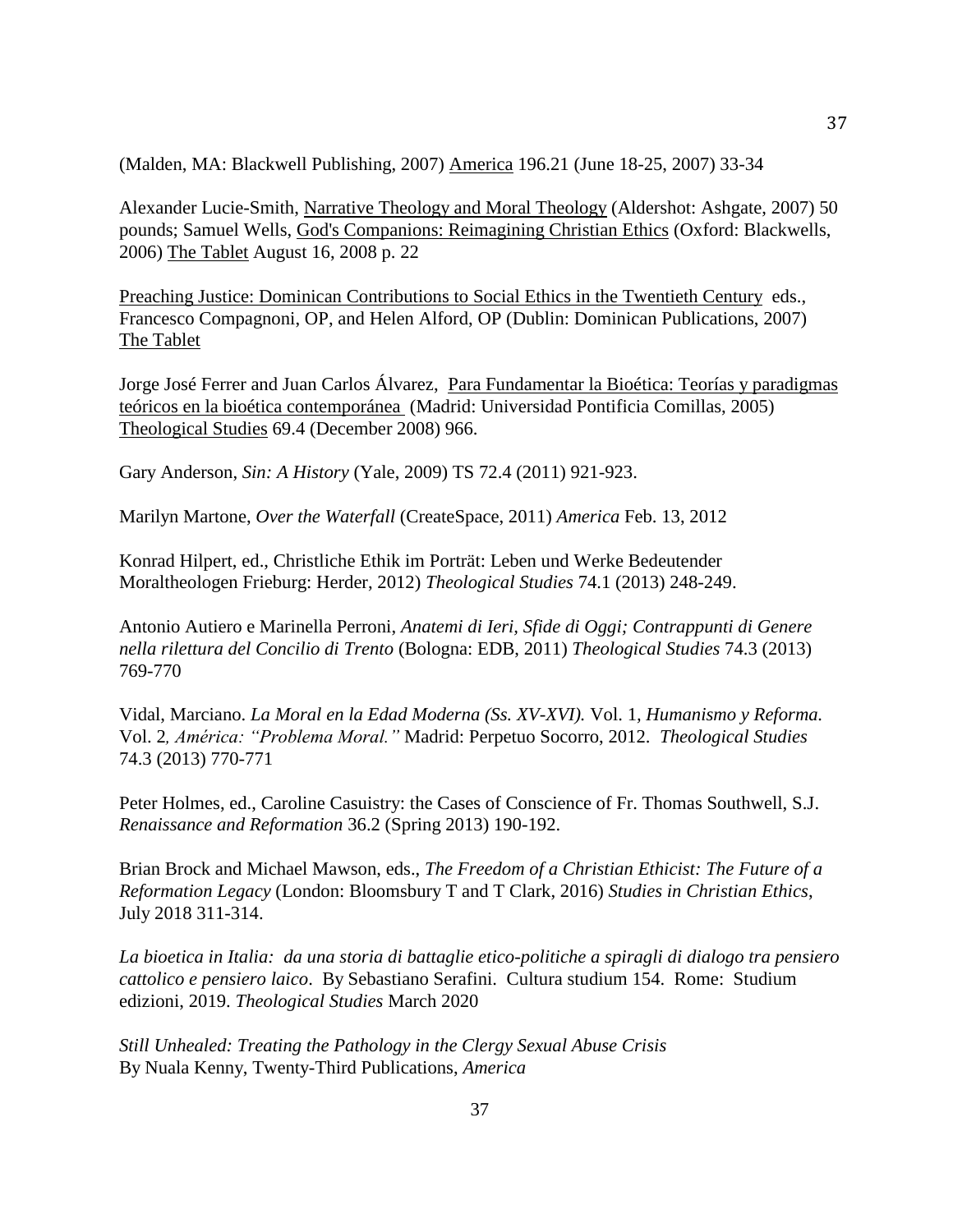*The Origins of Anglican Moral Theology*. By Peter H. Sedgwick. Anglican–Episcopal Theology History Series, 3. Leiden: Brill, 2019. *Journal of Jesuit Studies* 7 (2020) 484-486.

## **Commonweal.dot blog**

*Grief and Gratitude at Thanksgiving* November 28, 2015

*University Ethics* November 14

*Coming Home by Teaching the Beatitudes of Lúcás Chan,* August 25, 2015

*Moral Voices of the East, August 2, 2015*

*July 17, Bangalore: The Opening of the First Ever Pan Asian Conference of Catholic Theological Ethicists,* July 23, 2015

*Farewell Pune, Hello Bangalore*, July 17, 2015

*Carbon Fasting,* July 2, 2015

*["Indian Ambassadors of the Environment" or "Reading Laudato Si' in downtown Pune"](https://www.commonwealmagazine.org/blog/%E2%80%9Cindian-ambassadors-environment%E2%80%9D-or-%E2%80%9Creading-laudato-si%E2%80%99-downtown-pune%E2%80%9D) June 15, 2015*

*Lúcás (Yiu Sing Luke) Chan, S.J.: Bridge-Builder* May 31, 2015

*Grieving at Pentecost,* May 23, 2015 *Borders and Ethics: Krakow and Catholic [Theological](https://www.commonwealmagazine.org/blog/borders-and-ethics-krakow-and-catholic-theological-ethics-world-church) Ethics in the World Church,* November 20, 2014

*The Catholic [Conscience](https://www.commonwealmagazine.org/blog/catholic-conscience-santa-clara-university-1) at Santa Clara University* Sept 22, 2014

*Are American Universities Really Interested in Racial [Understanding?](https://www.commonwealmagazine.org/blog/are-american-universities-really-interested-racial-understanding)* Sept 7, 2014

*[Remembering](https://www.commonwealmagazine.org/blog/remembering-klaus-demmer) Klaus Demmer* July 12, 2014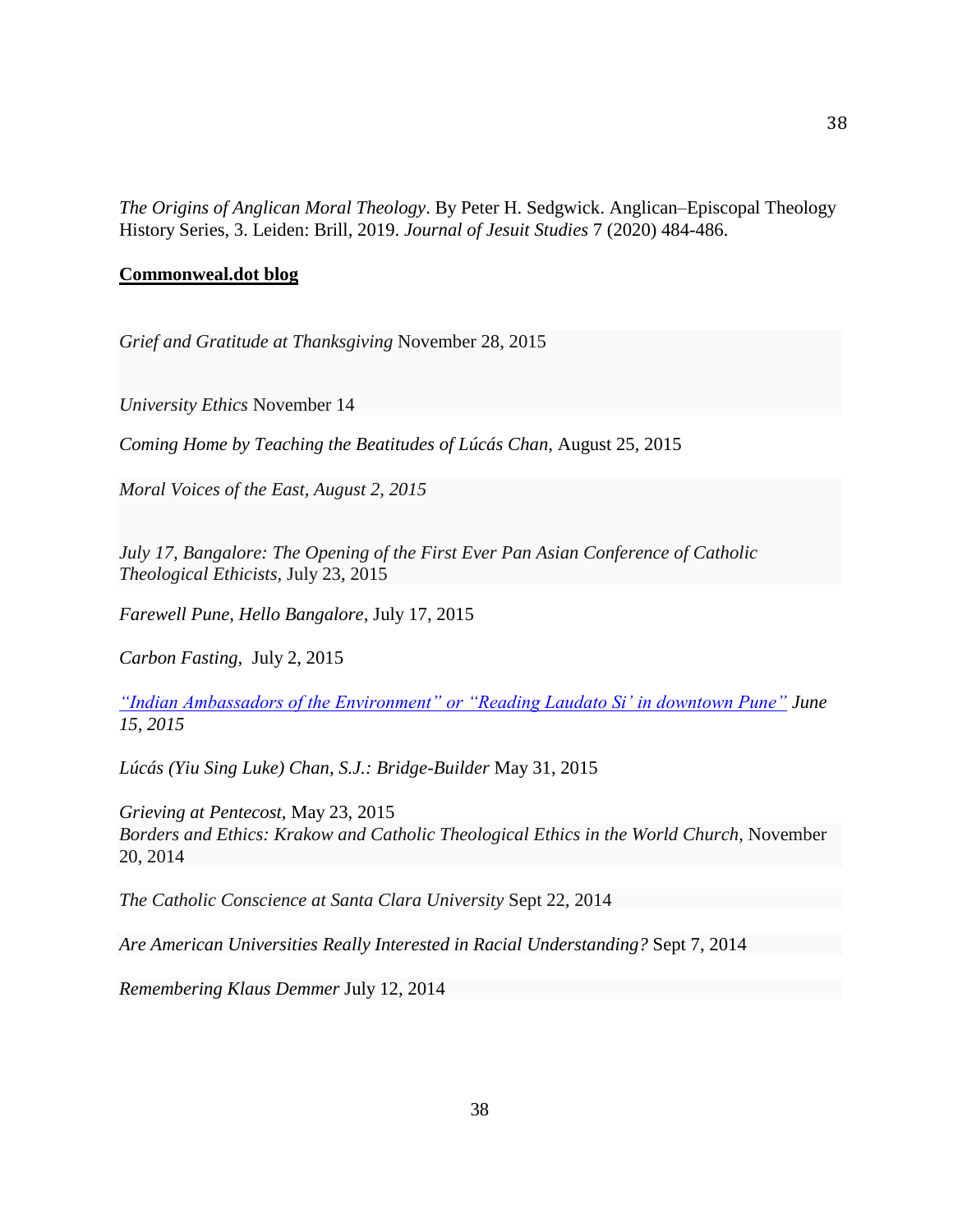#### C. Professional Presentations

"Bioethics and Justice", International Catholic Organizations, United Nations, June 9, 1988.

"Withholding and Withdrawing Life Support Systems," Our Lady of Mercy Hospital, Bronx, New York, December 13, 1988.

"The Unity of the Virtues: Prudence or Charity, Rightness or Goodness", International Society of St. Thomas, Washington, D.C., Dec. 28, 1988.

"Disagreements in Moral Decision Making: Who's Right?" Saint Joseph's University, Philadelphia, March 2, 1989.

"Conscience and Making Moral Decisions," Chestnut Hill College, Philadelphia, April 13, 1989.

"Should We Appoint Judges to Determine Whether the Moral Theology Taught at Catholic Universities is Actually Catholic?" ASSEMBLY 89, Washington, D.C., June 6, 1989.

"The Will, the Reason, and Sin in Aquinas' Later Writings", Society of Christian Ethics, Annual Meeting, Arlington, Virginia, January 20, 1990.

"The Issue of Compelling Assent: The Magisterium and the Conscience." Conference on the Vatican and U.S. Catholic Universities, Creighton University, Omaha, Nebraska, February 3, 1990.

"What is Morally New in Genetic Therapy?," International Study Group of Bioethics, Washington, May 26, 1990.

"Cases and Principles," Notre Dame, Indiana, October 8, 1990.

"Medical Issues and Catholicism," Franklin and Marshall, October 29, 1990.

"Sanctity of Life and its Role in Contemporary Biomedical Discussion," Menschenwuerde und "Sanctity of Life" Konferenz, Bielefeld, Germany, October 2, 1992.

"Casuistry and the New World: Paris Professors and the Spanish Merchants," Society of Christian Ethics, Savannah, January 9, 1993.

"Why Doctors Hate Ethics," State University of New York at Buffalo, March 19, 1993.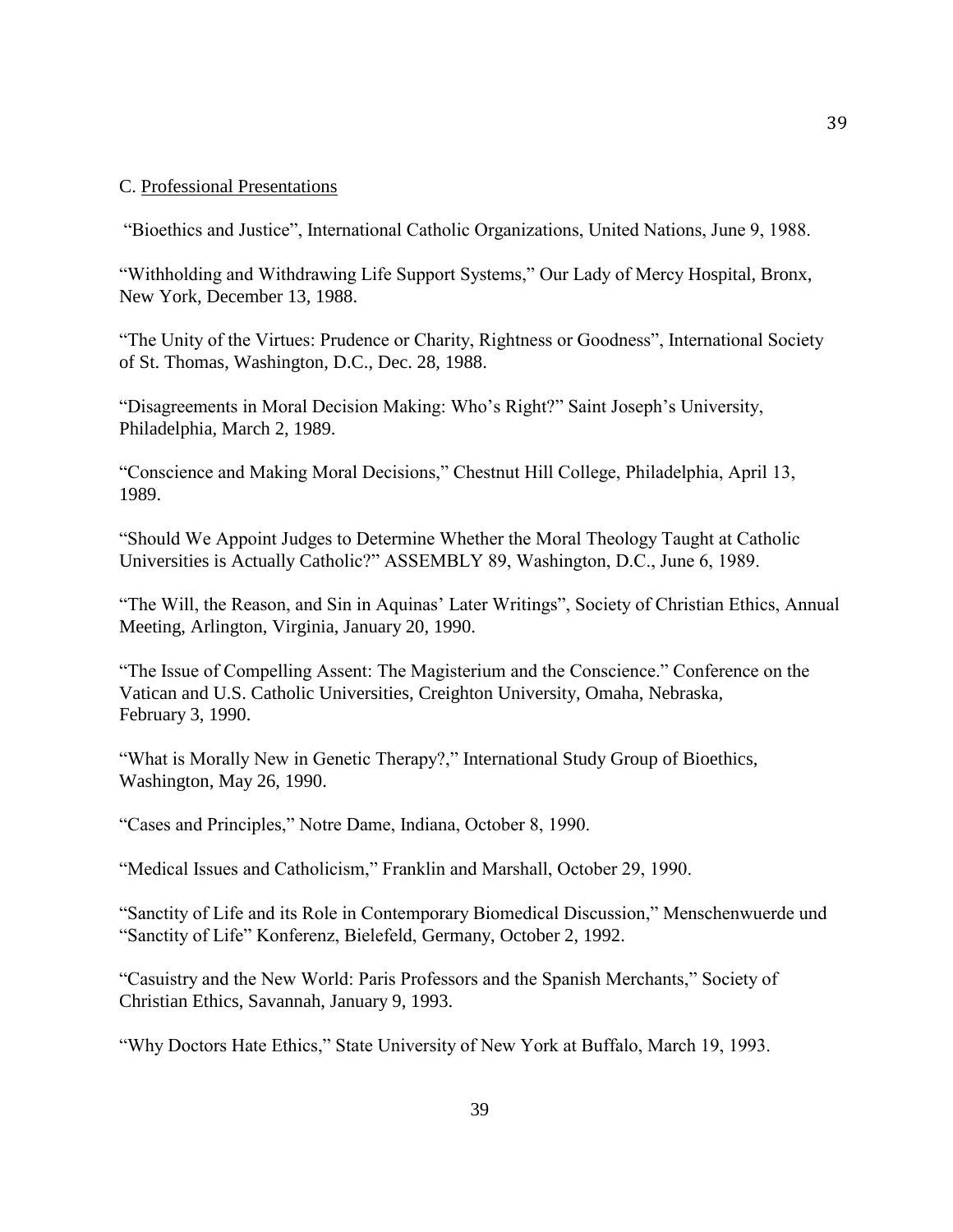"The Body as Subject and Aging," Weston School of Theology, December 2, 1993

"The Debates over Reproductive Technologies," New Galloway, Scotland, February 26-27.

"A Return to Virtue Ethics," New College, University of Edinburgh, April 28, 1994

"Is/Ought Education to be Value Free?" Essex, May 18, 1994

"Moral Reasoning and Casuistry," Catholic Theological Society of America Baltimore, June 10, 1994.

"Naming Today's Cardinal Virtues," Brennan Lecture, Georgetown University, November 3, 1994.

"Testing Priestly Candidates for AIDS," National Catholic Aids Network, St. Louis, March 25, 1995.

"Cooperation and Catholic Health Care," Annual Catholic Healthcare Association Assembly, Minneapolis, June 6, 1995.

"The New Ethical and Religious Directives," Eastern Mercy Health System, Syracuse, October 23, 1995

"Moral Tradition and Evangelium vitae," Georgetown, November 10, 1995

"Prudence, Casuistry and Cooperation," Georgetown, April 11 1996.

"The Meaning of Suffering, " Jewish Bioethics Conference, Georgetown, April 21, 1996.

"Removal of Nutrition and Hydration: Analyzing the Debate among Roman Catholic Bishops," CHAP, May 21, 1996.

"Working through Cooperation," CHA Convention, San Antonio, June 10, 1996

"Sin or Devotion: A Study of the Foundations of British Practical Divinity, Center of Theological Inquiry, Princeton, July 31, 1996

"A Case for Physician-Assisted Suicide?" Grand Rounds, Neponset Valley Health System, Milford May 8, 1996

"Moral and Pastoral Responses in the Light of Physician-Assisted Suicide," Detroit Archdiocesan Center, May 15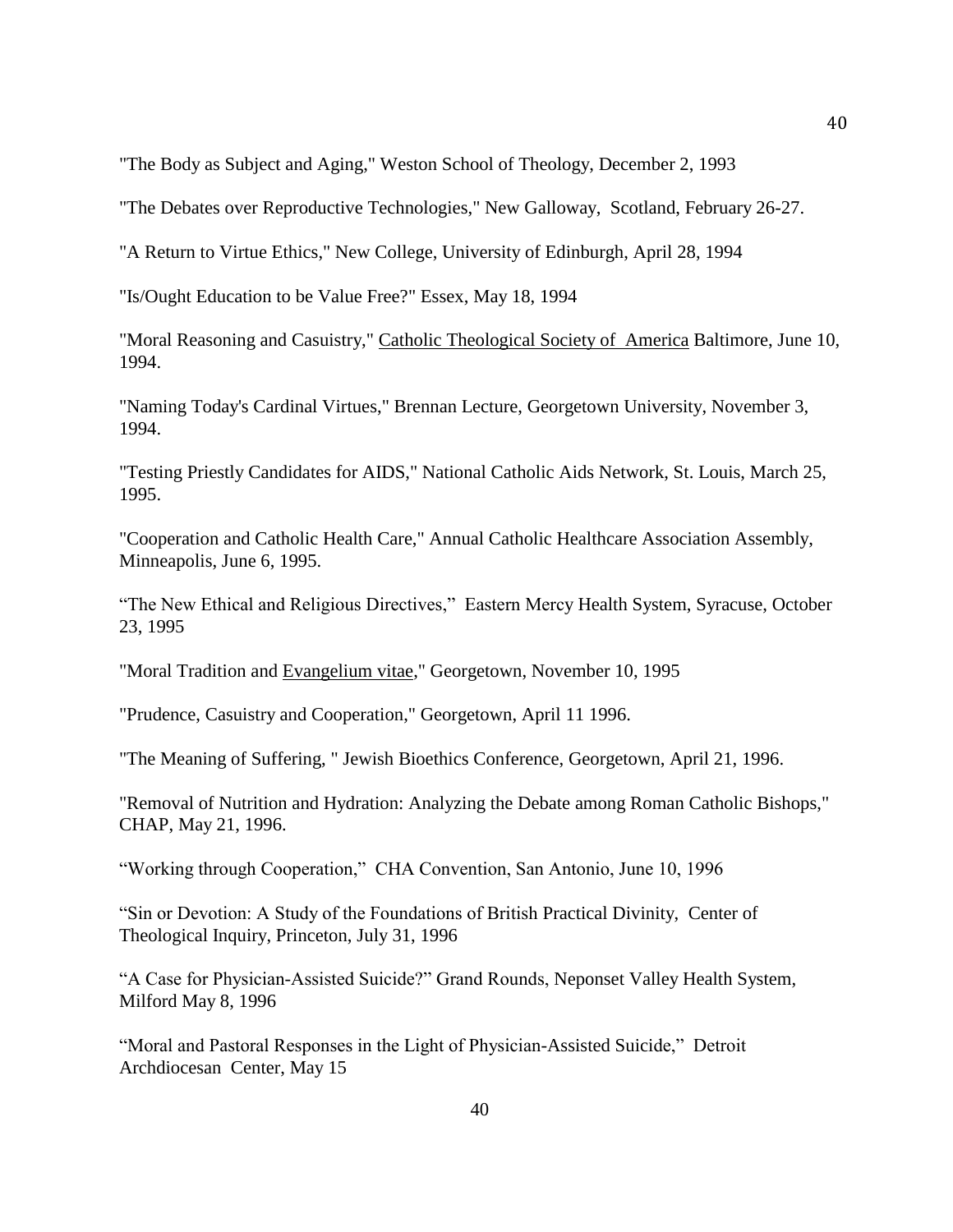Perfecting Jesuit Casuistry: 17th Century British Puritan Moral Instruction, The Jesuits: Culture, Learning and the Arts, 1540-1773, Boston College, May 29, 1997

"A Case for Physician-Assisted Suicide?," Buffalo Catholic Lawyers Association, June 10, 1997

"The Ethical and Religious Directives," St. Mary s Regional Medical Center, Lewiston, Maine, June 17, 1997

"Jesuits, Spirituality and Morality," Loyola University, New Orleans Feb 14, 1998

"What is sustainable in the casuistic traditions? The relevance of casuistry for Modern Societies," University of Oslo, April 23, 1998.

"How Casuistic Is Early British Puritan Casuistry? Or, What Are the Roots of Early British Puritan Practical Divinity?" Sixteenth Century Conference , Toronto, October 22, 1998

"AIDS, Roman Catholicism and Moral Reasoning," John Carroll University, October 29, 1998

"Are There Virtues for Gay and Lesbian Catholics?" Jesuit Urban Center, November 15, 1998

"Catholic Moral Theology in the Service of HIV Prevention," Society of Christian Ethics, San Francisco, January 7, 1999 (Repeated in Plunkett Bioethics Centre, Sydney, May 25; Catholic Theological College, Adelaide, June 7; Mater Hospital Provincial Bioethics Centre, Brisbane, June 10)

## Touhy Lectures, John Carroll University:

1. "Toward A New Key for Interpreting the Practical Writings of Early British Puritans," March 9, 1999

2. "The Theological Context of Casuistry, Or Sin and Roman Catholic Moral Instruction," March 16, 1999

3. "Early Sixteenth Century Devotional Literature," March 23, 1999

4. "Later Sixteenth Century Devotional Literature," March 30, 1999

5. "Robert Persons's A Christian Directory," April 6, 1999

6. "Catholic Moral Theology in the New Millennium," April 13, 1999 (Repeated at Catholic Institute of Sydney, May 25; Jesuit Theological College, Melbourne, May 30; Aquinas College,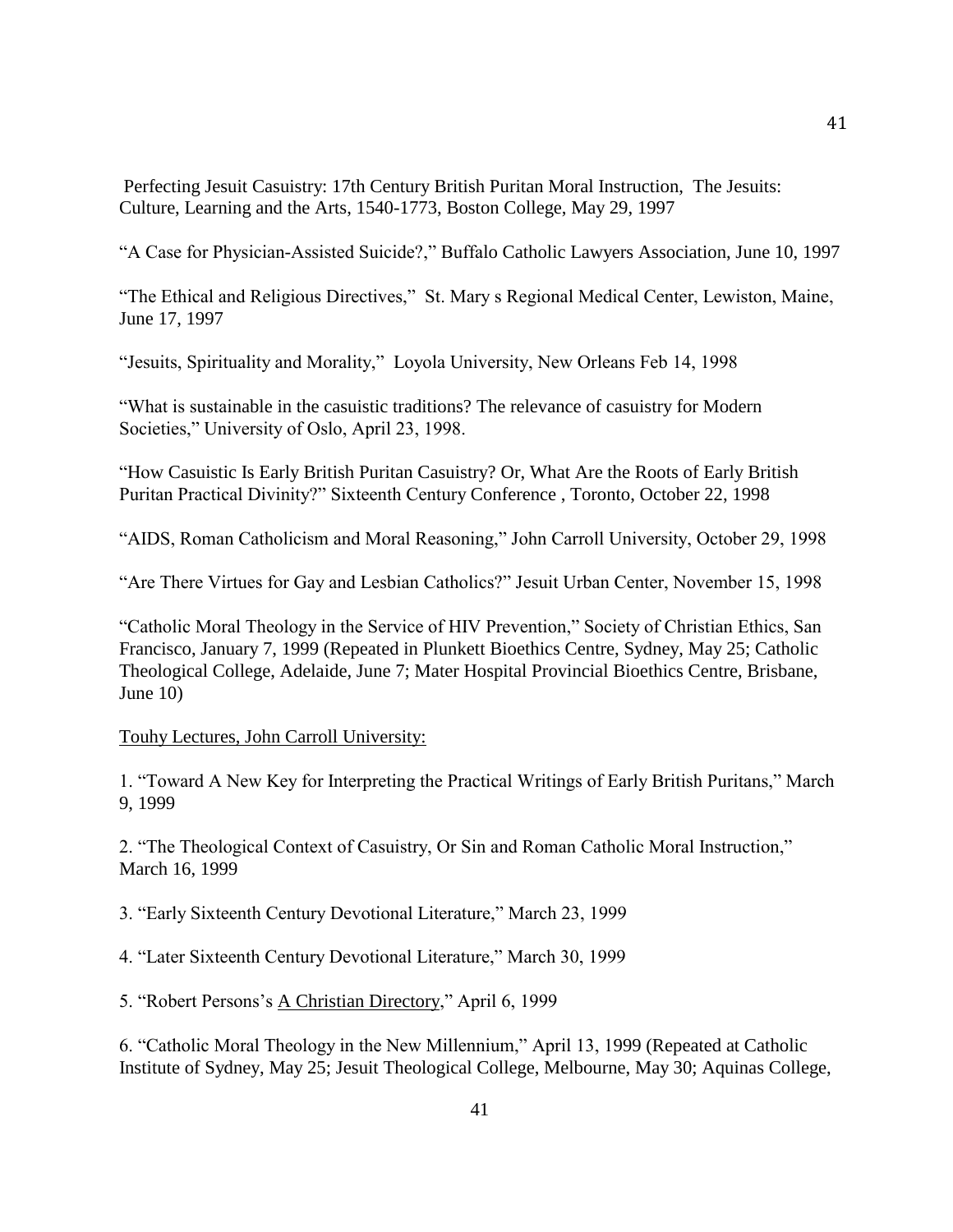Adelaide, June 7; Theology Institute, Villanova University, PA, June 22)

"Voluntary Euthanasia: Comparisons and Contrasts in the ethical, political and legal developments in the United States and Australia," University of Sydney, May 24, 1999 (repeated at Notre Dame University, Freemantle, May 26; University of Melbourne, June 2; University of Adelaide, June 8; Mater Hospital, Brisbane, June 10)

"Towards a New Moral Theology: A Look into the Past," Notre Dame University, Perth, May 26, 1999; (Repeated at Catholic Moral Theologians Association, Melbourne, June 3; Banyo Seminary, Brisbane, June 9)

"Towards a New Moral Theology: A Vision for the Future," Notre Dame University, Perth, May 28, 1999; (Repeated at Catholic Moral Theologians Association, Melbourne, June 4; Banyo Seminary, Brisbane, June 9)

"Cooperation and Health Care," St. John of God Hospital, Subiaco, Western Australia, May 28, 1999; (Repeated as Keynote address to Australian Catholic Health Care Association Annual Convention, May 31)

"Jesuit Hospitality?" Jesuit Theological College, May 31, 1999

"Integrity of Catholic Presence: A Comment on the Australian Catholic Healthcare Directives," Keynote address to Australian Catholic Health Care Association Annual Convention, June 1, 1999

"Catholic Ethics, Spirituality, and Virtues," Catholic Theological College, Adelaide, June 8, 1999

"The Ethics of Healing," Jay Phillips Center for Jewish-Christian Learning, St. John's University, University of St. Thomas, MN, Oct. 18, 1999

"Practice What You Preach: The Need For Ethics in Church Leadership," Annual Jesuit Lecture in Human Values, Marquette, 11/22/99

"Virtues, Liturgy and Forgiveness," Institute for Liturgical Formation, New Brunswick, 1/ 20/2000

"HIV Prevention: Catholic Moral Theologians Examine Local Cases Globally," Barry University, March 16, 2000

"A Case for Physician Assisted Suicide?" Newman Lecture University of Masssachusetts at Lowell, March 30, 2000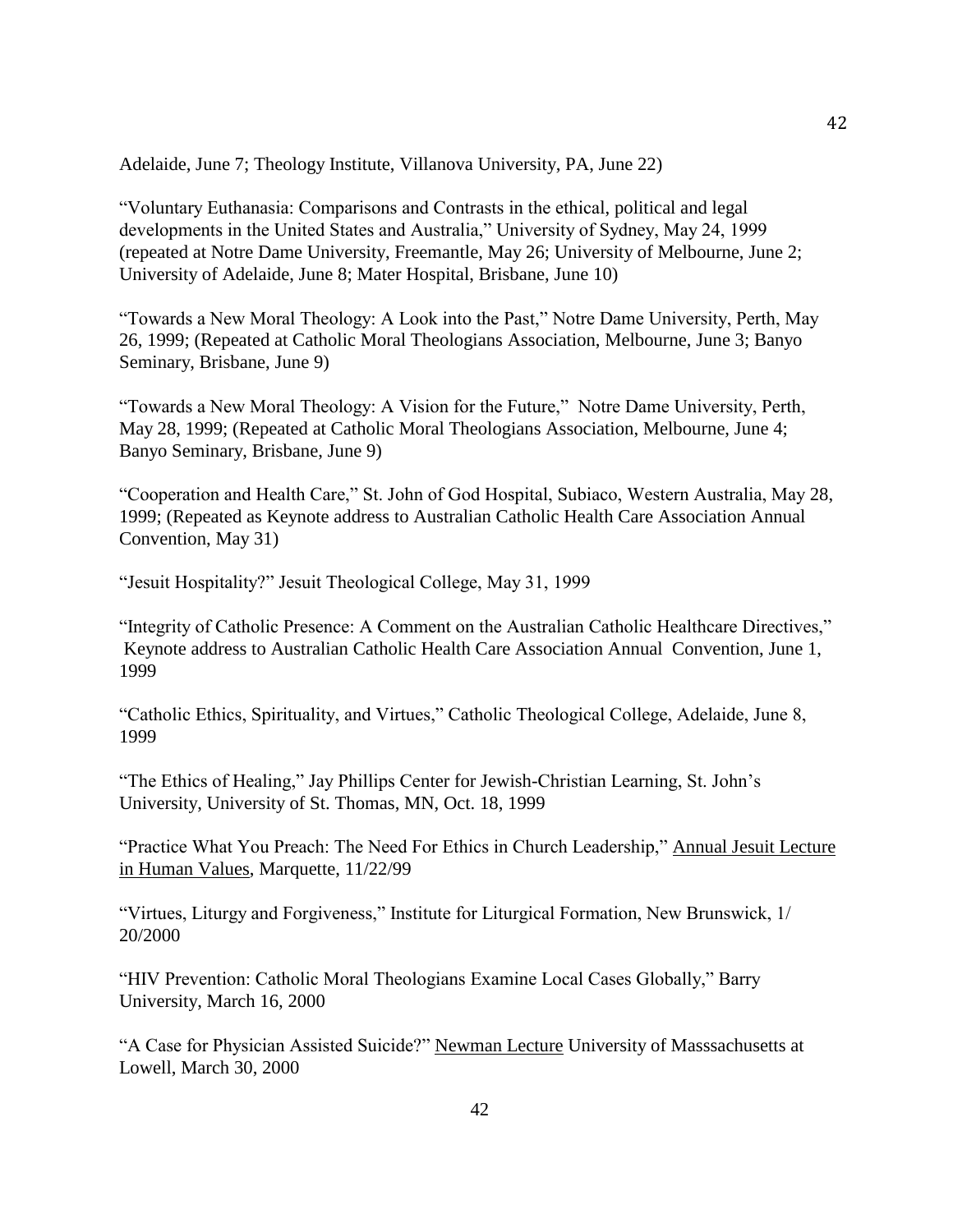"Practice What You Preach," Sacred Heart University, Fairfield, April 26, 2000

"Moralisti Cattolici per la Preventione della SIDA," Gregorian University, Rome, May 9, 2000

"Ethical Imperatives: End of Life Issues," Annual Ethics Conference, Sacred Heart University, Fairfield, CN, Sept. 12, 2000

"Jubilee Justice and Jubilee Sabbath," Keynote, Covenant Health Systems Leadership Forum, Montreal, September 21, 2000

"Catholic Ethicists on HIV Prevention," Boston College, October 5, 2000

With Jon Fuller, "HIV Prevention and the Catholic Church," Harvard School of Public Health, April 30, 2001

"Catholics and HIV/AIDS," Katholieke Universiteit Leuven, May 17, 2001

With Jon Fuller, "Catholic Ethicists and HIV/AIDS Prevention" Heythrop, London, May 21; Leeds University and Leeds Justice & Peace Commission, May 22; New College, University of Edinburgh and Gillis Centre, Edinburgh, May 23; Liverpool Hope University College, May 24, 2001.

With Jon Fuller, "HIV/AIDS: The global Situation and the Christian Churches," trinity College, Dublin, May 25, 2001.

"The State of Moral Theology," Faculty Conference, Loyola School of Theology, Quezon City, July 12, 2001

"The State of Bioethics," Maryhill School of Theology, Manila, July 27, 2001

"Condom Controversies," Bulong Pulangan, (Press Conference) Manila, August 7, 2001

"Thomas Aquinas, Natural Law and Virtue Ethics," Ateneo de Manila, August 8, 2001

"Catholic Ethicists on HIV/AIDS Prevention," Ateneo de Manila, August 10, 2001

"Catholic Principles and Drug Injecting Rooms," Centre for Excellence, St. Paul's Medical Center, Vancouver, January 9, 2002

"Catholic Ethicists on HIV/AIDS Prevention," Grand Rounds, St. Paul's Medical Center, Vancouver, January 10, 2002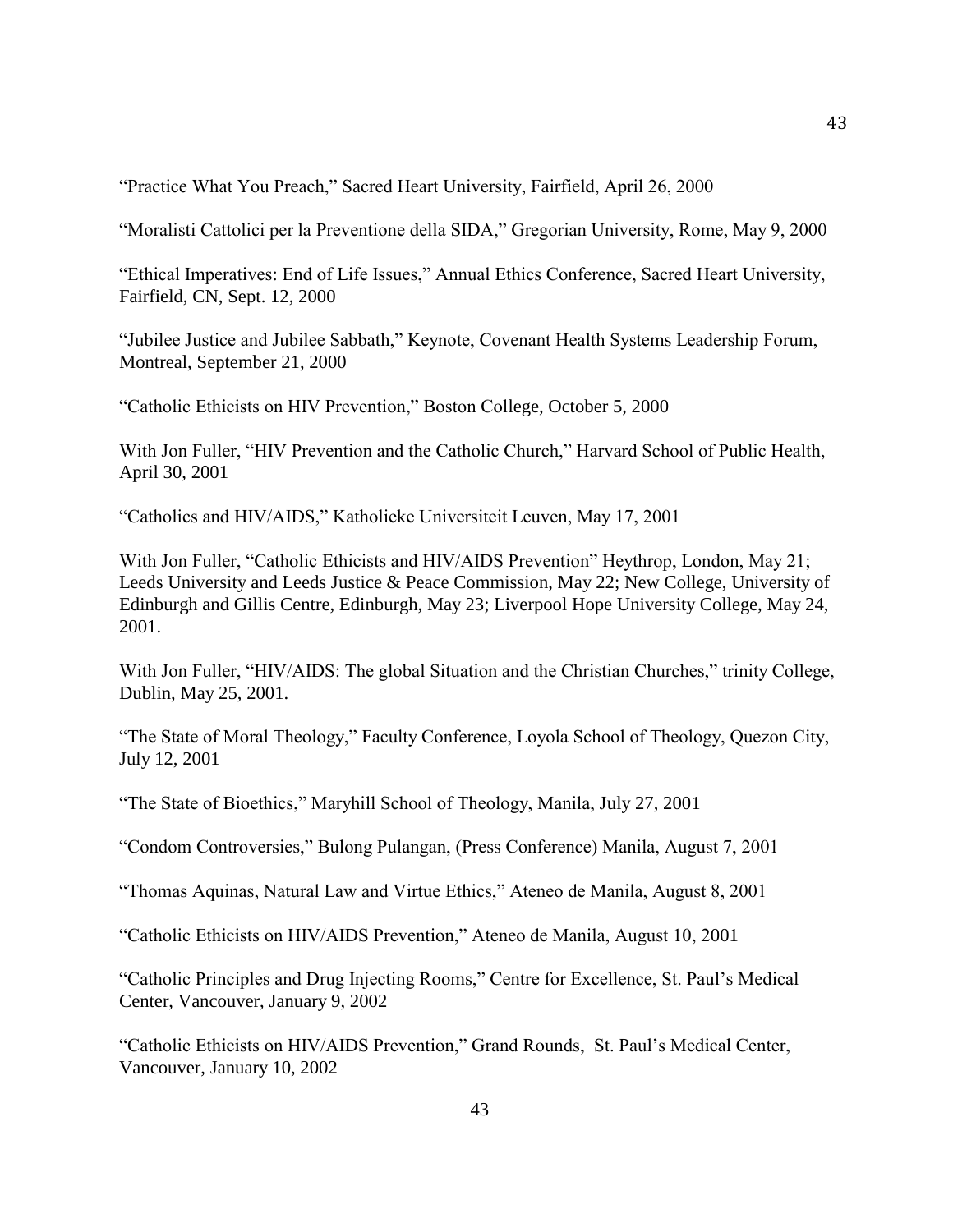"Seminar on Ethical and Religious Directives," Rome, January 14-18, 2002

"The Ethical and Religious Directives," Franciscan Children's Hospital, Boston, February 27, 2002.

"Suffering," St. Vincent's Hospital, New York City, March 4, 2002

"When Does a child Become a Decision-Maker?" Pediatric Grand Rounds, St. Vincent's Hospital, March 5, 2002

"Catholic Ethicists on HIV/AIDS Prevention" with Jon Fuller, Regis College, University of Toronto April 5, 2002

"The Developing history of Church Positions on HIV Prevention" with Jon Fuller, Regis College, University of Toronto April 6, 2002

"Mette in Practica cio che predica," Gregorian University, Rome, May 20, 2002

"William Perkins' first case of conscience: How a man may know whether he be a child of God or no?: Hermeneutics and British Practical Divinity," Sheffield, England, July 2002

"The Ethical and Religious Directives," Grand Rounds, Caritas, Norwood, October 1, 2002

"Virtues and Healthcare," Covenant Mission Day, Westford, October 10, 2002

"Faith and Homosexuality," (Panel Presentation) Institute of Politics, Kennedy School of Government, November 18, 2002

"Sex and Ethics," Christ's Body, Our Body New England Lutheran Synod Board of Church and Society, Harvard Divinity School, November 23, 2002

"Ethical Dilemmas," Franciscan Children's Hospital, Boston, February 5, 2003 "How has HIV/AIDS Changed Bioethics?" St. Vincent's Medical Center, New York, Grand Rounds, February 7, 2003

"Mercy and the Ethics of Social Responsible Investment," Jesuit Conference, March 17

"How has HIV/AIDS Changed Bioethics?" O'Malley Lecture, Loyola Marymount University, March 20

"How has HIV/AIDS Changed Bioethics?" Starshak Inaugural Lecture, Marquette University,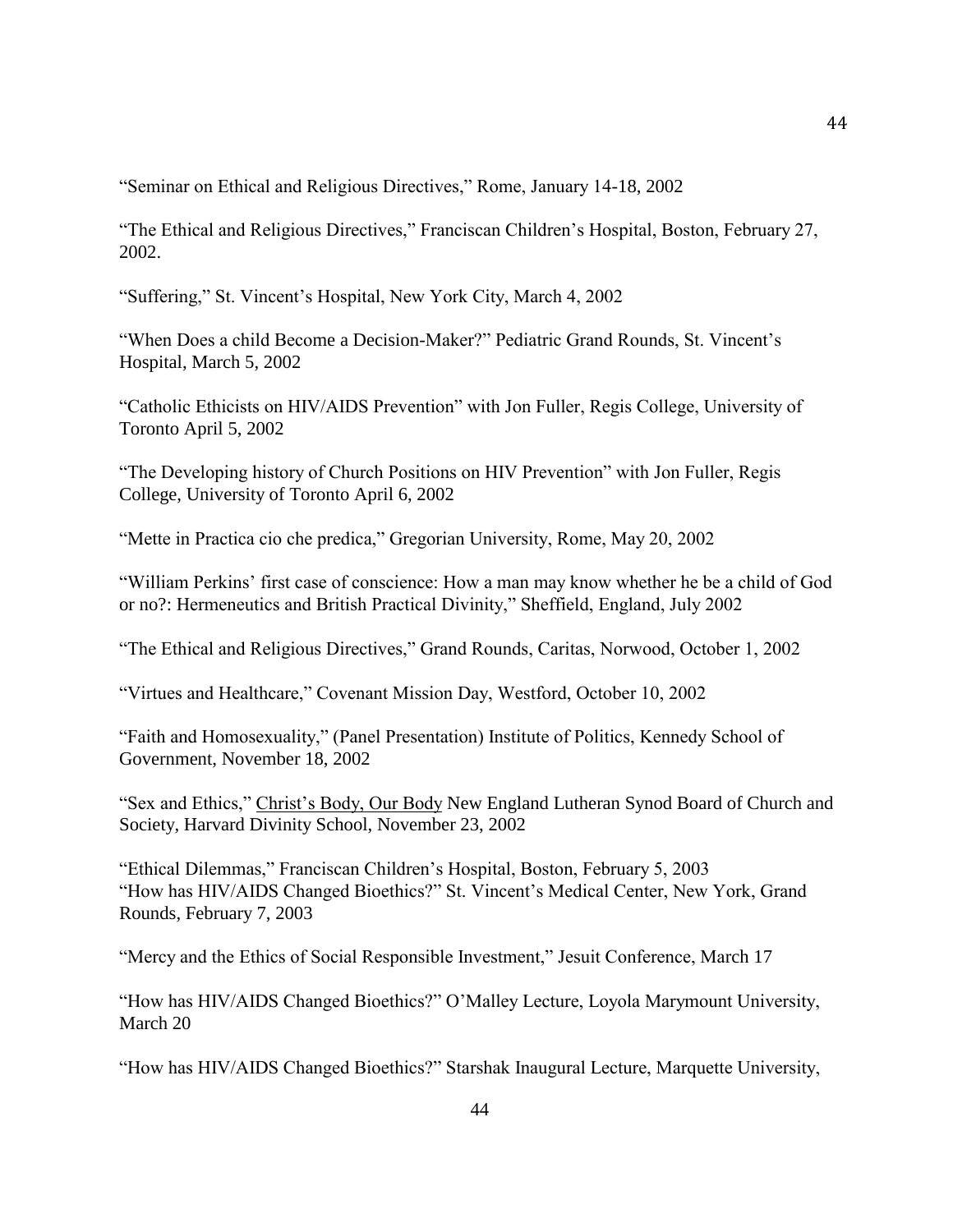## March 28

"When Does A child Become a Decision-Maker?" St. Vincent's Medical Center, Staten Island, April 4

"The Heart of Virtuous Leadership," FADICA National Convention, Memphis, June 6,

"Teaching Across the Digital Divide: Response to James Bretzke," CTSA, Cincinnati June 7

"Standard Days Method: Natural and Moral?" Loyola School of Theology, Quezon City, June 18, 2003.

"Moral Wisdom Series" (4 lectures: Love, Conscience, Sin, Suffering): Loyola School of Theology, Quezon City, July 4, 11, 18, 25, 2003)

"Hope and Leadership," Seminary of San Jose, Quezon City, (July 5, 2003), Assumption College Faculty, Makati, (July 9, 2003); Miriam High School Faculty, Quezon City, (July 24, 2003); Ateneo High School, Quezon City, (July 25, 2004); Ateneo School of Business, Makati (July 26, 2003).

"How has HIV/AIDS Changed Bioethics?" School of Science and Engineering, Ateneo de Manila, Quezon City, July 18, 2003, and East Asian Pacific Institute, Quezon City, July 30, 2003

"Suffering," Loyola School of Theology, Quezon City, August 6, 2003.

"Professional Ethics," Loyola School of Theology Faculty, Quezon City, August 7, 2003

"Theological Ethics Consultation," Catholic Health Association, August 28, 2003

"HIV/AIDS," Catholic Medical Mission Board, New York, September 15, 2003

"How Has HIV Changed Bioethics?" Fordham University, October 2, 2003

"Grand Rounds: Bioethics Committees," Franciscan Children's Hospital, Boston, October 15, 2003

"Consistent Ethic of Life Seminar," Chicago, November 1-3 2003

"Living With an Adult Conscience," Kennedy Lecture, Charlotte, North Carolina, October 25, 2003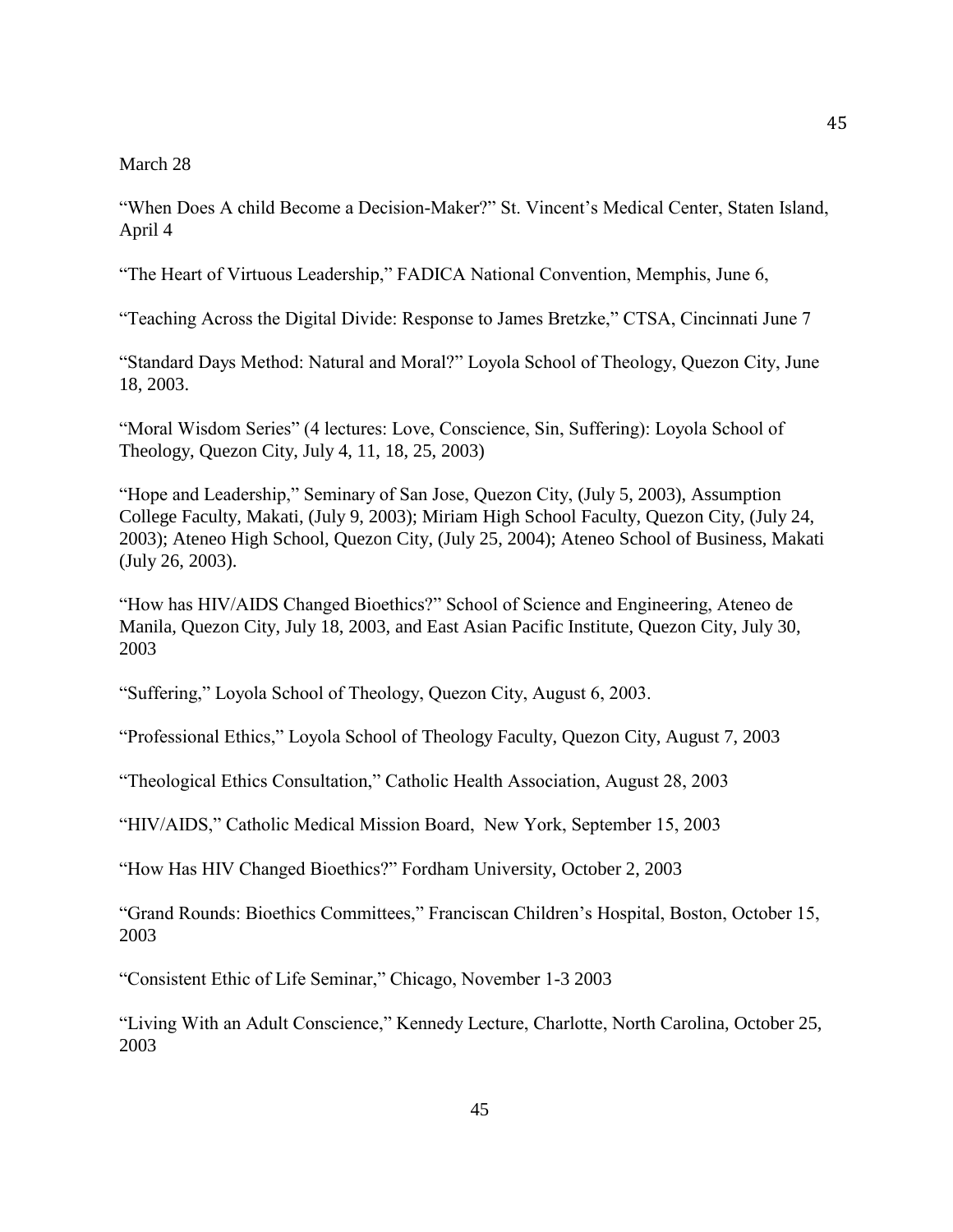"How Has HIV Changed Bioethics?" Cardinal Cody Lecture, Loyola University, Chicago, November 17, 2003

Respondent, to James Alison, "Hearing the Still Small Voice: Experience, Truth and Argument as Lived by Catholics around the Gay Question," Boston College, November 18, 2003.

"Corporate Identity, Ethics and the Ethical and Religious Directives," Special Management Forum, St. Vincent's, Staten Island, January 22

"The Need for Professional Ethics in Church Leadership," Professional Ethics in the Church Conference, Church of the 21<sup>st</sup> Century, Boston College, Keynote February 14, 2004

"Virtues, Chastity, and Sexual Ethics," Catholic Common Ground Initiative: Wisdom and Traditional Sexual Teaching Arlington, Virginia, March 7, 2004

"How Has HIV/AIDS Changed Bioethics," Pediatric Grand Rounds, St. Vincent's Hospital, Staten Island, March 12, 2004

"The Rights of Priests," The Gasson Lecture, Boston College, March 16, 2004

"The Ethical and Religious Directives and End of Life Issues," St. Elizabeth's, March 24, 2004

"Sex and Virtue Ethics," Boisi Center, Boston College, April 6, 2004

## Interfaith Medical Ethics Seminar

Toledo, May 10 "The Subject of Bioethics: Medicine and Ethics in Judaism, Christianity and Islam,"

Toledo, May 11: "End of Life Issues: Christian, Jewish, Islamic Approaches"

Granada, May 12: "The Human Body: Christian, Jewish, Islamic Approaches"

Cordoba, May 13, "Listening to Diverse Voices: The Jewish, Islamic and Christian Patient Speaks,"

Seville, May 14, "Panel Discussion"

Seville, May 15, "Mercy and Compassion in the Jewish, Christian and Islamic Approaches to Health Care,"

"Gap Finders and Bridge Builders: The Ethical Organization Paradigmatic of the Good Samaritan," Covenant Health System, Leadership Forum Wentworth-by-the Sea, New Hampshire, May 20, 2004

"Virtues of Discourse on Sex," Catholic Theological Society of America Reston, Virginia June 12, 2004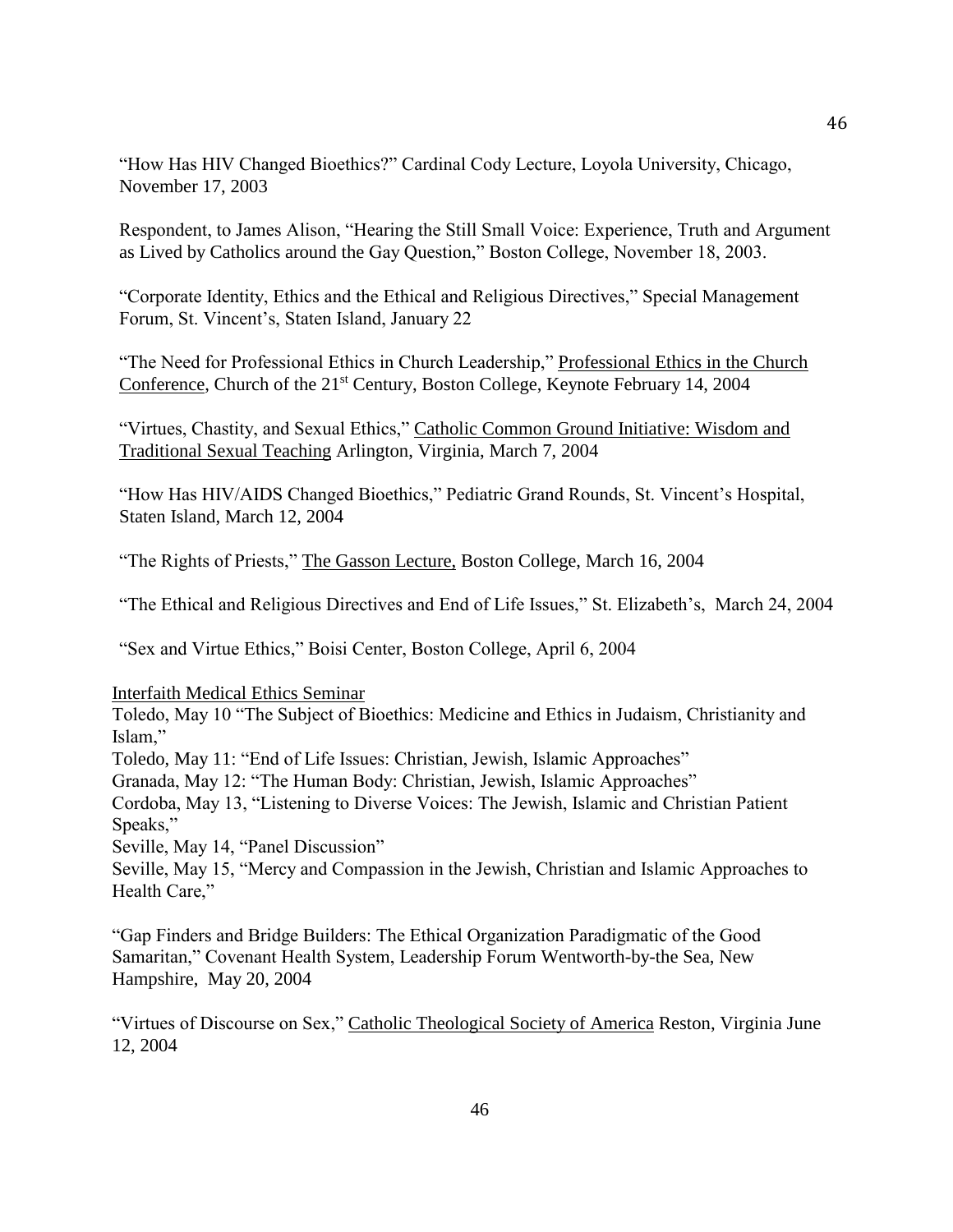"The Bioethics of Death and Suffering," National Kidney and Transplant Institute, Manila, July 22., 2004

"Ethics and the International AIDS Conference in Bangkok," East Asian Pacific Institute, Quezon City, July 26, 2004

"Sexual Ethics in the Workplace," School of Business, Ateneo University, Manila, July 29, 2004

"The Ethics of Conversation," Mary Immaculate Hospital, Lawrence, September 22, 2004

"What are Theologians Saying about the Gift of Being Gay and Lesbian," Plenary, National Association of Catholic Diocesan Lesbian and Gay Ministries, Richmond, October 24, 2004

"Sex and Ethics," Ethics and Leadership Lecture, Spring Hill College, Mobile, Alabama, October 14, 2006

"How has HIV/AIDS Changed Bioethics?" Religion, Ethics and Healthcare Workshop, Spring Hill College, Mobile, Alabama, October 15

"Virtues, Principles and a Consistent Ethics of Life," Catholic Theological Union, Chicago, November 11

Caritas Holy Family, Grand Rounds, "Ethical and Religious Directives," Methuen, December 2, 2004

"The Works of Mercy," Thomas More Chapel, Yale Divinity School, New Haven, December 2, 2004

"Ethics and Ethical Decision-Making in Healthcare," Covenant Health Systems, Lexington, MA 1/13, 2005

"The Virtues," Dominican University, Chicago, March 17, 2005

"Educating in a Time of HIV/AIDS: Learning from the Legacies of Human Rights, the Common Good, and the Works of Mercy Gasson Lecture, March 30, 2005

"The Schiavo Case," BC, March31, 2005

"What Does Right and Wrong Have to Do with Good and Evil?" Molloy College, Center for Christian-Jewish Studies, April 10, 2005

"HIV/AIDS and the Bodies of Black Peoples: An Interdisciplinary Dialogue," CTSA Panel, St.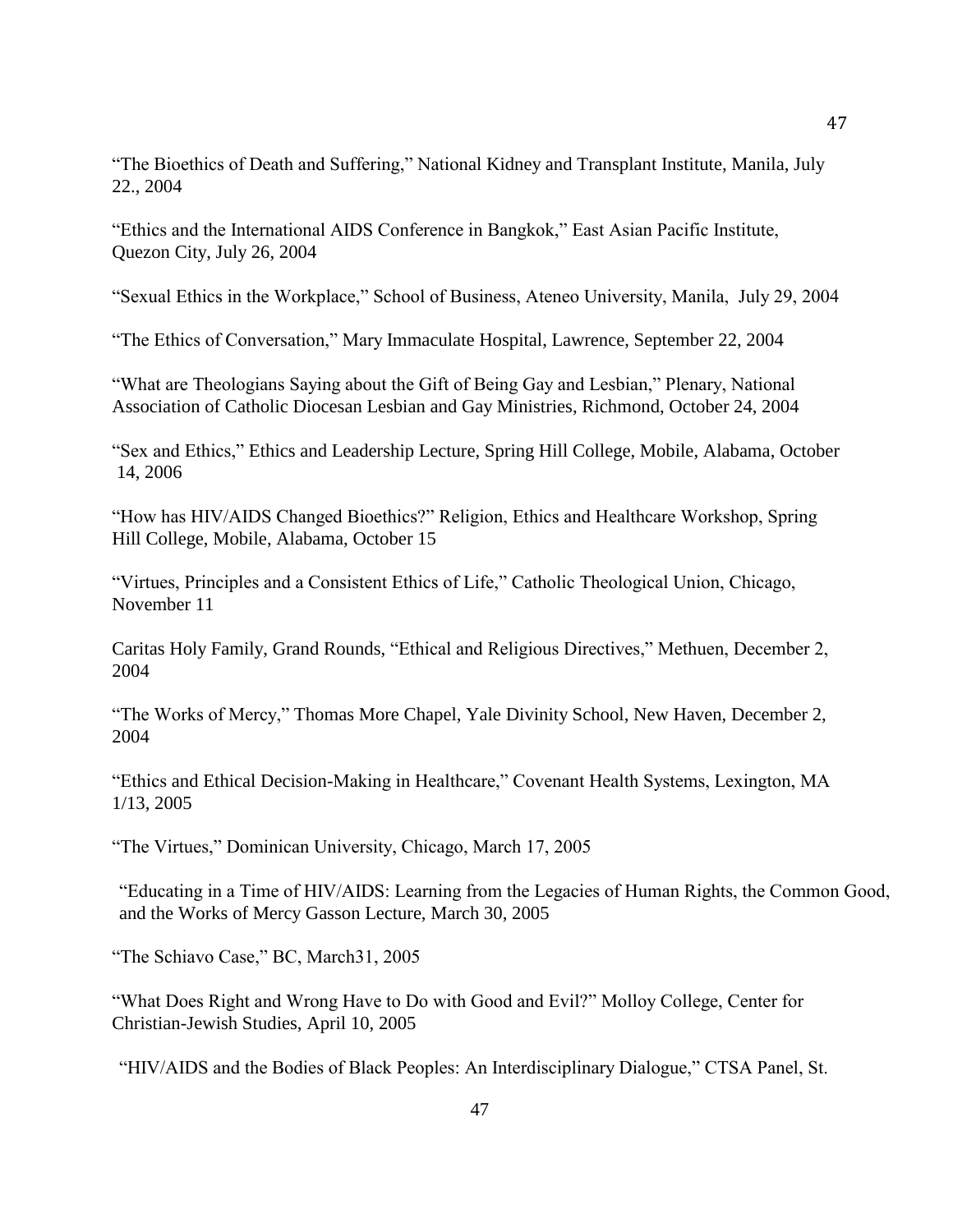Louis, June 10, 2005

"The Ethical And Religious Directives: Issues at the End of Life," Covenant Health systems, Lexington, June 14, 2005

"The Moral Rights of Priests," Priesthood Conference, Church 21, BC, June 17, 2005

"Why the world only watches in the face of HIV/AIDS?", Irish School for Ecumenics, Trinity College, Dublin, Ireland, August 9, 2005.

Convocation: "Leading Through Justice, Mercy and Hospitality," Lewis University, Romeoville, Illinois, August 23, 2005

"On Being a Person," Clarke College, Dubuque, Iowa, August 24, 2005

"Imagining a World of Mercy," Christus Lecture, Spring Hill, October 26, 2005

"Genetic Research and its Implications for the Human Body," Spring Hill, Mobile, October 26, 2005

"The Eucharist: Implications for Global Spirituality and Justice," Chestnut Hill college, Philadelphia, December 10

"Listening to the Voices of HIV/AIDS," University of San Francisco, March 2, 2006

"Africa, Ethics, and AIDS: Catholicism Under Pressure of a Pandemic," Panelist, Santa Clara University, March 6, 2006

"Church Leadership, Ethics and the Future,' The Santa Clara Lecture, Santa Clara University, March 7, 2006

"Listening to the Voices of HIV/AIDS," Bellarmine Lecture, Fairfield University, March 30, 2006.

"End of Life Issues," Caritas Norwood Hospital, April 4, 2006

November 2, "Language and HIV/AIDS," University of San Francisco

November 9, "St. Paul and Ethics," The Christus Lecture, Spring Hill College, Mobile, Alabama

November 16, "Sex and Virtue Ethics," Common Ground Initiative, Holy Cross College, **Worcester**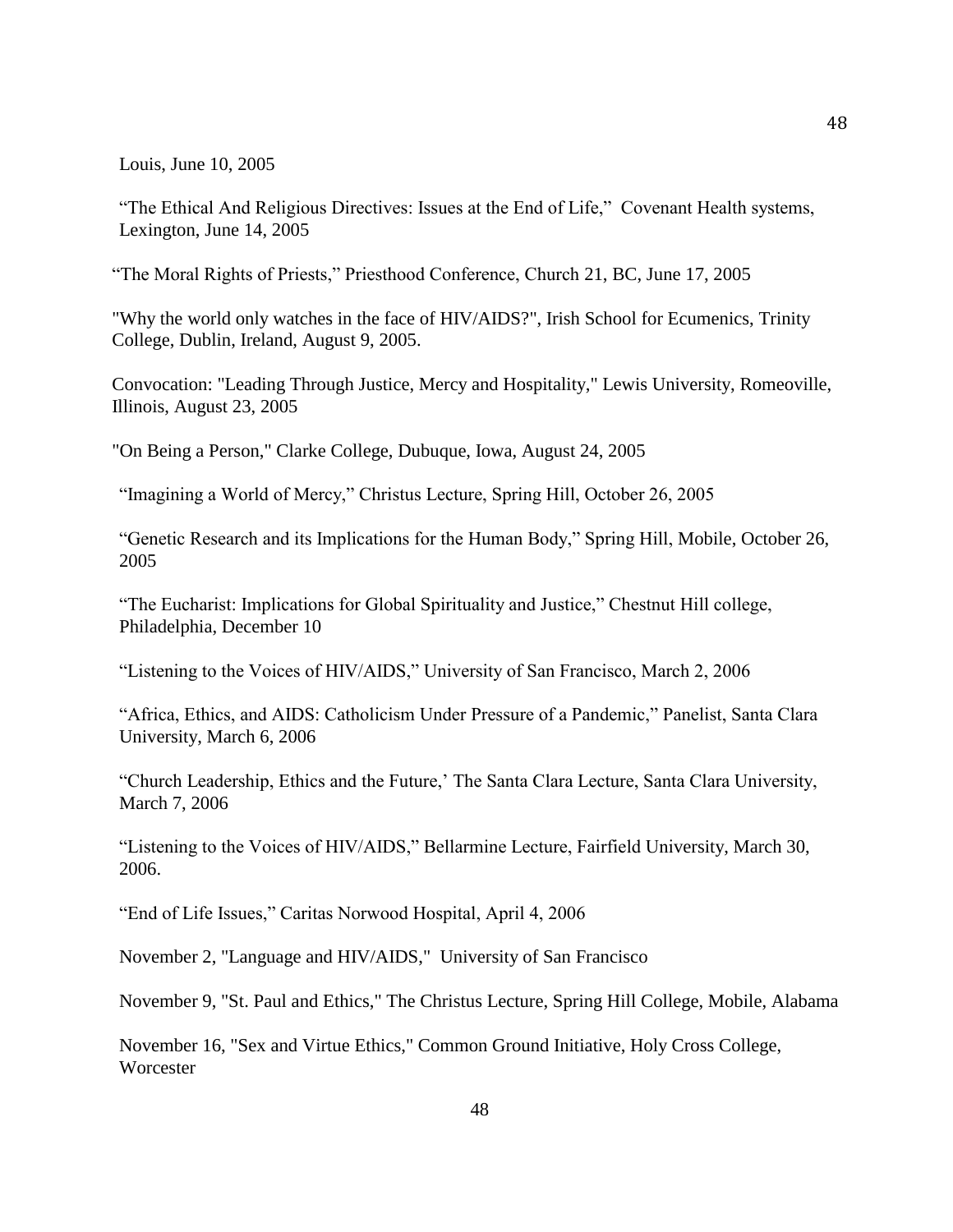November 27, "The US Elections," Tilburg University, Tilburg, the Netherlands

January 11, Ageism and the Realities of An Aging Society," Covenant Health Systems, Lexington, MA

February 24, 2007, Fairfield University, America's response to AIDS

March 1, 2007 "HIV Aids: The Expanding Ethical Challenge" Imperial College, London

March 3, 2007, Alan Bray Lecture, London : "Church Leadership, Ethics & the Future"

March 5, Durham "HIV Aids: The Expanding Ethical Challenge"

March 6 Faculty seminar Durham University

March 6 Edinburgh "HIV Aids: The Expanding Ethical Challenge"

March 7, Glasgow "HIV Aids: The Expanding Ethical Challenge"

March 8, Liverpool "HIV Aids: The Expanding Ethical Challenge"

March 9: Liverpool, "Church Leadership, Ethics & the Moral Rights of Priests,"

April 11, Cambridge, MA: Ethical and Religious Directives for Catholic Health Care," Youville Healthcare Center, Grand Rounds,

April 13, Yale Divinity: The Contribution of Margaret Farley in Just Love.

April 16: Chicago Theological Union: Church Ethics and Church Ministers

June 6: Padova, Italy, "Religions in the Public Arena," Erasmus mundus of bioethics

June 19: Muenster Germany, Kirche, Theologie, Sexualität, Muenster University Theology Faculty

August 16-17: Bangalore, India: "Twentieth Centtury Moral Theology," Bishop Jonas Thaliath, CMI, Endowment Lectures, Dharmaram Vidya Kshetram in Bangalore.

October 11, 2007: Boston College Law SChool "Catholic Faith and Cooperation in a Pluralistic Society"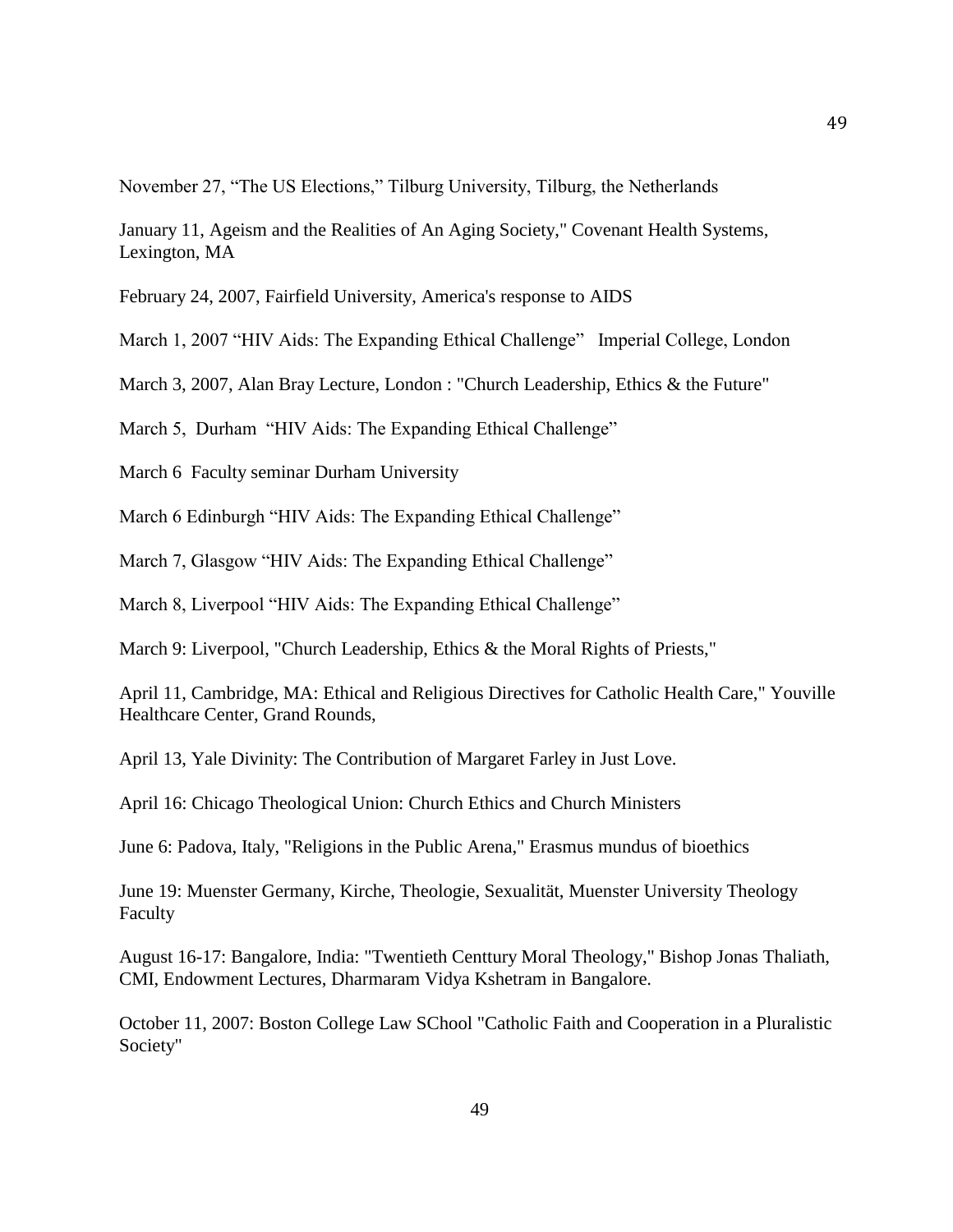October 16, 2007: Salve Regina University, Newport, Rhode Island, "Mercies and Journies"

October 25, 2007: Youville Hospital, Cambridge, MA: Removing Hydration and Nutrition from PVS Patients, the Latest from the Vatican"

November 10: "Why we work in HIV?" Progressio, London

Nov 15: Rivier College, Nashua, N.H., A Theologians response to HIV/AIDS

May 9, "Roger Burggraeve's Ethics of Growth in Context," Responsibility, God and Society: Theological Ethics in Dialogue, Leuven University, Belgium

*June, 2008 I was* the Lane Center Summer Scholar in Residence at University of San Francisco and gave three lectures on The Evolution of Moral Theology: 1900-1970

August 15, 2008 "The Role of Context in Cross-Cultural Theological Ethics," at the Loyola School of Theology

August 18 "Catholic Theological Ethics in the World Church," the Ateneo de Manila,

August 19, 2008 "Virtuous Medicine." School of Medicine and Public Health at the Ateneo de Manila,

March 26 2009 How Jesuitical was Jesuit Casuistry," Holy Cross College, Worchester

June 6, 2009, "Impasse and Solidarity in Theological Ethics," CTSA Convention, Plenary Address, Halifax,

October 15, 2010 Plenary Speaker, "Virtue Ethics and the Professions," International Vincentian Business Ethics Conference, Chicago

"The Lack of Ethics in the Academy," Prophetic Voice Lecture, Boston College, November 2010

"*Teaching "HIV/AIDS and Ethics" at American Universities Today."*Portman Lecture, University of San Diego March 3, 2011

"Ten Reasons for Doing Virtue Ethics Today," Villanova University April 6, 2011

"The Catholic Intellectual Traditions." Villanova University, April 7, 2011.

July 28th, I was the senior theologian, to lecture at the Notre Dame University, New Wineskins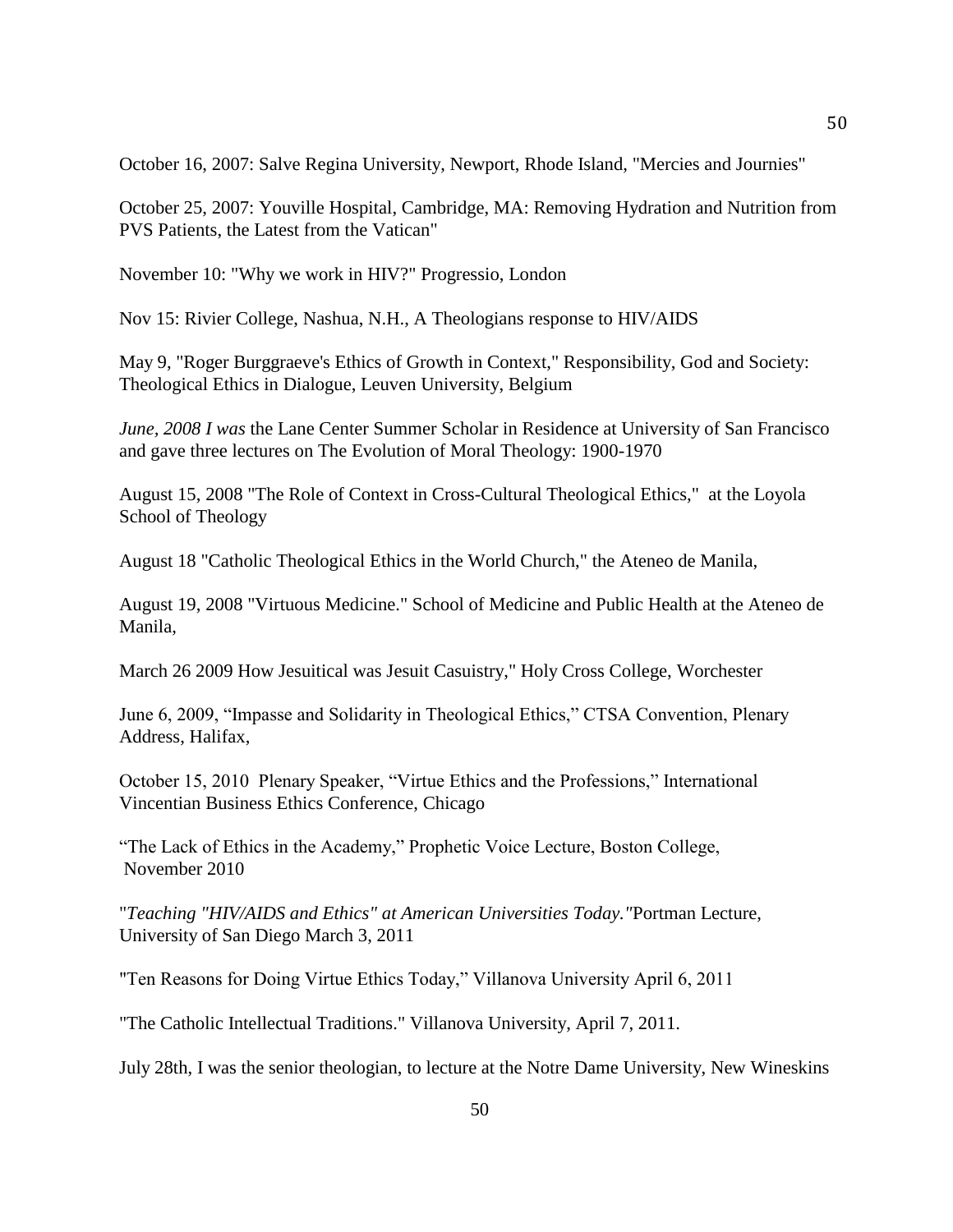Conference. I spoke on Moral Theology in the 20th Century.

Respondent at Practicing Plenitude Symposium, Boston College, October 21, 2011

"A Case for Professional Academic Ethics," Society of Christian Ethics, Washington, D. C., January 5, 2012

"HIV/AIDS and Universal Health Care,"*African Jesuit AIDS Network*, Nairobi, January 27

"The Principle of Cooperation: Starting Block or Stumbling Block" to the Catholic Healthcare Association Theology/Ethics Colloquium in St. Louis on March 21, 2012.

"Catholic Theological Ethics in the World Today," "National Workshop: Moral Theology in India," Dharmaram Vidya Khestram, Bangalore, July 12, 2012

CTEWC and Suffering, Catholic University of East Africa, Nairobi, Kenya, August 24, 2012

"Responding to Suffering: How moral theology developed after Vatican II and how it will assuredly develop into the future," The Tenth Annual Conference on Contemporary Catholic Healthcare Ethics, Stritch School of Medicine, Loyola University, Chicago, October 12, 2012

"Casuistry at the cutting edge," Society of Christian Ethics, Seattle January 11, 2014

"Are Universities Ethical?" Emmanuel College, February 27, 2014

"Catholic Social Teaching and Jesuit Education: Challenges and Opportunities," AJCU St. Joseph's Philadelphia, April 4

"Thomas Aquinas, Common Doctor: Whether and How" CTSA, Panel Presentation San Diego, June 6, 2014

"What do we mean when we say that we are acting out of conscience," Santa Clara University, September 10-12, 2014

"Ethics and the University," Regis University, Denver, September 25, 2014

"Jesuit Casuistry: Yesterday and Today," Xavier University, Cincinnati, October 16, 2014

"Catholic Theological Ethics in the World Church: From Padova to Krakow," CTEWC, "Changing Norms Conference," Krakow, November 11, 2014.

"Why I teach "HIV/AIDS and Ethics'?" Global Public Health Panel, BC, December 11, 2014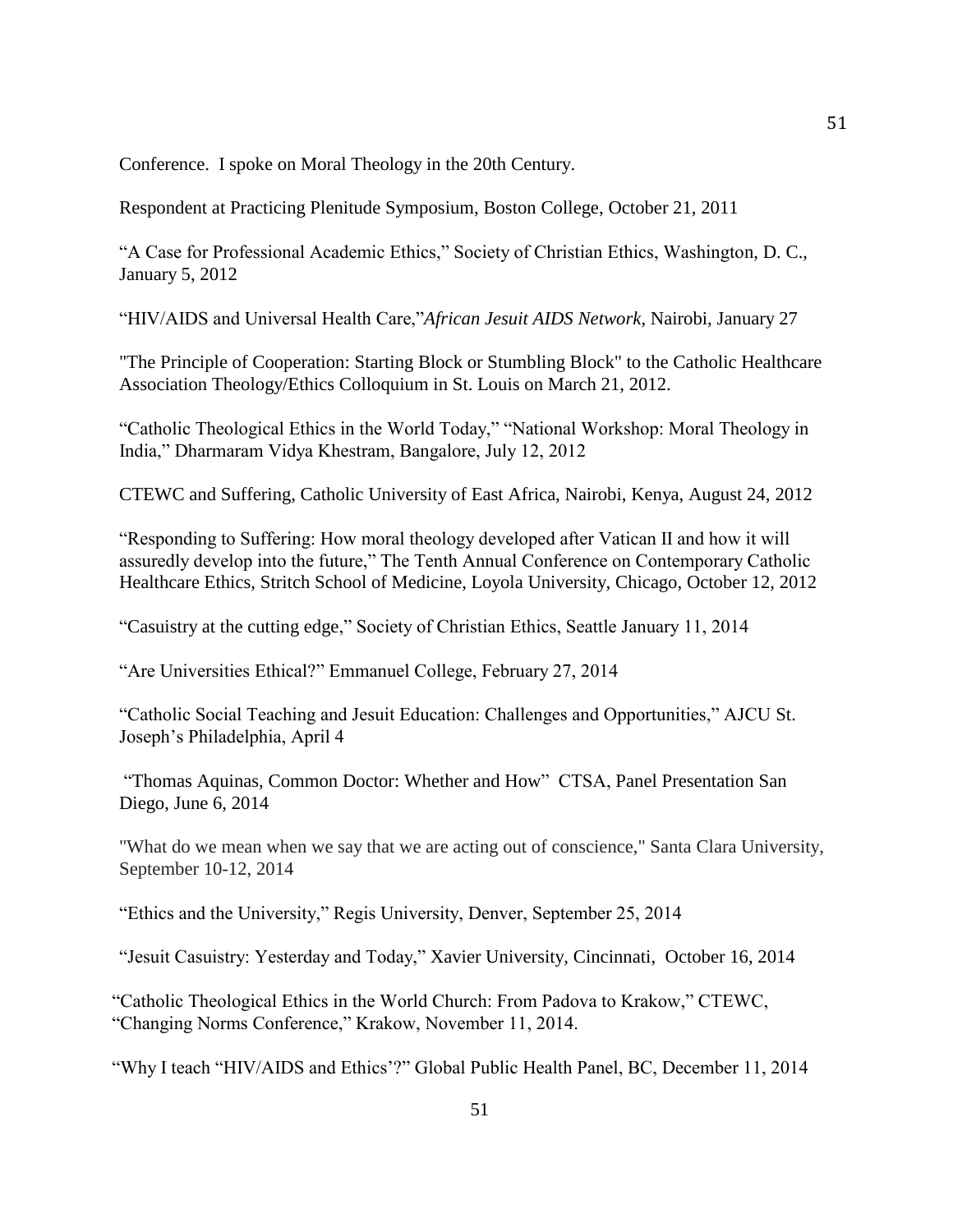"Adjunct Faculty," Society of Christian Ethics, Chicago, January10, 2015

"Global Public Health: From HIV/AIDS and Ebola to Universal Access," February 11, 2015 St. Anselm's College

"Ten Lessons for Helping Theological Ethicists, other Theologians, Church Leaders, Religious and Laity to Respond to the Call to Sustainability," Sankt Georgen, Frankfurt, March 27.

"Laudato Si," Jnana-Deepa Vidyapeeth, Pontifical Institute of Philosophy and Religion, Pune, India, June 23, 2015

"The Importance of Theological formation," Jnana-Deepa Vidyapeeth, Pontifical Institute of Philosophy and Religion, Pune, India, June 24, 2015

"Biblical Ethics," A Faculty Seminar Presentation, Jnana-Deepa Vidyapeeth, Pontifical Institute of Philosophy and Religion, Pune, India, June 2015

Vicious Structures of Social Formation: Acquired Vices, Embodied Anthropology, Social Practices, and Human Freedom, Zorica Maros, ed., Crimes of Violence in Ethnic Conflicts: the Decline of the Imperative: Never Again!" Department of Theology, University of Sarajevo, Sarajevo October 1, 2015

Panelist "Ethical Considerations in Research and Scholarship," Boston College, Research and Scholarship Integrity Program, October 17, 2015

"Centrality of the Works of Mercy within the Catholic tradition," Villanova University, December 2, 2015

"Conscience," Das Konzil "Eröffnen," Munich , December 6

"Vatican II: 50 years later, Reply to Cardinal Lehman," Das Konzil "Eröffnen," Munich , December 7, 2015

"Big Data and University Ethics," Faculty Research Day, Boston College, March 16, 2016.

"Hospitality: Interpreting Lúcás Chan's Work in Biblical Ethics through a Timely, Biblical Virtue from the Book of Ruth," *Biblical Ethics in the 21st Century: In Memory of Rev. Yiu Sing Lúcás Chan, S.J.* Marquette University, April 9, 2016.

"America Perspectives," *Faith in the Future: Religion in Ireland in the 21st Century* Boston College, April 16, 2016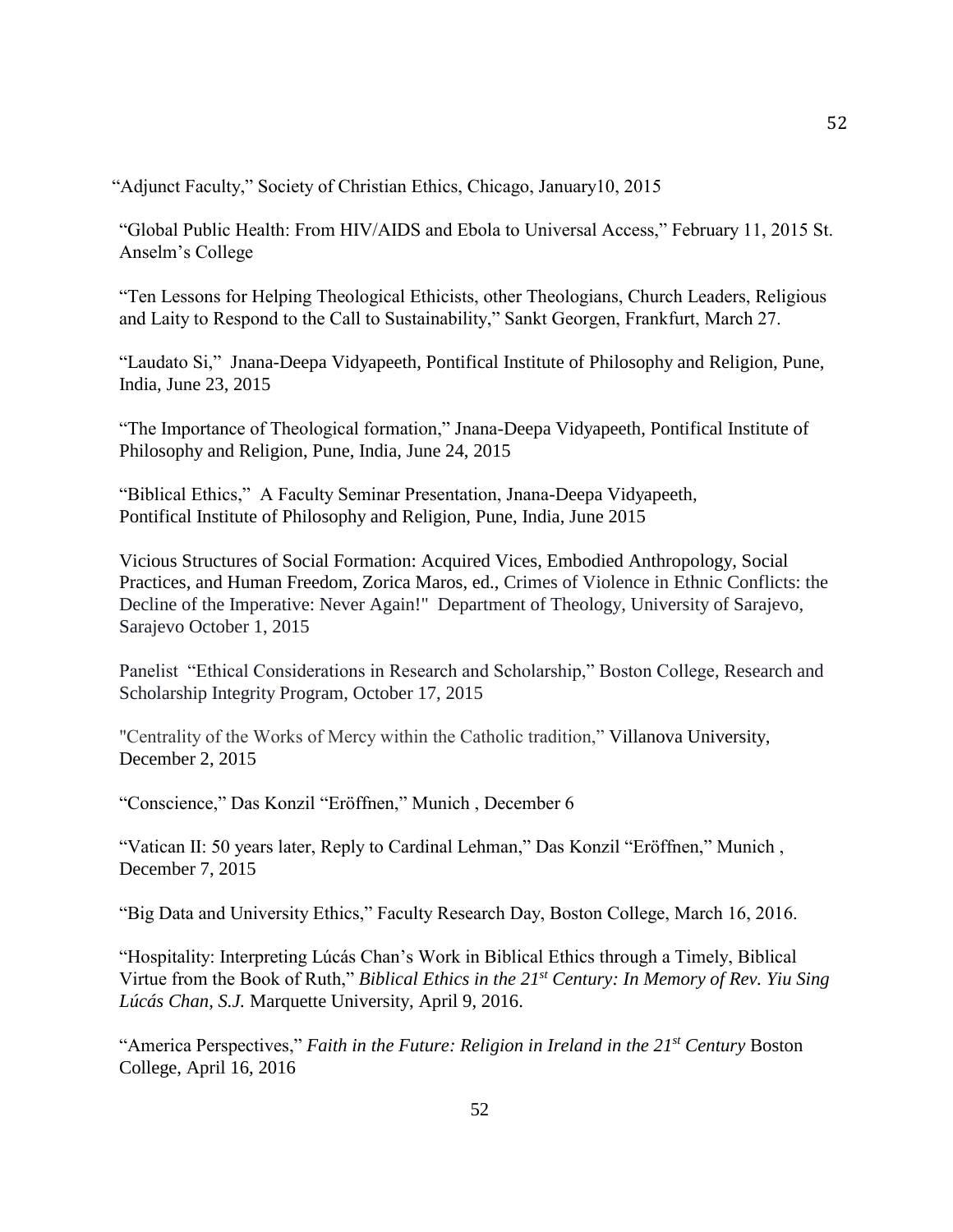"The Scandal of Mercy," *Barmherzigkeit Seminar: Geschenk und Auftrag* Innsbruck, June 2, 2016

*University Ethics: How Colleges can Build and Benefit from a Culture of Ethics*, Fairfield University, May 2, 2016

"University Ethics, University of St. Thomas, Minn., May 16, 2016

"Contemporary Theological Ethics," Seminar, University of Vienna," June 7, 2016.

"University Ethics: The Problem, Proposals for Best Practices, and a Call for the Promotion of Justice across the Contemporary University" CTSA convention, San Juan, June 11, 2016

"When the Public Remembrance of an Injustice is an Ethical Necessity," Sarajevo September 2016w. Connor Murphy

"University Ethics and Adjunct Faculty," Loyola Marymount University, October 27, 2016

"The Re-Development and Re-awakening of Catholic Conscience in Post-war Europe and in the United States," Panel Presentation, 2016 *Association for Moral Education* 12/10/2016

"The Ethics of Contingent Faculty: Responses to Jim Keenan's University Ethics," *Society of Christian Ethics Conference,* New Orleans, January 8, 2017

"University Ethics": Universidad Interamericana de Puerto Rico, Magisterial Lecture, January 17, 2017 Sagrada Corazon, San Juan, January 18, 2017 Sacred Heart University, February 15, 2017 University Ethics Conference at Boston College, April 5, 2017 Northwestern University, May 3, 2017 Santa Clara University, May 9, 2017 UMass Boston, June 20, 2017 Incarnate Word University, San Antonio, October 20, 2017 AAR, National Conference, November 18, 2017(Solidarity with the Faculty")

"Per Un Discernimento Morale nella Storia," *Questo Tempo: Non Sapete Valutarlo (Lk 12:57) Il Discernimento* International Conference, Pontifical Urbania University, Rome, March 13, 2017

Incontro del Planning Committee di CTEWC: Pontificia Accademia Alfonsiana, Roma, March 13, 2017.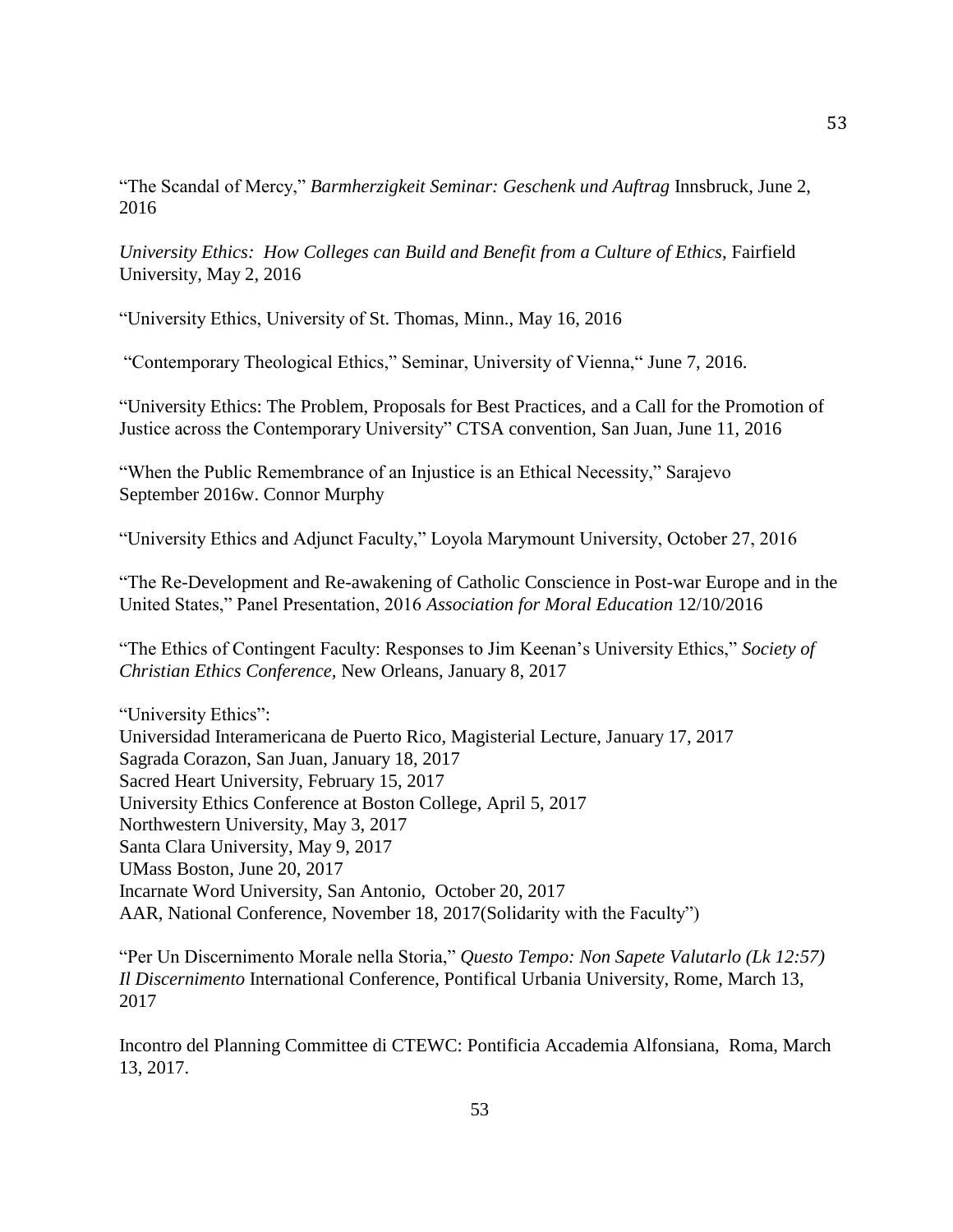"Catholic Theological Ethics in the World Church: la teologia morale al servizio di una Chiesa universal," Pontifical Gregorian University, Rome, March 16, 2017

"How Catholic are You?: Questions about understanding other Local Churches," Graduate Student forum, Jnana Deepa Vidyapeeth, Pune, India, August 17, 2017

"How do Theologians Respond to the Crisis of Political Leadership," Faculty Seminar, Jnana Deepa Vidyapeeth, Pune, India, August 18, 2017

"The Pope Francis Effect in Contemporary Health Care," MGH Grand Rounds, November 27, 2017.

"Blessed are the Poor in Spirit: A Response to Homelessness by a Reading of Matthew's Beatitudes," Rome Conference, *Street Homelessness and Catholic Social Teaching* Nov 29-Dec 2, 2017)

"Rights and Responsibilities of Contingent Faculty and Graduate Students," CTS, December 7, 2017.

"University Ethics," U Mass Boston, March 19, 2018

"#MeToo in the Classroom," BCCenter For Teaching Excellence, May 7, 2018

Robertson Lecture, Bellarmine University, Louisville, Kentucky November 7, 2018

"Chavarul, Virtue Ethics, and *Amoris Laetitia*," DVK, Bangalore India, November 22, 2018

"Conscience, Discourse, and Moral Objectivity: Talking About Ethics in the Common Square" and "How Can we Promote Effective Ethical Discourse in the Public Square," Diocese of Down and Connor, Belfast, Clergy Conference, February 5, 2019

"What's new about Virtue Ethics," Diocese of Down and Connor, Belfast, February 6, 2019

"Vulnerability and Hierarchicalism" with Response from Archbishop Charles Scicluna, Major Seminary, April 29, 2019, Malta

"University Ethics," University of Malta, April 30

"Teaching "HIV/AIDS and ethics,"  $4<sup>TH</sup>$  Annual Summer School of Theological College, University of Pecs, Hungary, May 6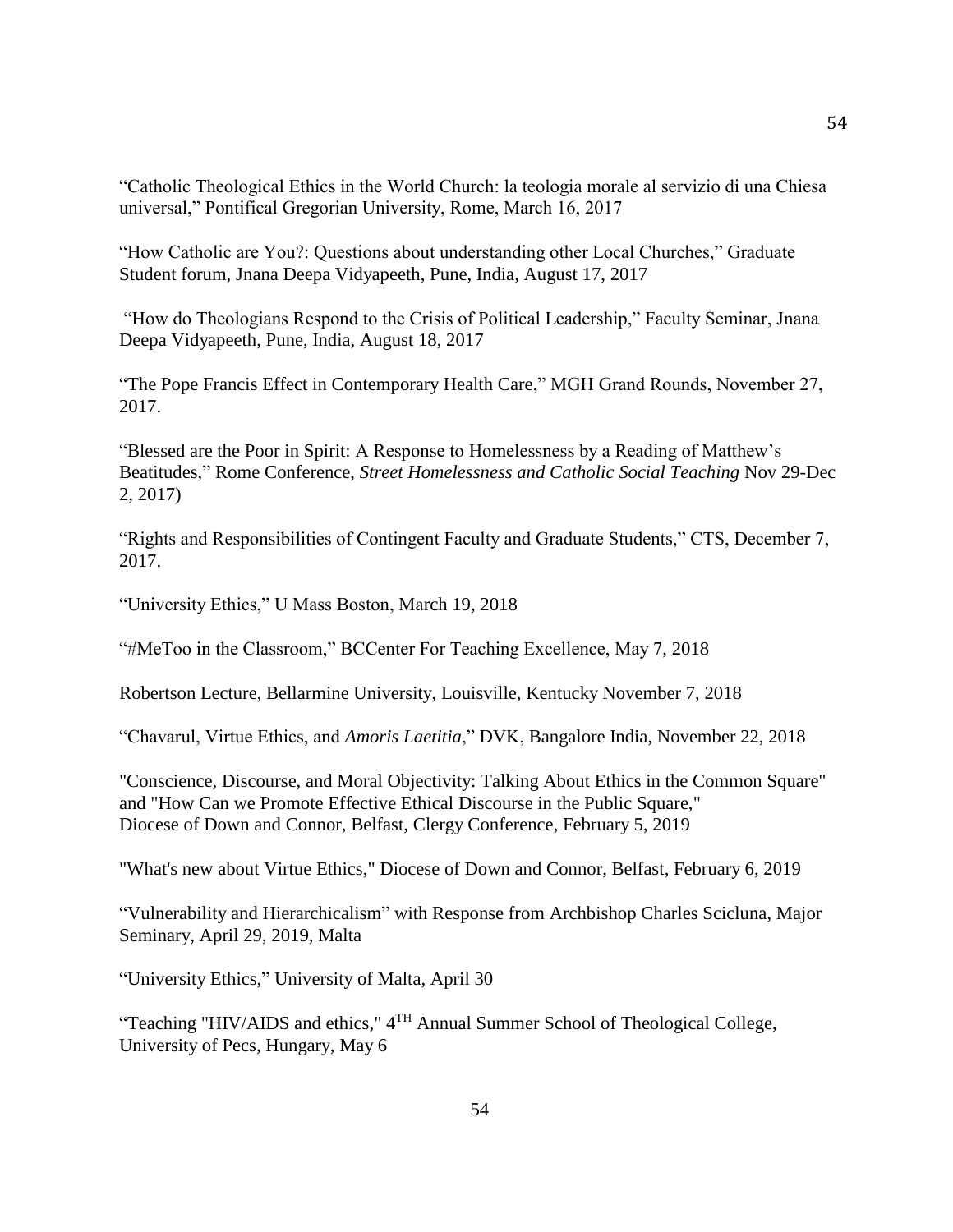"Virtue Ethics and Genetics," 4<sup>TH</sup> Annual Summer School of Theological College, University of Pecs, Hungary, May 6

"Teaching "HIV/AIDS and ethics" to highlight the politics of Bioethics," Summer School on Bio Ethics and Politics, Faculty of Theology, University of Ljubliana, Slovenia, May 13

"The Language of Public Health: Catholic Social Justice and Human Rights," Summer School on Bio Ethics and Politics, Faculty of Theology, University of Ljubliana, Slovenia, May 14

"Gender and Public Health: Structural Violence, Instability, and the Politics of Vulnerability," Summer School on Bio Ethics and Politics, Faculty of Theology, University of Ljubliana, Slovenia, May 15

"University and Ethics today: Do we need ethics at the University?" Public Lecture at University of Ljubliana, Slovenia, May 14

"Virtue ethics and Populism," Public Lecture at University of Ljubliana, Slovenia, May 15

"Le questioni teologiche morali più rilevanti per affrontare i problemi nel dibattito globale degli ultimi trenta anni," Facoltà Teologica dell'Italia Settentrionale, Milan, May 28

"Vulnerabilità e gerarchicalismo," Centro San Fedele, Milan, May 28

June 21, "Linking Human Dignity, Vulnerability and Virtue Ethics," "Going beyond the Imago Dei Paradigm? Theological Perspectives on Human Dignity," University of Vienna, Vienna June 21.

"Conscience, Discourse, and Moral Objectivity: Talking About Ethics in the Common Square" and "How Can we Promote Effective Ethical Discourse in the Public Square," Diocese of Down and Connor, Belfast, Clergy Conference, February 5, 2019

"What's new about Virtue Ethics," Diocese of Down and Connor, Belfast, February 6, 2019

"Vulnerability and Hierarchicalism" with Response from Archbishop Charles Scicluna, Major Seminary, April 29, 2019, Malta

"University Ethics," University of Malta, April 30

"Teaching "HIV/AIDS and ethics,"  $4^{TH}$  Annual Summer School of Theological College, University of Pecs, Hungary, May 6

"Virtue Ethics and Genetics," 4<sup>TH</sup> Annual Summer School of Theological College, University of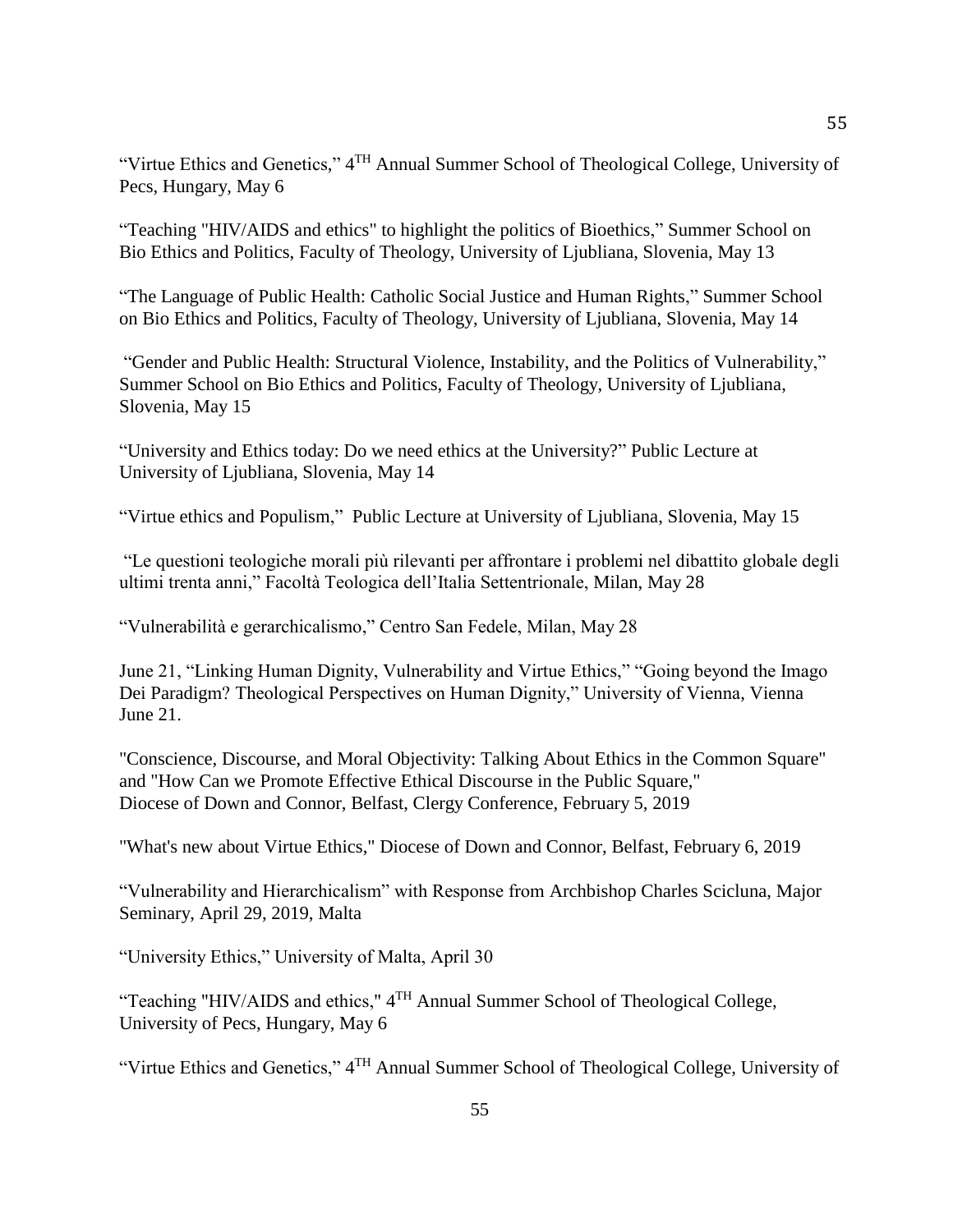Pecs, Hungary, May 6

"Teaching "HIV/AIDS and ethics" to highlight the politics of Bioethics," Summer School on Bio Ethics and Politics, Faculty of Theology, University of Ljubliana, Slovenia, May 13

"The Language of Public Health: Catholic Social Justice and Human Rights," Summer School on Bio Ethics and Politics, Faculty of Theology, University of Ljubliana, Slovenia, May 14

"Gender and Public Health: Structural Violence, Instability, and the Politics of Vulnerability," Summer School on Bio Ethics and Politics, Faculty of Theology, University of Ljubliana, Slovenia, May 15

"University and Ethics today: Do we need ethics at the University?" Public Lecture at University of Ljubliana, Slovenia, May 14

"Virtue ethics and Populism," Public Lecture at University of Ljubliana, Slovenia, May 15

"Le questioni teologiche morali più rilevanti per affrontare i problemi nel dibattito globale degli ultimi trenta anni," Facoltà Teologica dell'Italia Settentrionale, Milan, May 28

"Vulnerabilità e gerarchicalismo," Centro San Fedele, Milan, May 28

June 21, "Linking Human Dignity, Vulnerability and Virtue Ethics," "Going beyond the Imago Dei Paradigm? Theological Perspectives on Human Dignity," University of Vienna, Vienna June 21.

"Receiving Amoris Laetitia in Lisbon Or Seven Words and Seven Examples," "O Papa das famílias," Colégio São João de Brito , Lisbon, July 18

Master Classes on Virtue Ethics, Broteria, July 19, Lisbon

University Ethics, Vulnerability and Virtue, Cardinal Lectures, St,. Mary's Uninersity of Minnesota, Minneapolis, September 11, Winona, September 12

Campion Lecture, Campion Hall Oxford

Presentations to Community Groups

"Making Moral Judgments Today: Is There Right or Wrong?" The Jesuit Forum, St. Ignatius, N.Y., October 12, 1988.

"What's Right?" and "If You Think It's Right (But It Isn't) And You Do It, Are You Bad?",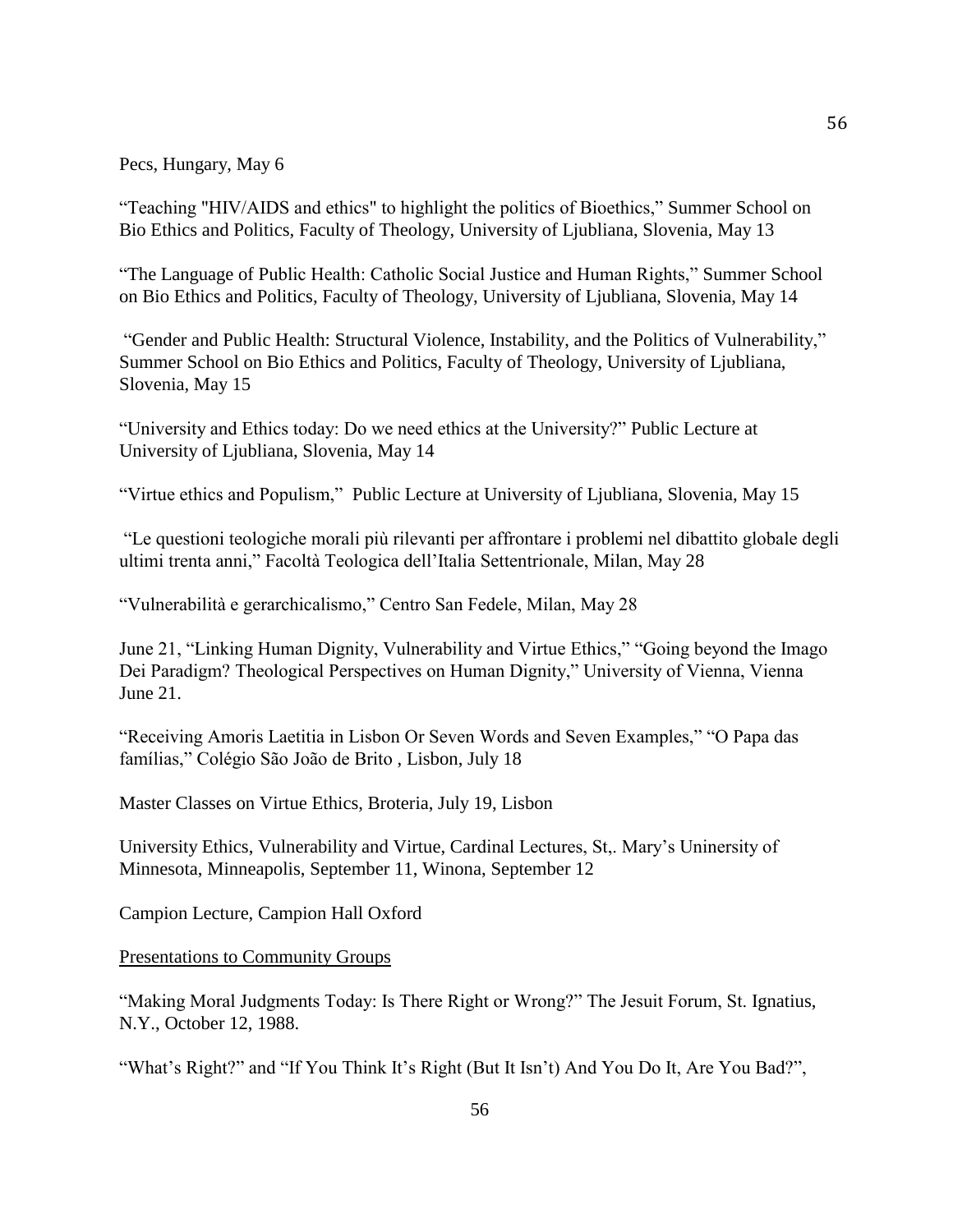Diocesan Seminary, Huntington, New York, September 16, 1989.

"Moral Theology and Academic Freedom," Dean's Day, Fordham University, Bronx, April, 1990.

"Abortion: Questions and Concerns," Kings Park, St. Joseph's, January 30, 1991.

"An Introduction to Moral-medical Concepts," Calvary Hospital, Bronx, October 12, 1991.

"Why Engineers Hate Ethics," Catholic Student Center, MIT, February 18, 1993.

"Virtue Ethics and the Professions," The Newman Center, Buffalo, March 19, 1993.

"A New Ethics for a New Age," St. Thomas Aquinas Center, University of Connecticut, Storrs, September 22, 1993.

"Christ and Culture," Catholic Student Center, Dartmouth, November 6, 1993

"Respect for Life and Dying," St. Joseph's Parish, Kings Park, October 13, 1994.

"Bioethics and Technology," Boston Catholic Teachers, Boston, March 23, 1995.

"Ethics at the Edge of Life," St. John's Seminary, April 3, 1995

"The Cardinal Virtues," Aquinas Institute, Princeton, March 31, 1995.

"Conscience and Sin," Aquinas Institute, Princeton, April 7, 1995.

"Can Virtue be Taught?" Boston Catholic Teachers, Boston, March 14, 1995

"The Body, for Christians," Aquinas Institute, Princeton, April 21, 1995.

"Care or Killing: The Question of Physician Assisted Suicide," Youville Hospital, Cambridge, April 3, 1996.

"What's all the Fuss about Virtue?," Aquinas Institute, Princeton, April 10, 1996

"Virtues and Family Conflict," St. Eulalia, Winchester, March 25, 1998

"Introducing the Virtues," Carmelite Community, University Heights, March 1, 1999

"Liturgy's Lessons for Life," Eighteenth Annual Convention of Pastors, Spring Lake, Sept 20,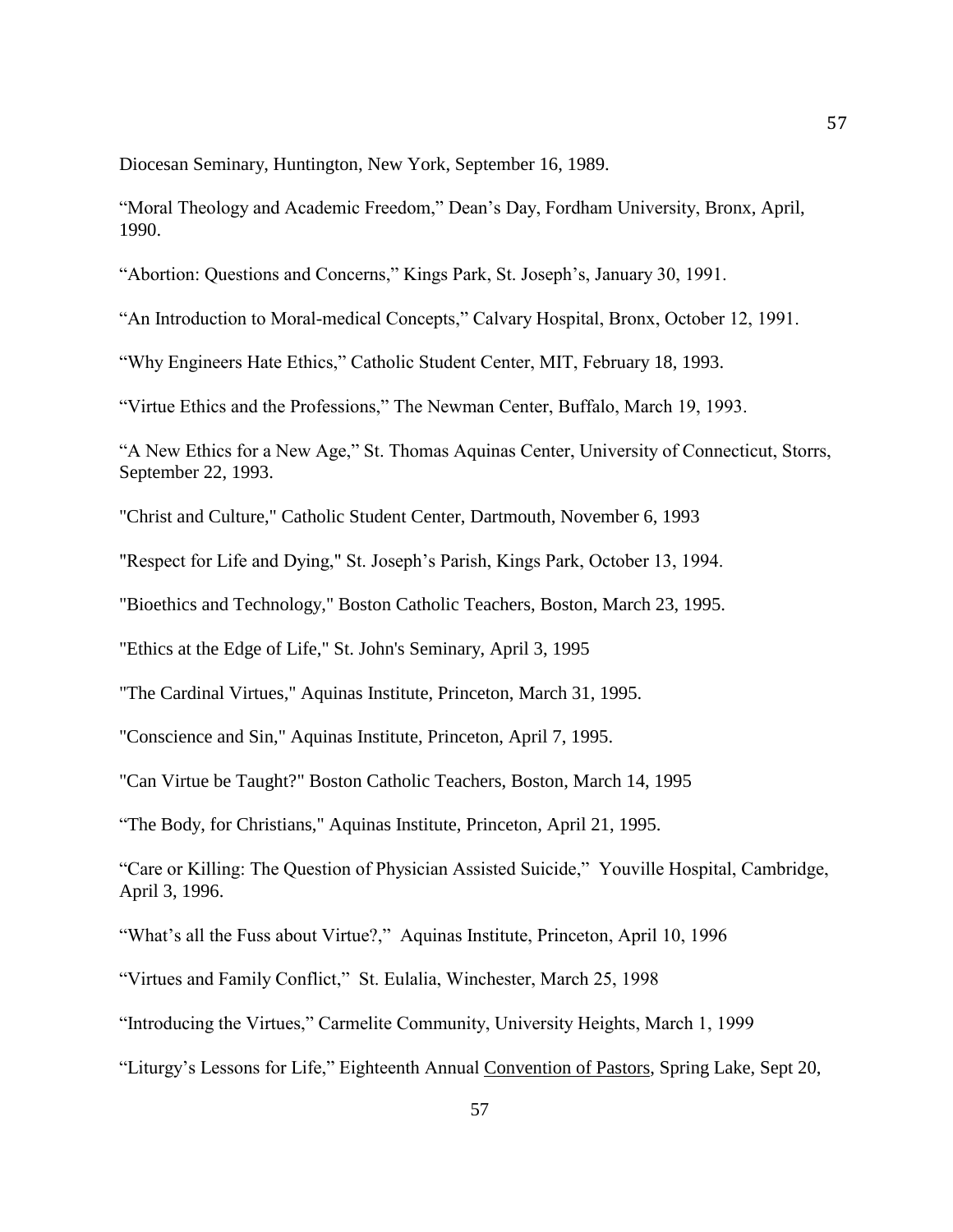## 1999

"Cooperation in Health Care," St. Mary's Hospital, Oct. 1, 1999

"Virtues for Ordinary Teachers," Archdiocese of Boston, Dept of Education, March 7, 2000

"Virtues, Reconciliation and Spirituality," Priest Retreat Saskatoon, Saskatchewan, March 13- 15, 2000

"Contemporary Moral Issues," Priests of Bridgeport Diocese, October 24, 26, 2000

"Innovations in Christian Ethics: Contemporary Questions for Ordinary Christians," Newton Alumnae, November 14, 2000

"Christian Hospitality," Gregorian Foundation, November 16, 2000

"Virtues for Church Worship," Institute for Liturgical Formation, New Jersey, November 18, 2000

"The Ten Commandments: An Alternative to Dr. Laura," Kingston, RI, Jan 22, 2001

"The Forgotten Virtues and the Good Life," Worcester Diocese, "Living the Good Life Series," March 29, 2001

"Virtues for Ordinary Catholic Teachers," Day of Religious Enrichment for Teachers, Worcester Diocese, March 30, 2001

"Hope as a Foundation for Perseverance," WJST, April 4, 2001

"Virtues for Catholic Gay Men and Lesbian Women," Jesuit Urban Center, May 14, 2001

Theological Forum, Loyola School of Theology, July 25, 2001

"Conscience, Confession and Contraception," Priests' Retreat, San Fernando Seminary, Pampanga, July 31, 2001

"Contemporary Morals," Jesuit Community Day, Fairfield University, February 2, 2002

"How do we follow Ignatius?" Faculty Workshop, St. Peter's Prep, Jersey City, March 8, 2002

"The Just War Encounters Sanctity of Life," St. Eulalia's April 10, 2002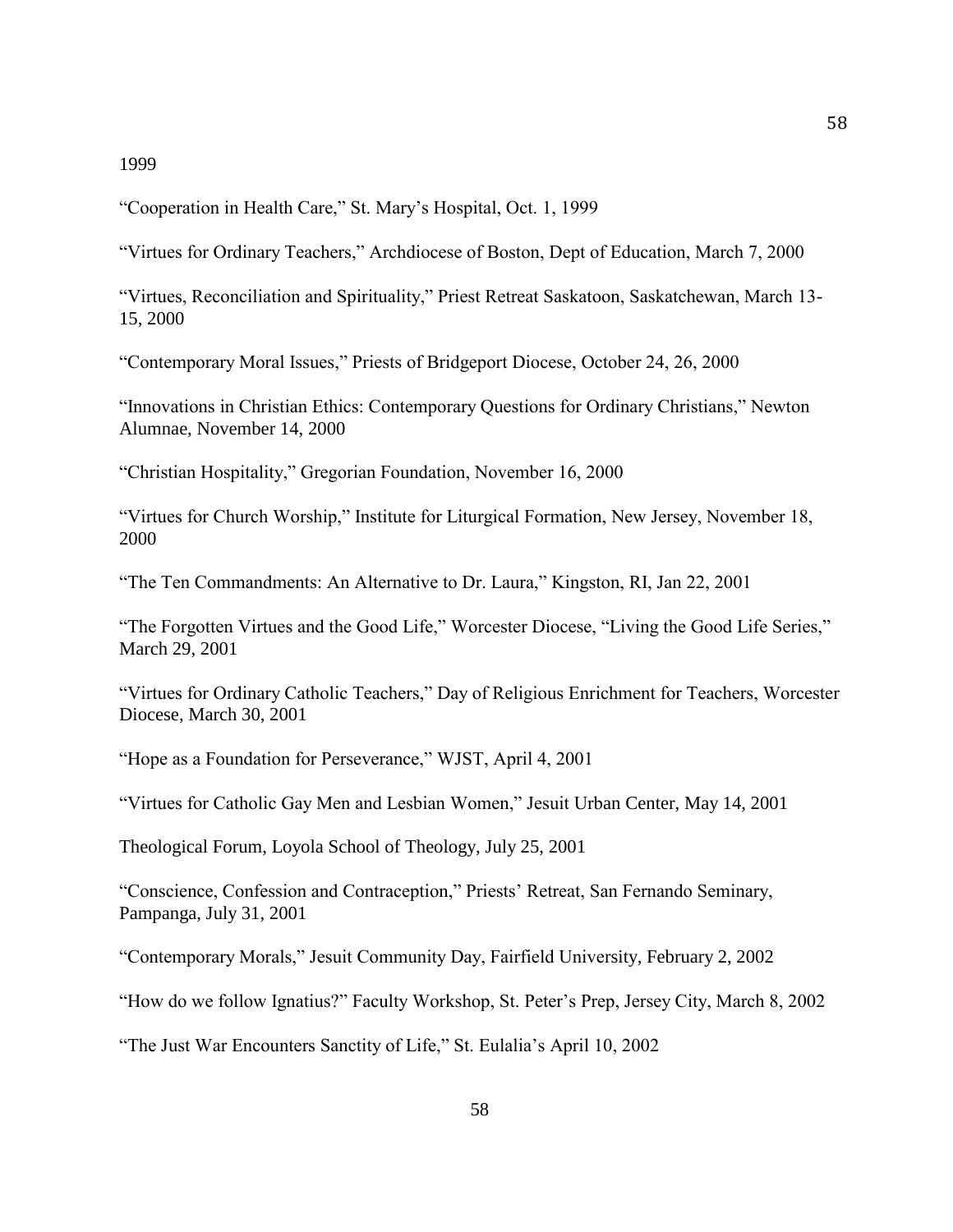"The Virtue of Mercy," Framingham Massachusetts Correctional Institution, July 23, 2002

"The Virtue of Prudence," Framingham Massachusetts Correctional Institution, July 30, 2002

"Jesus and Ethics," St. Ignatius Loyola, New York, September 19, 2002

"The Ten Commandments," St. Ignatius Loyola, New York, October 3, 2002

"End of Life," Caritas Norwood, October 9, 2002 "Cases of conflict," Franciscan Children's Hospital, Ethics Committee, October 30, 2002

"The Cardinal Virtues," St. Ignatius Loyola, New York, November 7, 2002

"The Corporal Works of Mercy," St. Ignatius Loyola, New York, December 5, 2002

"Conscience," St. Ignatius Loyola, New York, January 23, 2003

"What Contemporary Moral theology Brings to High School Teaching," Regis High School, New York, January 24, 2003

"Love," St. Ignatius Loyola, New York, February 6, 2003

"Moral Authority," Voice of the Faithful Leadership Meeting, Wellsley, February 22, 2003

"Jesus, Justice for Women," Framingham MCI, January 28, 2003

"Jesus, The God of Compassion," Framingham MCI, February 4, 2003

"Ethics and the Dallas Directives," The Loyola Community, March 5, 2003

"Sin," St. Ignatius Loyola, New York, March 6, 2003

"A Time For Ethics in the Church?" Guild for the Holy Spirit, Newton, March 12, 2003

"Gay and Lesbian Persons in the Church," Gay Straight Alliance, Marquette University, March 27

"Suffering," St. Ignatius Loyola, New York, April 3, 2003

"A Spiritual Awakening?: Is the Church Treating you as an Adult?" North Palm Beach, April 11, 2003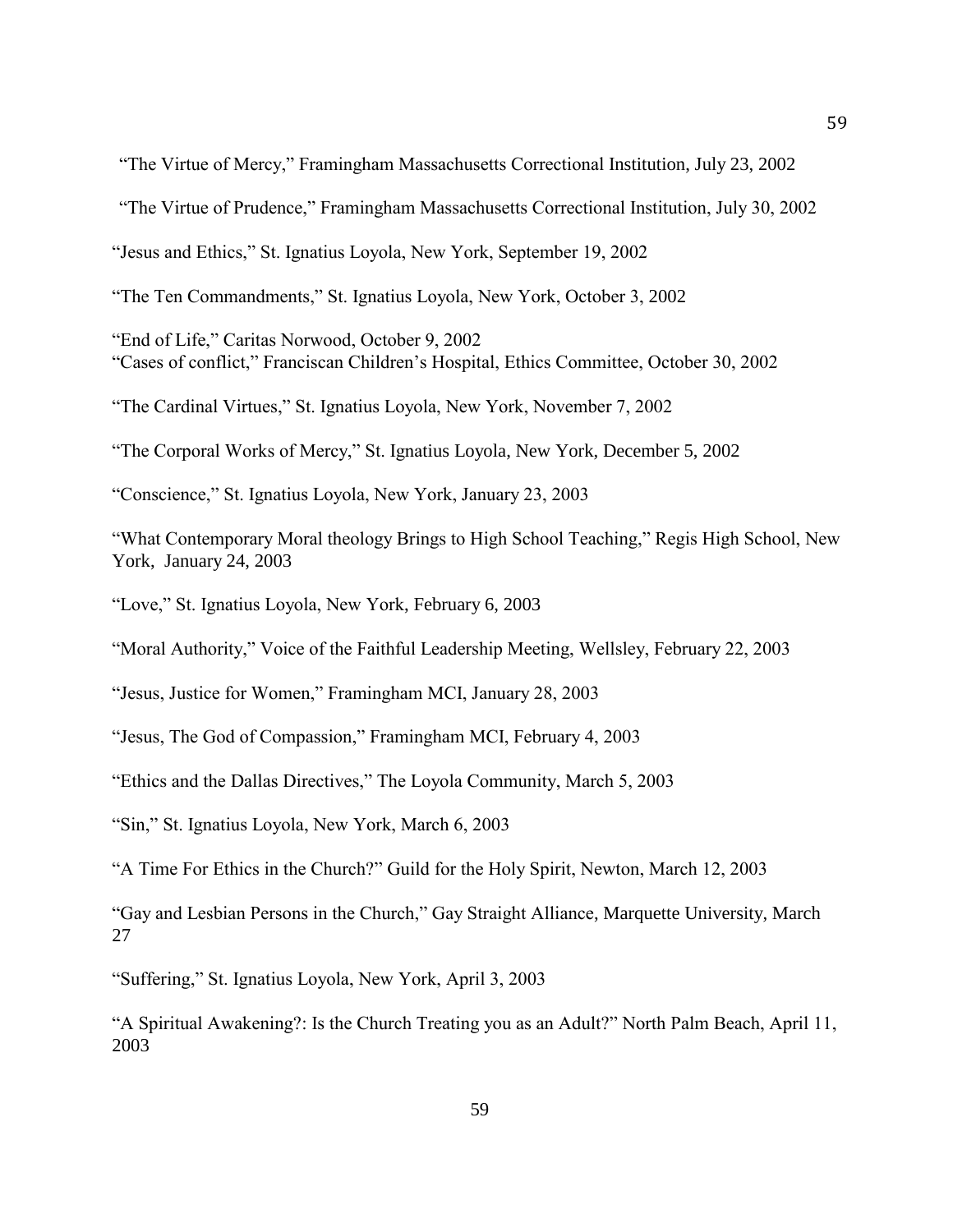"Adult Moral Decision-Making," Cohasset, April 13, 2003

"Hope for the Future," VOTF, Winchester, May 12, 2003

"Being a Catholic with an Adult's Conscience," Gregorian Foundation, University Club, New York City, September 17, 2003

"The Role of the Laity Today," Weston Jesuit, September 21, 2003

"Hope and Leadership," St. Ignatius, New York October 9, 2003

"Conscience" Harvard Catholic Student Center, October 20, 2003

"How Has HIV/AIDS Changed Bioethics?" St Ignatius Loyola, November 20, 2003

"Jesuit Spirituality and Contemporary Moral Theology," St. Ignatius, December 11, 2003.

"Is the Church treating you as an adult?" St Charles, Brunswick, Maine February 10, 2004

"Church Leadership and Ethics," St. Ignatius, February 19, 2004

"How Can the Laity Work for Structural Change in the Church," VOTF, Westwood, March 10, 2004

"The Rights of Priests," St Ignatius, March 11, 2004

Faculty Retreat, Regis High School, New York, March 26, 2004

"Sex and Virtue Ethics," St. Ignatius, April 15, 2004

"Priesthood for the Twenty First Century," Paulist retreat House, Lake George, June 21-25

"A Time of Challenge for Adult Catholics," Cape Cod, August 12, 2004

"The Rights of Priests," St. Eulalia's September 27, 2004

"Beyond Moral Wisdom," St. Ignatius Loyola, New York October 28, 2004

"What are They Saying about Ethics in the Church," November 7, 2004.

"Moral Wisdom," St. Ignatius Loyola, Chestnut Hill, November 8, 2004.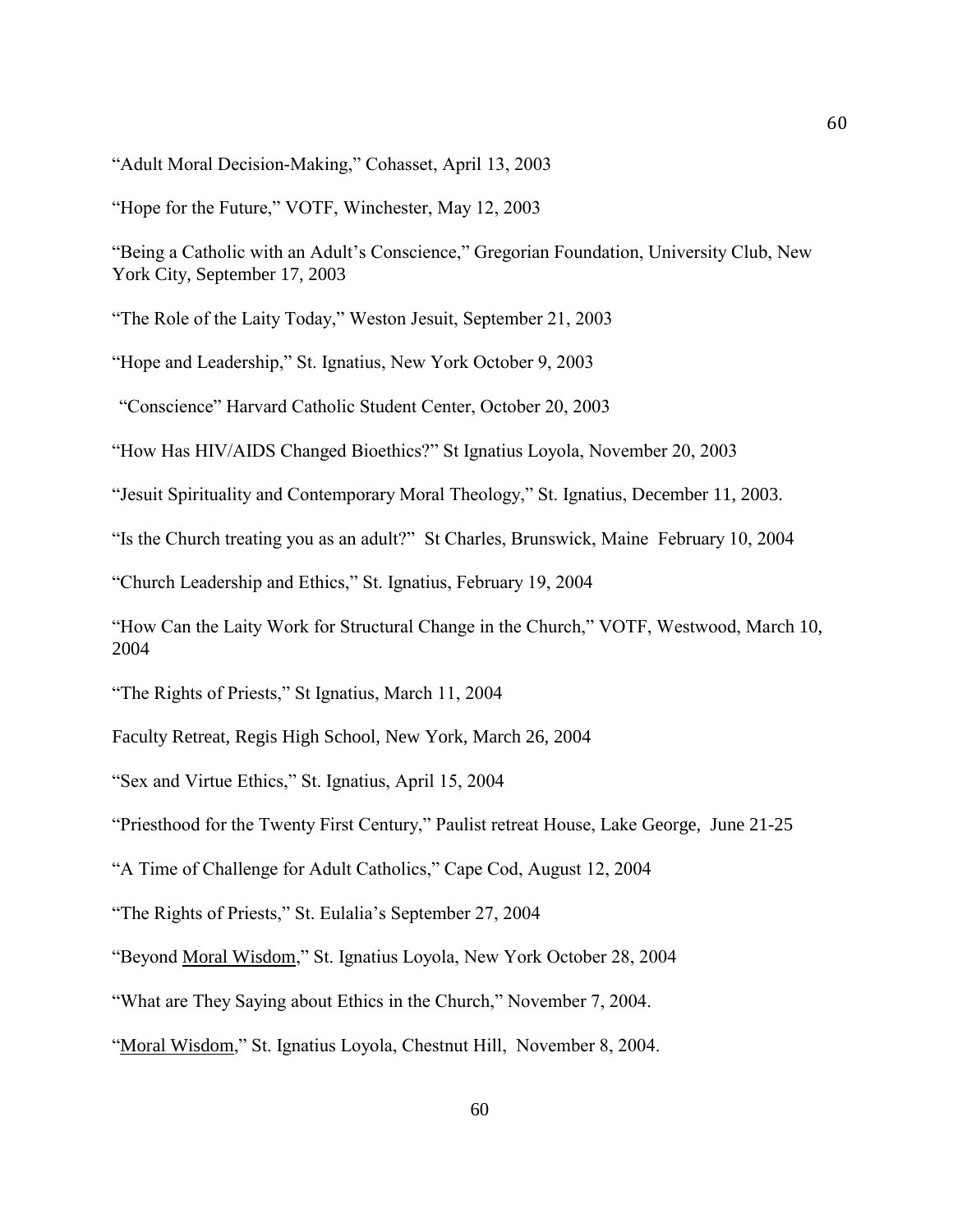- "The Church in Crisis," St. Anne's Church, Brentwood, April 10, 2005
- Virtue and Sexual Ethics," Xavier Church, New York, April 11, 2005
- "Sin, Reconciliation, and Freedom in Christ," Paulist Center, Boston, February 21, 2006

"Becoming a Mature Christian" New ways ministry Morristown, NJ, Sept 21-23, 2007

"How Does A Christian Lead A life of Mercy," VOTF, Newburyport, Nov 4, 2007

"Moral Theology out of North America," St. Peter's Cambridge, March 9, 2009

"Sexual intimacy and Ethics," Boston College, April 1, 2009

"Moral Theology out of Africa," St. Peter's Cambridge, April 6, 2009

The Jesuit Connection, "Voices of Diversity and Inclusion Forum," BC May 13, 2014

"The Synod" St. Francis Xavier, November 8, 2014

"Ten Virtues for Prison Chaplains," Chaplain's Quarterly meeting, Milford, December 10, 2014

"Mercy," St Timothy' Norwood, March 16, 2015.

"Jesuit Reflections on Sexual Assault," Wednesday, March 19, BC

"Holy Conversations," Retreat Day for Framingham MCI workers, March 21, 2015

"The Jubilee Year of Mercy," Espousal Center, Waltham, March 2, 2016; St John the Evangelist, March 16, 2016

"Mercy and Prison Chaplaincy," Braintree, Archdiocesan Pastoral Center, March 16, 2016.

"How do Jesuits Respond to the Crisis of Leadership?"Jesuit Community, DeNobili College, Jnana Deepa Vidyapeeth, Pune, India, August 21, 2017

<sup>&</sup>quot;Moral Wisdom and the Virtues," Xavier Church, New York, March 2, 2005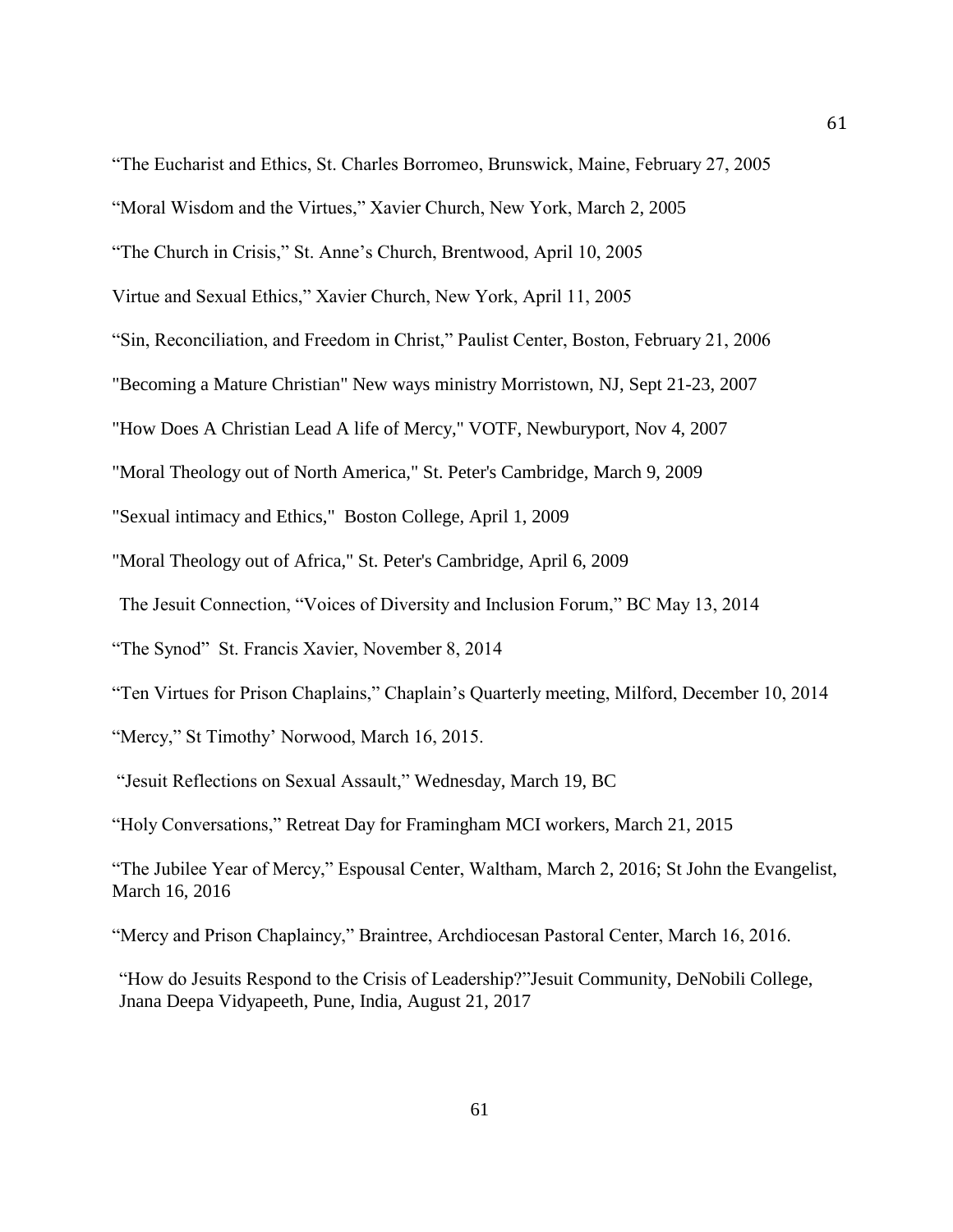#### Awards

Fordham Summer Faculty Fellowship, 1990.

ATS Small Grant, Spring 1994

Fellowship, Institute for Advanced Studies in the Humanities, University of Edinburgh, Spring, 1994

Fellow Member, Center of Theological Inquiry, Princeton, Spring 1995, Summer 1996.

Tuohy Chair, John Carroll University, Spring 1999

Grant, Anonymous, o edit translation of Klaus Demmer's Introduzione alla Teologia Morale

ATS Faculty Fellowship, Fall 2000

Alpha Sigma Nu National Book Award for 2002, in Philosophy and Ethics, Catholic Ehticists On HIV/AIDS Prevention

Alpha Sigma Nu Honorary Membership, 2003-

Gasson Chair, Boston College, 2003-2005

Visiting fellow, Fondazione Bruno Kessler at the Instituto Trentino di Cultura, Trent, Italy June and July 2007; June, 2008.

Private Grant, 8500 euros, to supervise translation of Klaus Demmer's Die Wahrheit Leben

Honorary Doctorate, Catholic Theological Union at Chicago, May 12, 2016

Honorary Doctorate, New England Law, Boston, May 19, 2017

Phi Beta Kappa Teaching Award, Boston College, June 2018

John Courtney Murray (Lifetime Achievement) Award, June 2019, Catholic Theological Society of America, Pittsburgh

Martin D'Arcy Lectures, Campion Hall, Oxford University, April-July 2022,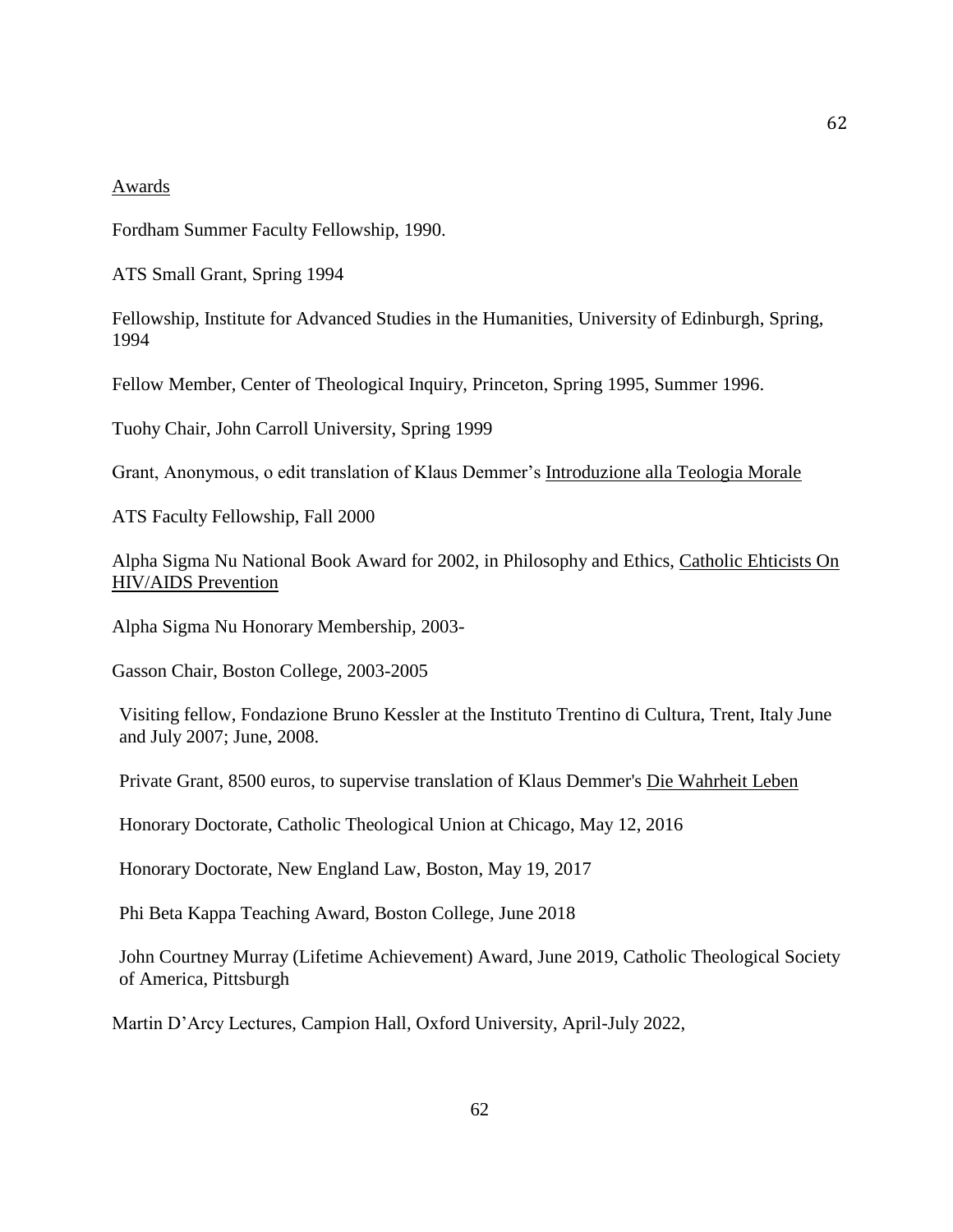## Professional Roles

Consultant to National Catholic Conference of Bishops for the Revision of the Ethical Guidelines for Catholic Health Care Institutions. 1988-1995

Consultant to the New York State Transplant Council. 1991-1992.

Consultant to the Administrative Review Team of the Campaign for Human Development at the National Catholic Conference of Bishops. 1989.

Ethician for the Foundling Hospital of New York. 1989-1992

Ethician for Calvary Hospital, the Bronx. 1991-1992.

Editorial Board Member of Catholic Studies in Bioethics an annual in the series Philosophy and Medicine by Kluwer Academic Publishers of Dordrecht, the Netherlands. 1990-1992

Participant in the International Study Group of Bioethics, International Federation of Catholic Universities. 1990-1992

Group Leader, Surgeon General's Task Force on Responsible Sexual Conduct 2000-2002

Editorial Member of Thought. 1991-1992.

Editorial Board Member of Theological Studies. 1991-2012

Board Member (and Chairman of Ethics and Mission Committee), Youville Hospital, Cambridge 1994-2002

Member, Campaign for Human Development Task Force on Funding Guidelines, National Conference of Catholic Bishops, 1997

Convener, AIDS Study Group, Society of Christian Ethics 1996-2001

Member, Proteus Study Group on Human Genetics, 1997-2002

Member, Board of Trustees, John Carroll University, 1999-2002

Member, Jesuit Studies Seminar, 2000-2004

Adjunct Professor, Gregorian University, Rome, 2000, 2002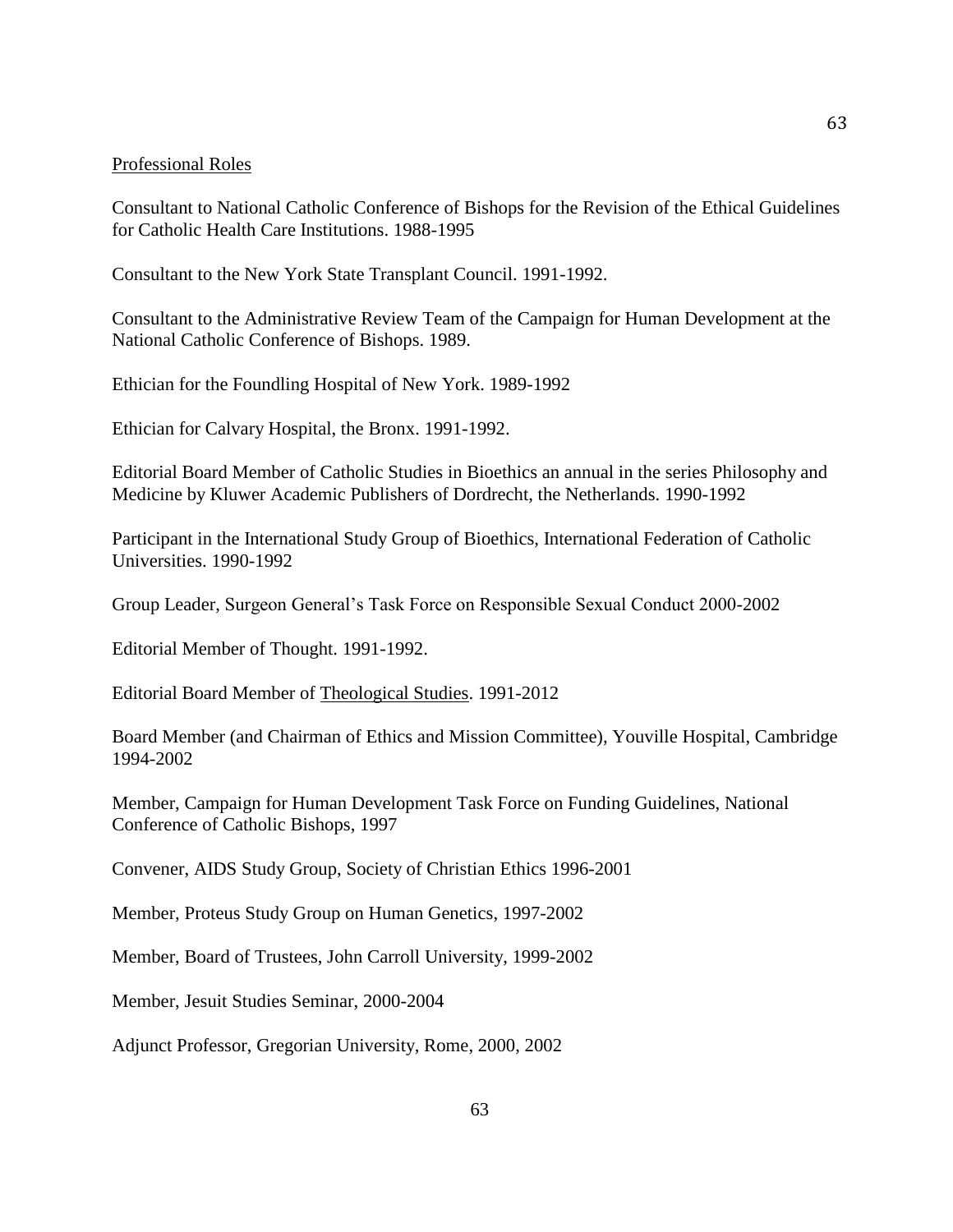Advisor, Global AIDS Interfaith Alliance, 2000-

Board of Directors, Society of Christian Ethics, 2001-2005

Visiting Professor, Loyola School of Theology, Quezon City, Philippines 2001, 2003, 2004, 2008

Chair, Joint (ANTS, BC, WJST) Doctoral Steering Committee 2001-2004

Founder, Catholic Theological Ethics in the World Church, 2003- See www.catholicethics.com

Co-Chair, Planning Committee, Catholic Theological Ethics in the World Church, 2003-2018

Executive Committee, SCE Annual Convention, 2004

Board Member, Boston Priest Forum, 2003-06

Executive Committee, Theology Department: 2006-2008

Co- Chair (with Renzo Pegoraro), Catholic Theological Ethics in the World Church: the First Cross-Cultural Conference on Catholic Theological Ethics, Padua, Italy, July 8-12, 2006.

Chair, Provost's Committee on Catholic Intellectual Traditions 2006-2009

Lane Center Summer Scholar in Residence at University of San Francisco, June 2008

Co-Chair (with Agnes Brazal, Mario Francisco, and Eric Genilo), Transformative Theological Ethics: East Asian Contexts, August 2008.

Fellow, the Instituto Trentino di Cultura, Trento, Italy 2007, 2008.

Co-Chair (with Antonio Autiero), In The Currents of History; From Trento to the Future, Catholic Theological Ethics in the World Church, Trento, Italy, July 25-27, 2010,

Executive Committee, Theology Department: 2010-2013

Graduate Program Director, Theology Department, 2010-2013

Board Member, Catholic Theological Society of America, 2012-2014

Co-Chair (with Amy Boesky), "Genetics, Narrative and Identity: An Interdisciplinary Symposium," BC, 11/22/2013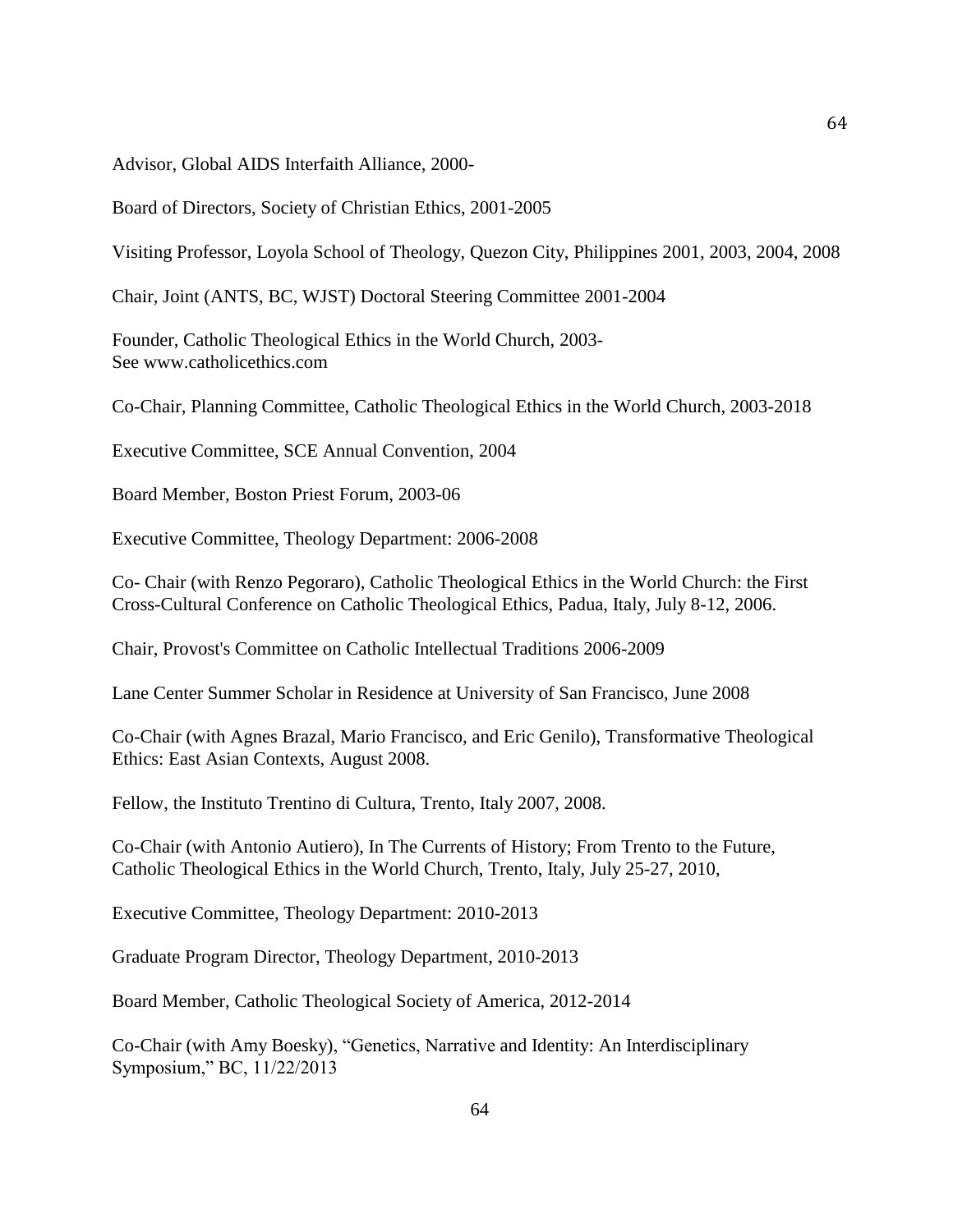External Reviewer, Marquette Theology Department, March 26-28, 2014

Editorial Board, *Asian Horizons* 2011-

Editorial Board, *Budhi* 

Director, Presidential Scholars Program, Boston College, 2010-2020

Director, Jesuit Institute, 2014-2024

Co-Chair (with Roman Globokar and Konrad Glombik) Theological Ethics in a Changing World, (A Catholic Theological Ethics in the World Church Regional Conference) Krakow, November 12-16, 2014

Visiting Professor, *Issues in Theological Bioethics,* Jnana-Deepa Vidyapeeth, Pontifical Institute of Philosophy and Religion, Pune, India, June 2015

Visiting Professor, Biblical Ethics, Dharmaram Vidya Kshetram, Bangalore, India, July 2015

Co-Chair (with Lúcás Chan Yiu Sing and Shaji George Kochuthara), Doing Catholic Theological Ethics in a Cross-Cultural and Interreligious Asian Context, July 17-20, 2015.

Co-Chair, *Hacia una Etica de Participacion y Esperanza: Congreso LatinoAmericano de Etica Teologica* (Bogotá: Javeriana University, 2016) May 26-29, 2016.

Visiting Professor of Dharmaram Vidya Kshetram in Bangalore (August, 2007, 2008, 2012, 2015, 2017).

Visiting Professor of Jnana Deepa Vidyapeeth, Pune, India, August 2015, 2017

Chair, "Toward A Culture of University Ethics," National Conference, Boston College, April 5- 7, 2017.

Chair, Academic Training Program: How to Participate as Theologians in the Public Debate? Berlin, Katholische Akademie, July 7 – 11, 2017 (An International seminar of 40 Scholars).

Chair Amoris Laetitia: *A New Momentum for Moral Formation and Pastoral Practice* Nationa Seminar, Boston College, October 4-6, 2017.

Chair, *Third International Conference of Catholic Theological Ethics in the World Church: Building Bridges for the Future* Sarajevo, July 26-29, 2018